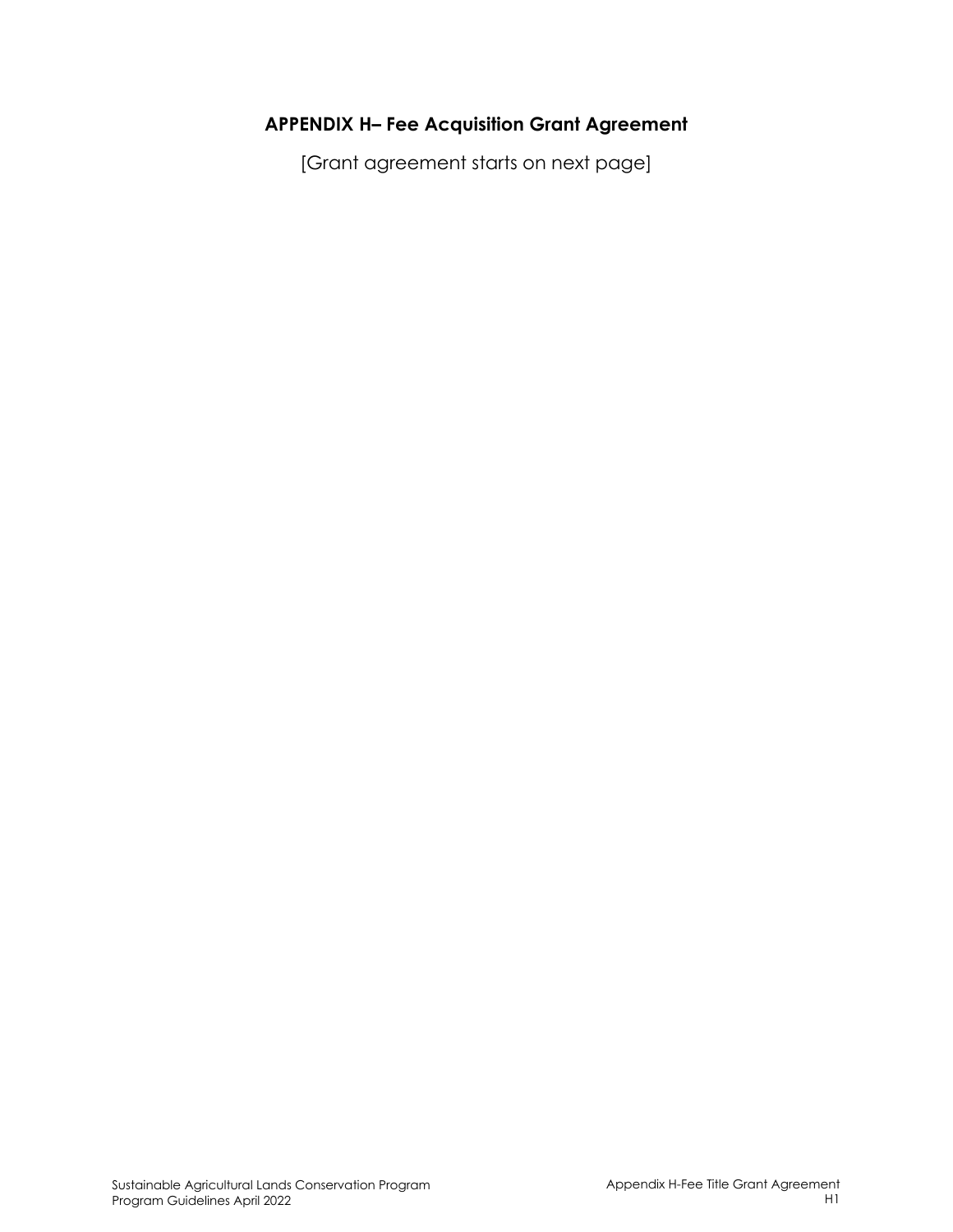| State of California - Department of Conservation                                                                                                                      |                                                       | <b>GRANT AGREEMENT NUMBER:</b> |  |
|-----------------------------------------------------------------------------------------------------------------------------------------------------------------------|-------------------------------------------------------|--------------------------------|--|
| <b>GRANT AGREEMENT DOC6</b><br>(revised 12/18)                                                                                                                        |                                                       | FI\$Cal NUMBER:                |  |
|                                                                                                                                                                       |                                                       |                                |  |
| 1. This Grant Agreement is entered into by and between the Department of Conservation<br>("Department") and                                                           | ("Grantee").                                          |                                |  |
| 2. The Grant Agreement Term is:                                                                                                                                       | From                                                  | through                        |  |
|                                                                                                                                                                       | (Or upon execution of this<br>Grant Agreement by both |                                |  |
|                                                                                                                                                                       | parties, whichever is later)                          |                                |  |
| 3.<br>The maximum amount of this<br>Grant Agreement is:                                                                                                               | \$                                                    |                                |  |
| 4. Signing this Grant Agreement means that Grantee agrees to comply with the terms and<br>conditions of the following exhibits which are part of the Grant Agreement: |                                                       |                                |  |
| Exhibit A, Scope of Work                                                                                                                                              |                                                       | Page(s)                        |  |
| Attachment 1: Project Map                                                                                                                                             |                                                       | Page(s)                        |  |
| Attachment 2: Authorized Signatory Form                                                                                                                               |                                                       | Page(s)                        |  |
| Attachment 3: Final Report                                                                                                                                            |                                                       | Page(s)                        |  |
| Attachment 4: Conditions of Funding Disbursal<br>Exhibit B, Budget Detail and Payment Provisions                                                                      |                                                       | Page(s)<br>Page(s)             |  |
| Attachment 5: Budget Detail Worksheet                                                                                                                                 |                                                       | Page(s)                        |  |
| Attachment 6: Acquisition Invoice                                                                                                                                     |                                                       | Page(s)                        |  |
| Attachment 7: Associated Costs Invoice                                                                                                                                |                                                       | Page(s)                        |  |
| Attachment 8: Invoice Dispute Notification Template                                                                                                                   |                                                       | Page(s)                        |  |
| Exhibit C, General Terms and Conditions                                                                                                                               |                                                       | Page(s)                        |  |
| Exhibit D, Special Terms and Conditions<br>Exhibit E, Award Letter                                                                                                    |                                                       | Page(s)                        |  |
| Exhibit F, Guidelines                                                                                                                                                 |                                                       | Page(s)<br>Page(s)             |  |
| Exhibit G, Fee Acquisition and Grantee's Covenants and Declarations of                                                                                                | Page(s)                                               |                                |  |
| Restrictions                                                                                                                                                          |                                                       |                                |  |
| Exhibit H, Form of Notice of Unrecorded Grant Agreement                                                                                                               |                                                       | Page(s)                        |  |
| Exhibit I, Form of Irrevocable Offer to Convey Title in Fee and                                                                                                       |                                                       | Page(s)                        |  |
| Declarations of Restrictive Covenants                                                                                                                                 |                                                       |                                |  |
| Exhibit J, Conservation Easement Template                                                                                                                             |                                                       | Page(s)                        |  |
| IN WITNESS WHEREOF, this Grant Agreement has been executed by the Parties hereto.                                                                                     |                                                       |                                |  |
| <b>GRANTEE</b><br><b>GRANTEE'S NAME</b>                                                                                                                               |                                                       |                                |  |
|                                                                                                                                                                       |                                                       |                                |  |
| BY (Authorized Signature)                                                                                                                                             |                                                       | <b>DATE SIGNED</b>             |  |
| ≤                                                                                                                                                                     |                                                       |                                |  |
| PRINTED NAME AND TITLE OF PERSON SIGNING                                                                                                                              |                                                       |                                |  |
| <b>ADDRESS</b>                                                                                                                                                        |                                                       |                                |  |
| <b>STATE OF CALIFORNIA</b>                                                                                                                                            |                                                       |                                |  |
| Agency Name: Department of Conservation                                                                                                                               |                                                       |                                |  |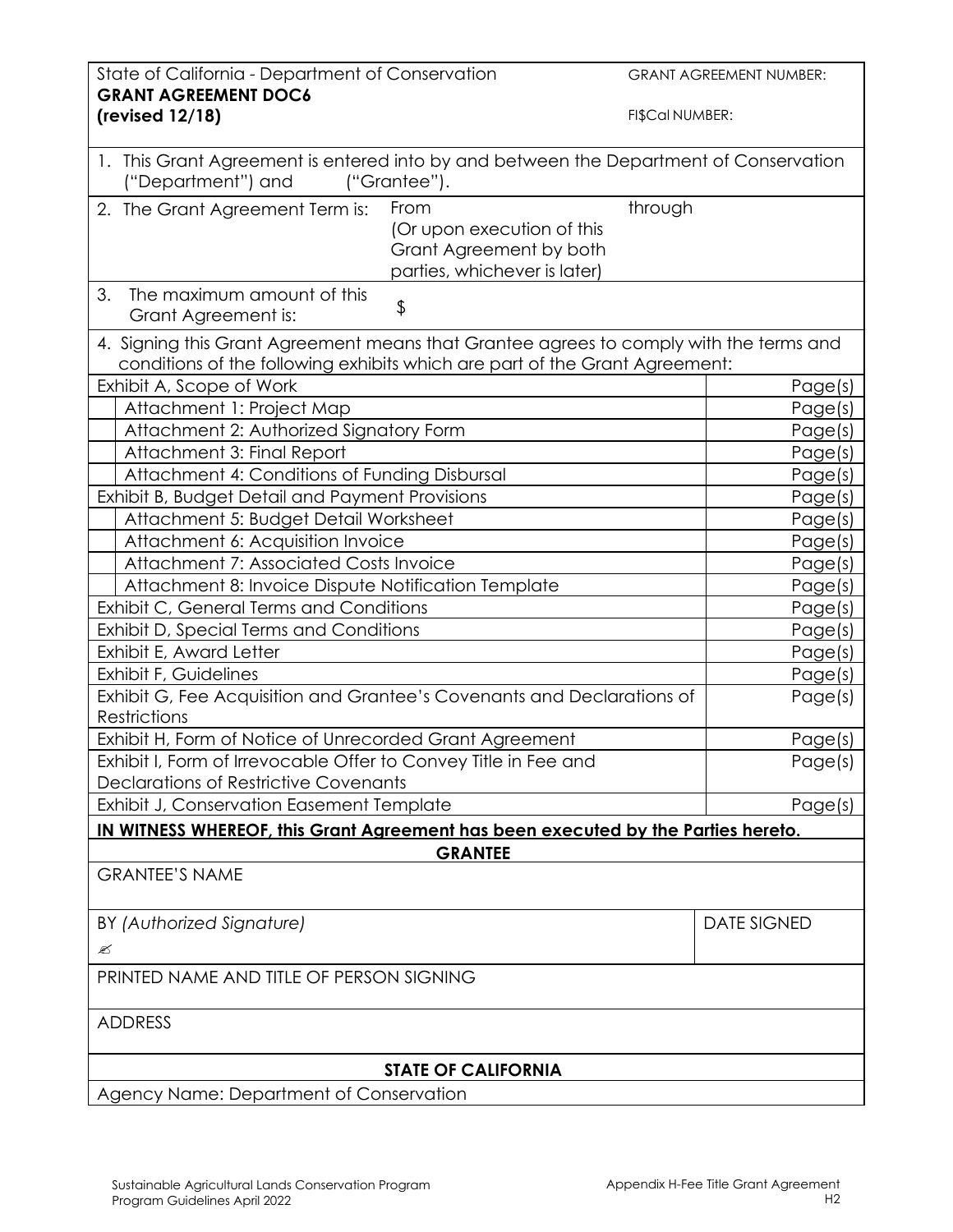| BY (Authorized Signature)                | <b>DATE SIGNED</b> |  |  |  |
|------------------------------------------|--------------------|--|--|--|
| ≤                                        |                    |  |  |  |
| PRINTED NAME AND TITLE OF PERSON SIGNING |                    |  |  |  |
|                                          |                    |  |  |  |
| ADDRESS                                  |                    |  |  |  |
| 715 P Street, Sacramento, CA 95814       |                    |  |  |  |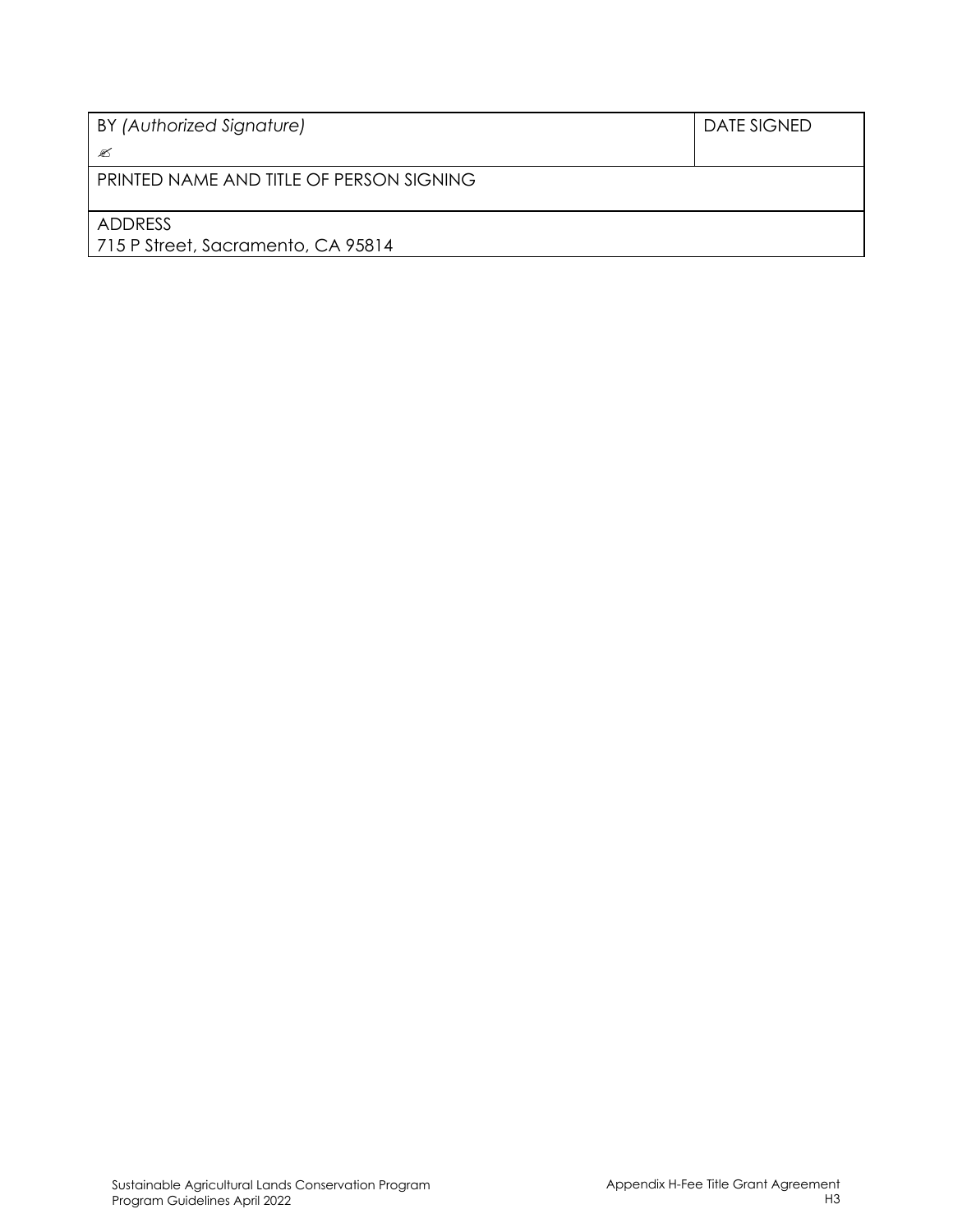# **Exhibit A, Scope of Work**

# **1. Grant Program Background**

The Sustainable Agricultural Lands Conservation Program (SALC), a component of the Strategic Growth Council's (Council) Affordable Housing and Sustainable Communities (AHSC) Program, supports California's greenhouse gas (GHG) emission reduction goals by making strategic investments to protect agricultural lands from conversion to more GHG intensive uses. Protecting critical agricultural lands from conversion to urban or rural residential development promotes smart growth within existing jurisdictions, ensures open space remains available, and supports a healthy agricultural economy and resulting food security. A healthy and resilient agricultural sector is becoming increasingly important in meeting the challenges occurring and anticipated as a result of climate change. All projects funded by GGRF monies must reduce or avoid greenhouse gas emissions.

The principal goal of SALC is to further the purposes of AB 32 by supporting infill development and avoiding increases in the greenhouse gas emissions associated with the conversion of California's irreplaceable agricultural land and resources to nonagricultural uses, particularly low-density residential development. The SALC efforts to protect agricultural lands complement the AHSC efforts to promote infill development. In this way, AHSC and SALC work together to reduce GHGs in the aggregate over time.

The Council identified the California Department of Conservation (Department) in conjunction with the Natural Resources Agency (Agency) to administer SALC. The Strategic Growth Council approved the roles of the Department and the Agency at its July 10, 2014 meeting. In addition, SALC has been developed in consultation with the California Department of Food and Agriculture.

# **2. The Project is Defined by the Application and Award Letter**

The Strategic Growth Council approved the Sustainable Agricultural Lands Conservation Program Grant Guidelines & Applications on February 25, 2020 (Exhibit F) (Guidelines). In accordance with the Guidelines, Grantee submitted application [DOC Application Number] for an agricultural conservation acquisition grant on approximately +[number of acres] of privately-owned real property known as the [Property Common Name] located in/near [City/CDP] in the County of [County]. The [Property Common Name] is shown on the Project Map (Attachment 1). The agricultural conservation acquisition will be referred to as the "Project" throughout this Grant Agreement.

The Council awarded Grantee a grant for the Project at its [insert date] meeting subject to any conditions contained in the Award Letter Award Letter (Exhibit E).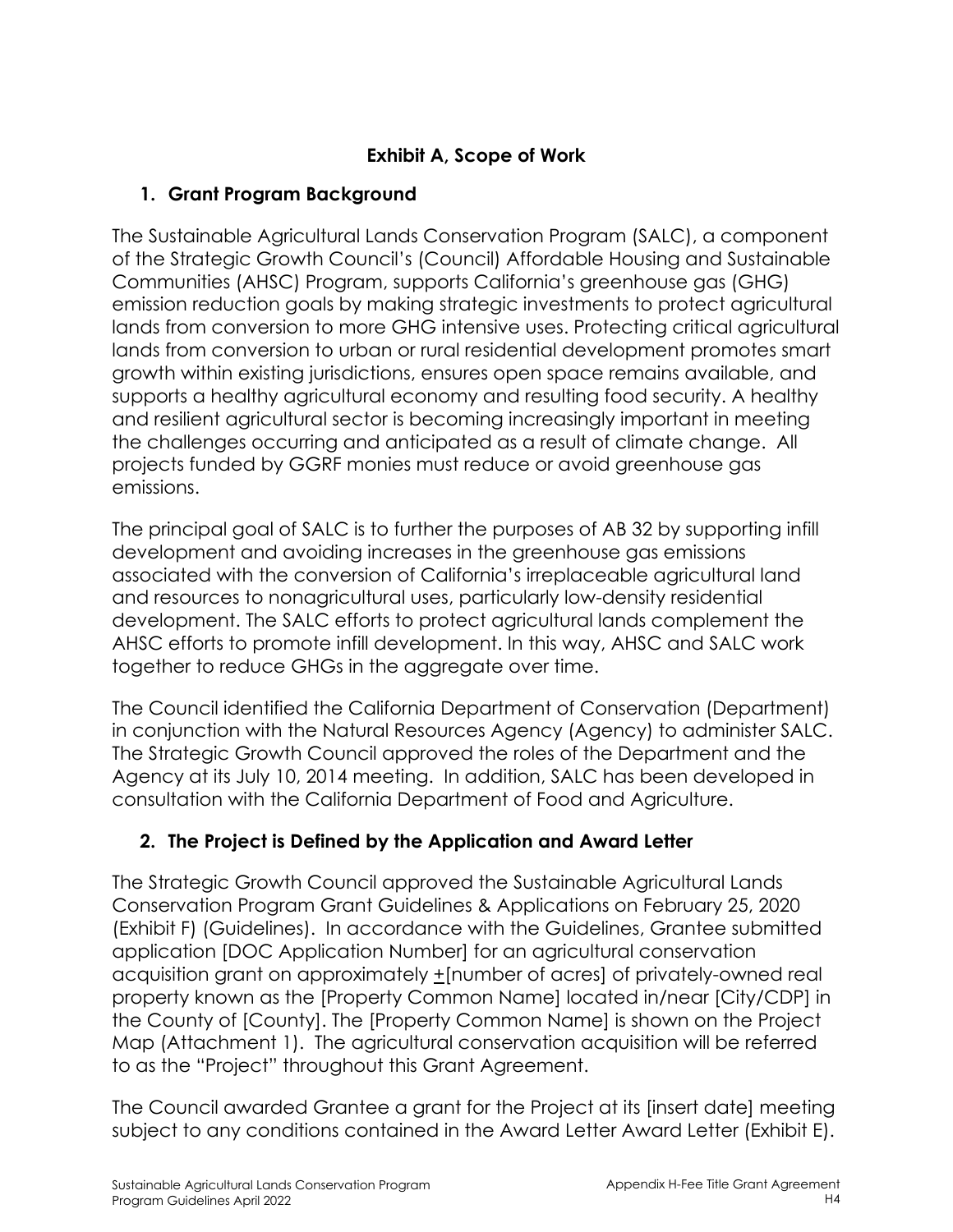The Project includes any conditions in the Award Letter. The Department and Grantee enter into this Grant Agreement to provide the not to exceed funding identified in this Grant Agreement and set forth the terms and conditions upon which the grant will be administered.

## **3. Authorized Signers**

The Department Director or designee is authorized to sign this Grant Agreement and grant-related documents on behalf of the Department.

Grantee's Authorized Signatory or designee is authorized to sign this Grant Agreement and grant-related documents as shown in the Authorized Signatory Form (Attachment 2).

Grantee must keep Authorized Signatory Forms up to date. Within seven (7) working days of any change to the authorized signatory or to the delegated authorized signatory, Grantee shall notify the Department in writing of the change. The written notice shall be sent as an electronic mail (email) attachment to be filed with the Grant Agreement.

## **4. Project Representatives**

The project representatives are the contact people for the Department and Grantee. The project representatives during the term of this Grant Agreement are:

**Department** 

Name: Title: Grant Manager\* Phone Number: Email:

\* Unless otherwise stated within this Grant Agreement, all correspondence and documents to the Department of Conservation will be sent to the Grant Manager as described in Document Submission (Exhibit A, Section 6).

### **Grantee**

| Name:         |
|---------------|
| Title:        |
| Phone Number: |
| Email:        |

Name: Title: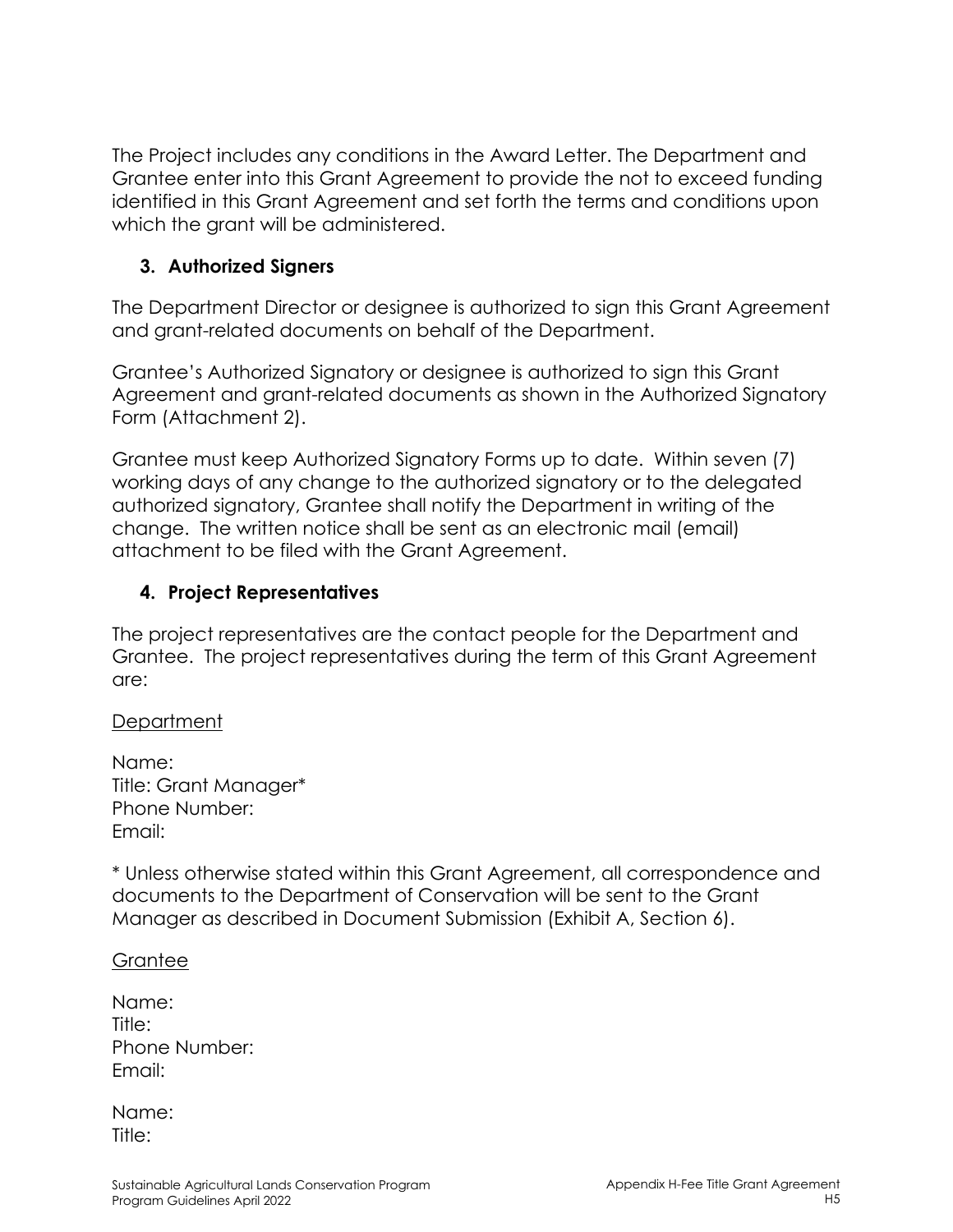Phone Number: Email:

Department and Grantee must keep the Project Representative(s) up to date. Any changes to the Project Representatives by either Grantee or Department shall be made by providing seven (7) working days advance written notice to the other party. The written notice shall be sent as an electronic mail (email) attachment to be filed with the Grant Agreement.

## **5. Grantee Responsibilities**

Grantee is responsible for:

- A. Using grant funds only as intended for the Project.
- B. Performing all tasks necessary to complete the acquisition, in accordance with the Budget, Guidelines, Application, and Award Letter. Grantee must obtain the Departments approve of the acquisition deed, include the terms and all exhibits. The Department may reject any changes to the deed after it has approved the deed.
- C. Submitting invoices for reimbursement using the Acquisition Invoice template (Attachment 6) or the Associated Costs Invoice template (Attachment 7), as appropriate, including any supporting documents.
- D. Submitting a final report with the last invoice, using the Final Report template (Attachment 3).
- E. Complying with all terms and conditions of this Grant Agreement, including all incorporated documents.
- F. Complying with statutes, rules, and regulations applicable to this Grant Agreement.
- G. Maintaining an accounting system that accurately reflects all fiscal transactions and provides accounting information, retaining all records and required documents as specified in Exhibit C, Section 4, and providing all required documents during an audit, as specified in Exhibit C, Section 5.

# **6. Document Submission**

A. Electronic Mail

When this Grant Agreement requires Grantee to give invoices, reports, or other documents to the Department, Grantee must use email unless this Grant Agreement specifically requires that the document be sent by mail. All email must contain the Grant Agreement number and Grantee's name in the subject line.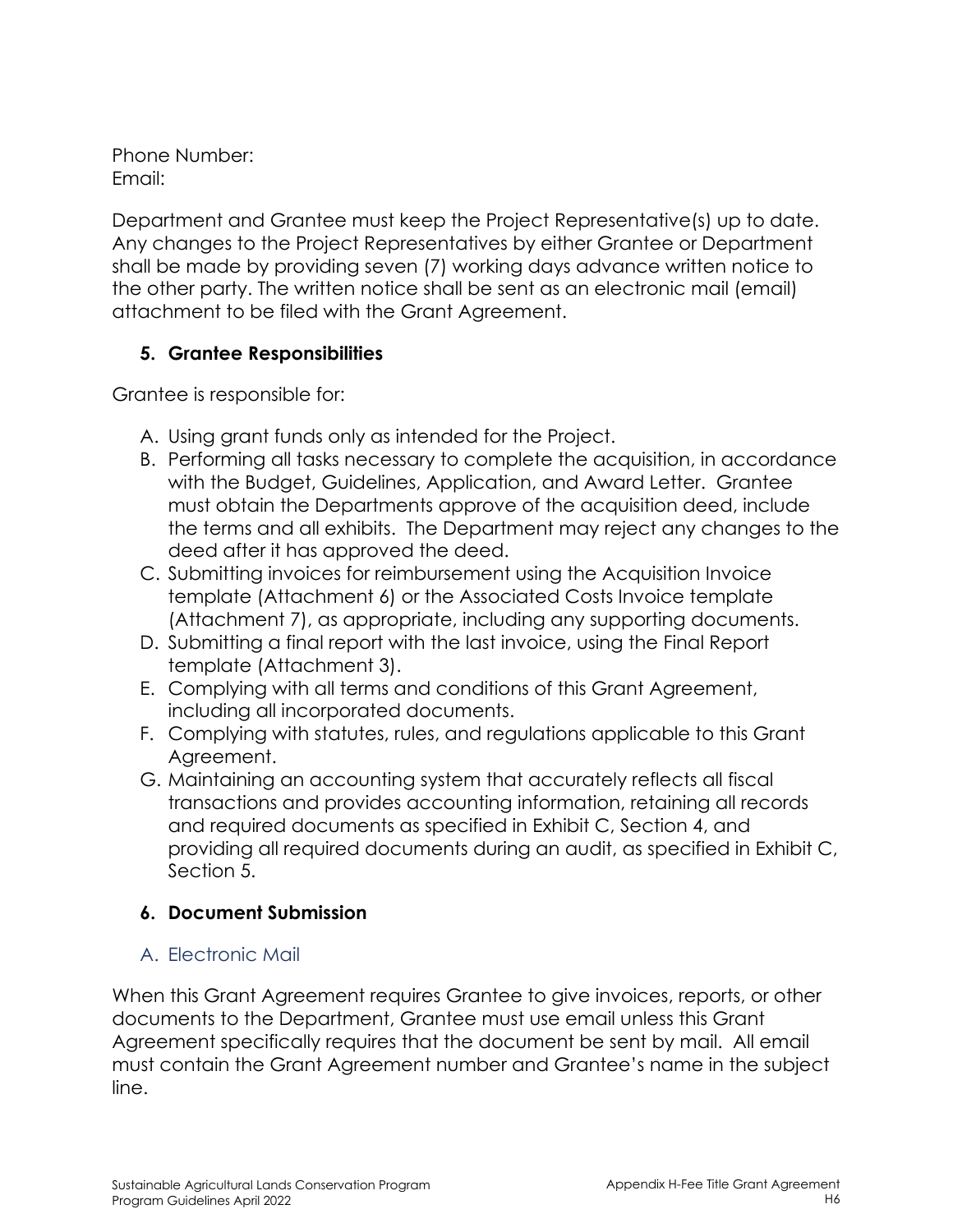# B. Correspondence

Correspondence and documents must be submitted via email: [Grant Manager Email]

## **7. Reporting Requirements**

- A. All reports must be submitted to Grant Manager on the required due date. Reports are not deemed received until the Grant Manager confirms receipt of the report.
- B. All reports must be signed by the Authorized Signatory or designee on file with the Department as stated in Authorized Signatories.
- C. Reports that do not meet the reporting requirements set forth in this Grant Agreement may result in a delay in release of funds.
- D. Grantee is required to report the employment outcomes for projects if the total grant award is \$1 million or more in accordance with the Guideline (Exhibit F).
- E. If the Project falls substantially behind the implementation schedule agreed to between it and the Department, the Department may require Grantee to submit quarterly Progress Reports for the remainder of the Grant Term, unless or until this requirement is deemed to be no longer necessary by the Department. The initial Progress Report must explain why the project is behind schedule, provide an updated implementation schedule to address the delay, and describe the steps being taken to ensure that the project is continuing to move towards completion within the Grant Term. Subsequent Progress Reports shall detail the Grantee's progress toward completing the acquisition in a timely matter.
- F. A Final Report shall be submitted with the final Associated Costs invoice utilizing the Final Report template (Attachment 3). If a grantee is not requesting reimbursement for Associated Costs, the Final Report must be submitted within 30 days of close of escrow.

# **8. Accounting of Stewardship Funds**

Grantee certifies that the stewardship fund holder uses accepted accounting practices as promulgated by either the Financial Accounting Standards Board or any successor entity for nonprofit organizations, of the Governmental Accounting Standards Board or any successor entity for public agencies, to the extent those practices do not conflict with any requirement for special districts in statute for local governmental financial affairs.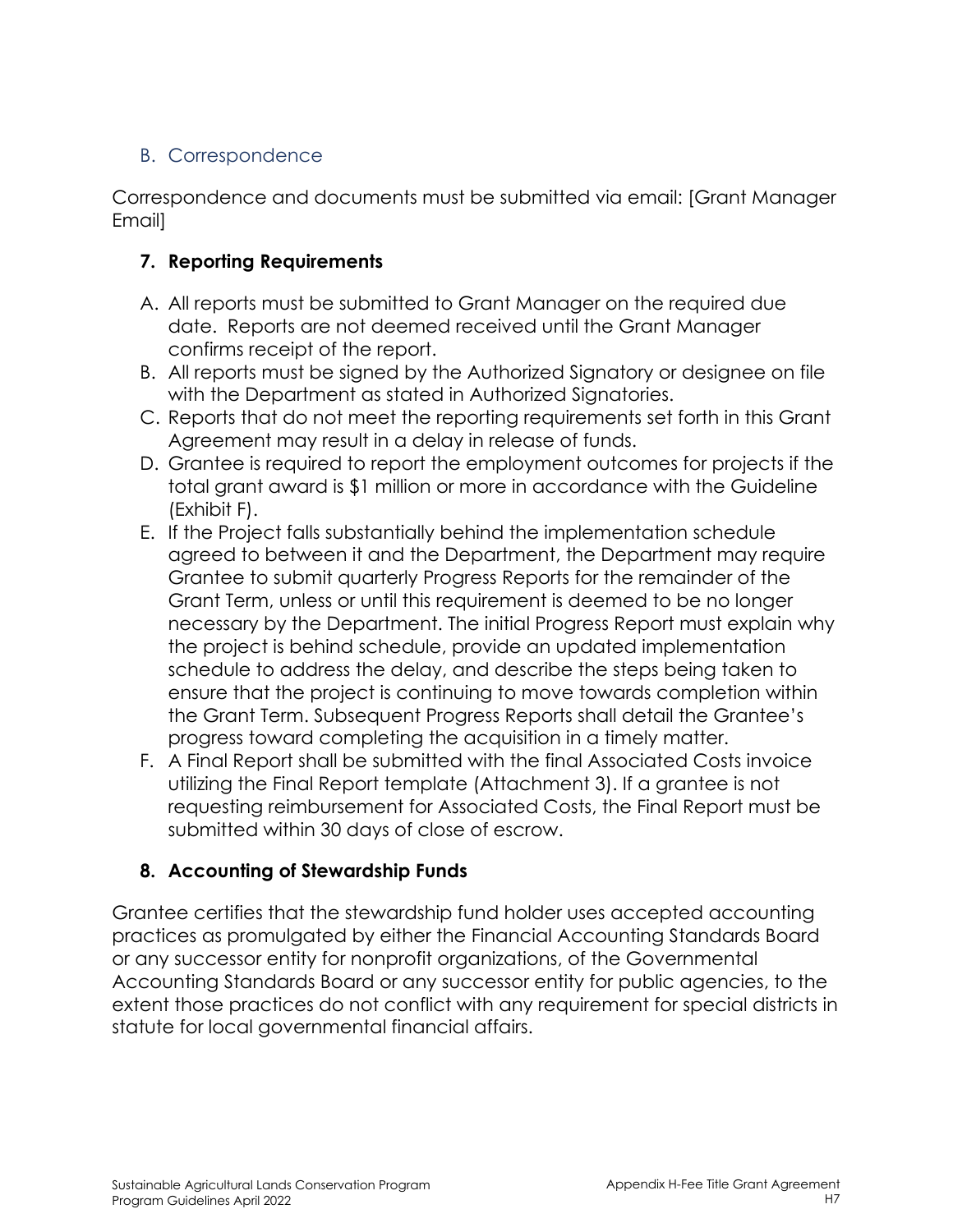# **Attachment 1: Project Map**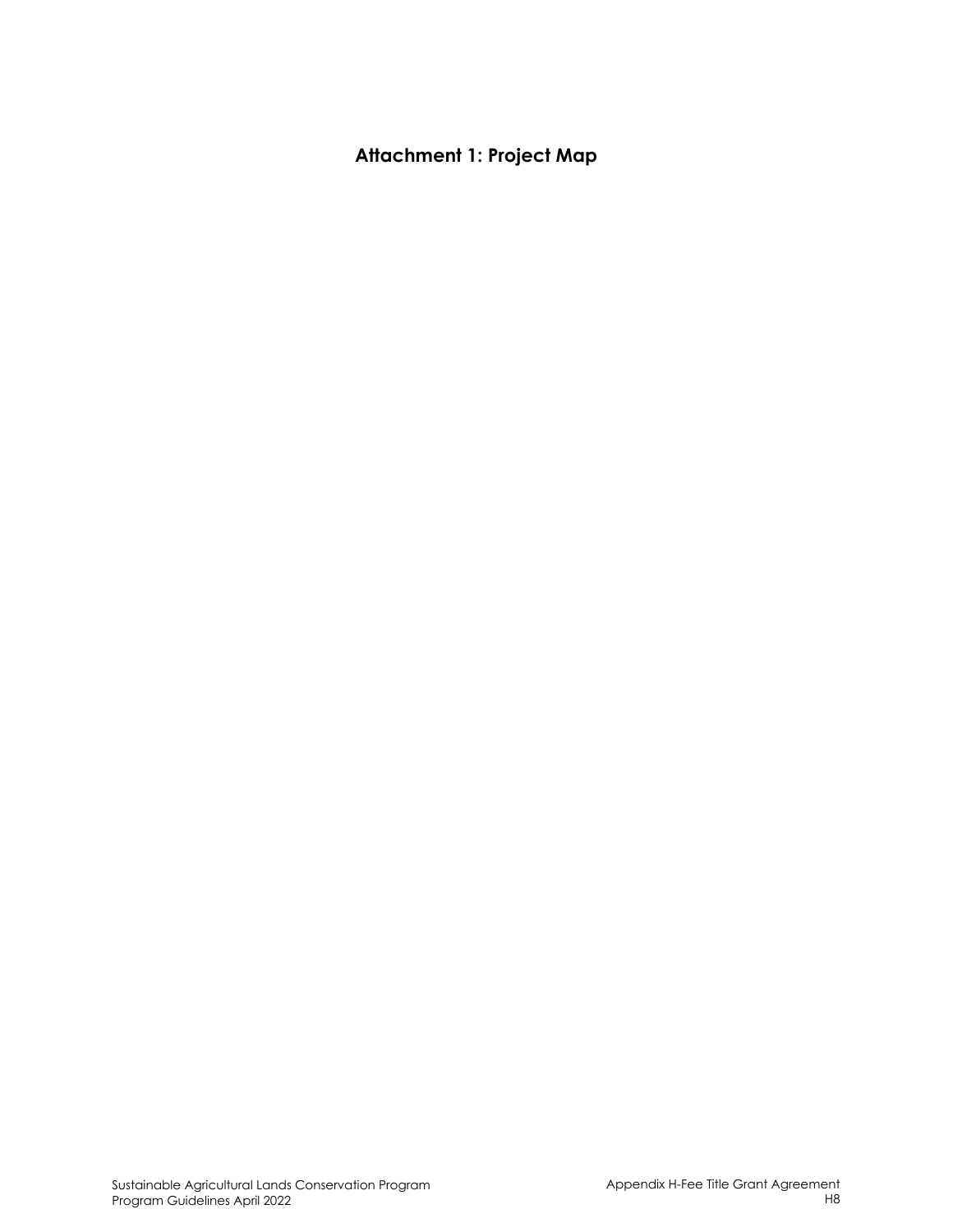#### **Attachment 2: Authorized Signatory Form Authorized Signatory Form**

I hereby verify that I am an authorized Grantee representative and signatory and, as such, can sign and/or delegate authorization to sign and bind Grantee as it relates to the above-referenced Grant Agreement and grant related documents.

| <b>Grantee Authorized Signatory:</b>     |                                                                                                                                                                          |
|------------------------------------------|--------------------------------------------------------------------------------------------------------------------------------------------------------------------------|
| Name:                                    | Title:                                                                                                                                                                   |
| Signature:                               | Date:                                                                                                                                                                    |
| <b>Delegated Authorized Signatories:</b> |                                                                                                                                                                          |
| 1. Name:                                 | Title:                                                                                                                                                                   |
| Signature:                               | Date:                                                                                                                                                                    |
|                                          | <b>Document(s) Authorized to sign:</b> $\Box$ All Grant Related Documents or<br>$\pm$<br>Grant Agreement $\Box$ Grant Amendments $\Box$ Budget Amendments $\Box$ Reports |
| $\Box$ Invoices $\Box$ Other             |                                                                                                                                                                          |
| 2. Name:                                 | Title:                                                                                                                                                                   |
| Signature:                               | Date:                                                                                                                                                                    |
| $\Box$ Invoices $\Box$ Other             | <b>Document(s) Authorized to sign:</b> $\Box$ All Grant Related Documents or $\Box$<br>Grant Agreement $\Box$ Grant Amendments $\Box$ Budget Amendments $\Box$ Reports   |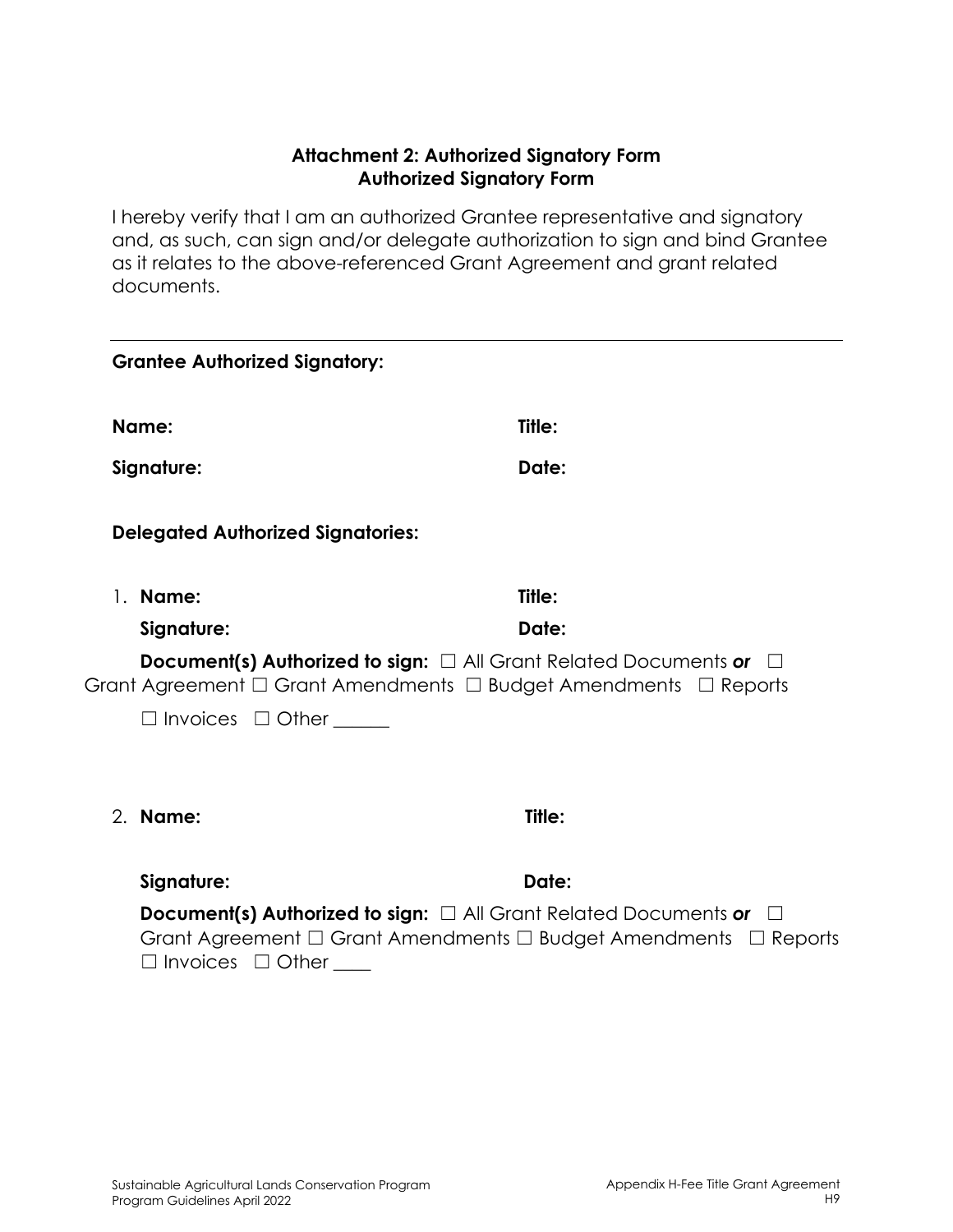#### **Attachment 3: Final Report Agricultural Conservation Acquisition Final Report**

Grantee Name

Project Title **Grant Number** 

Final closing date of the project

Please include copies of news articles and any other media coverage, as well as any promotional and educational materials produced as a result of this grant agreement that have not already been submitted. A request for final payment should be submitted in conjunction with, but not as a portion of, the final report.

- 1. Give a brief summary the organization, the objectives of the project, and how these objectives were accomplished.
- 2. State the amount awarded and how the funds were used.

\_\_\_\_\_\_\_\_\_\_\_\_\_\_\_\_\_\_\_\_\_\_\_\_\_\_\_\_\_\_\_\_\_\_\_\_\_\_\_\_\_\_\_\_\_\_\_\_\_\_\_\_

- 3. Describe any problems and/or concerns that may have arisen during the course of this project and the corrective actions that were taken.
- 4. List any findings, conclusions, or recommendations for follow-up or ongoing activities that might result from the successful completion of the project.
- 5. Present a summary of project successes.
- 6. Please offer any feedback or suggestions for improvement that may assist future administration of grant funds by the Department.

I certify that this Final Report is accurate and that this project complies with the Agreement. I further certify that any expenditure discussed in this report is allowed under the Agreement and that all funds were expended for the purposes of this Project.

Agreement and that all funds were expended for the purposes of this Project.

**Name: Title:** 

**Signature: Date:**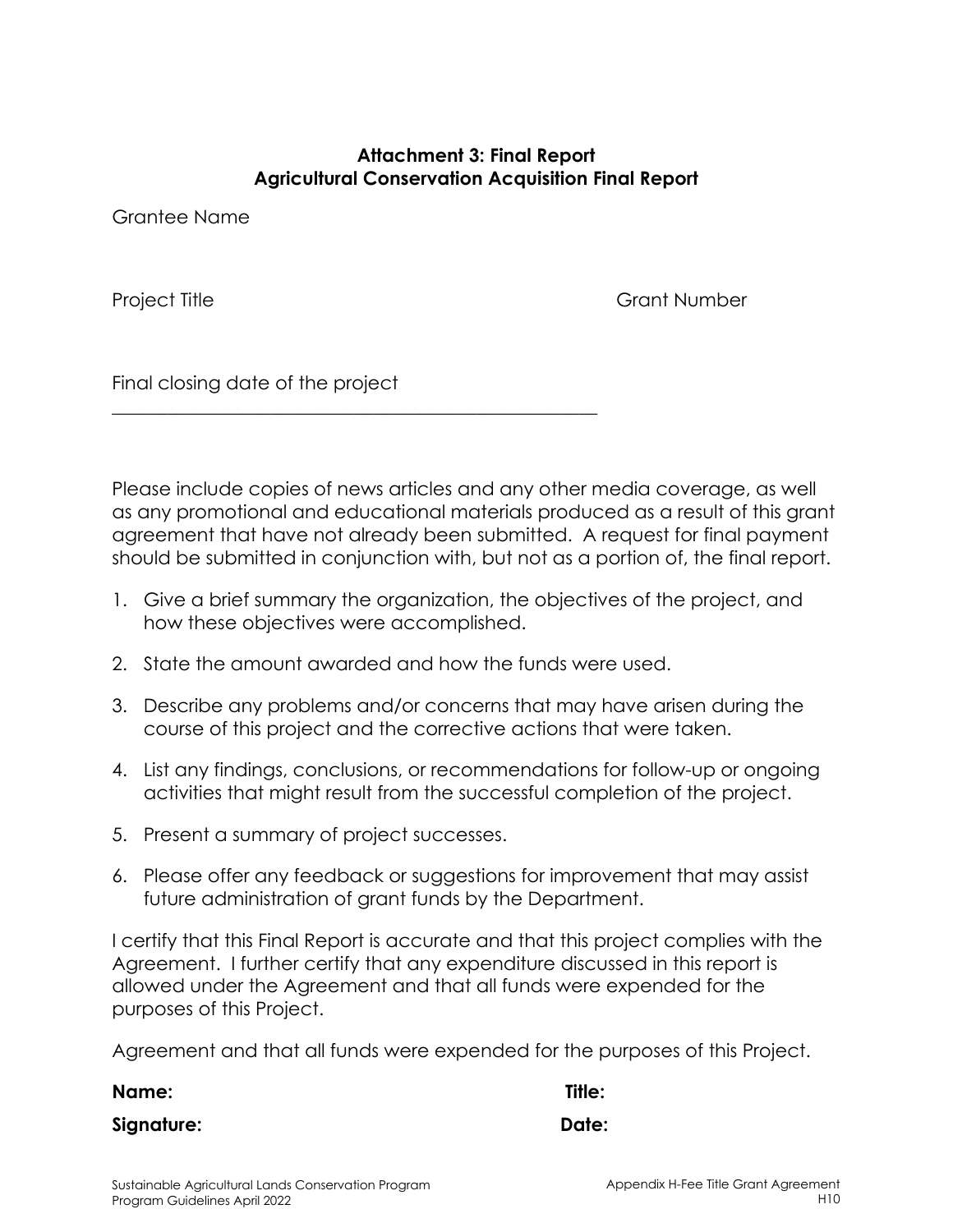### Attachment 4: Conditions of Funding Disbursal

Conservation Acquisition Cost(s). The Department will disburse the funds for the Conservation Acquisition Cost(s) to the escrow account established with a title insurance company licensed by the California Department of Real Estate, for purchase of the [agricultural conservation easement(s)/fee title] funded through this grant only when the following conditions have been met:

- **A.** California Department of General Services has approved the appraisal:
	- i. Grantee has provided the Department with an electronic copy and one hard copy of the appraisal; and,
	- ii. The appraisal complies with the Department's Overview and Preparation of Agricultural Conservation Easement Appraisals and DGS's Appraisal Specifications, as determined by the Department.
- **B.** Department has approved or has incorporated Department approval of the following into the joint escrow instructions as conditions of closing:
	- i. Final draft deed including all exhibits/attachments and any title exceptions that the deed will be subject to;
	- ii. Pro forma title policy;
	- iii. Any subordination agreements and documents needed to resolve title-related issues identified by the Department or Grantee;
- iv. Final draft Baseline Documentation Report;
- v. Estimated escrow closing statement;
- vi. Joint escrow instructions that, at a minimum, require the following as conditions prior to either disbursing escrow funds or closing escrow, depending on the task:
	- a. Subordination or release of all senior liens or financial encumbrances on the property;
	- b. Escrow officer's signature acknowledging receipt of the instructions and agreeance to act in accordance therewith;
	- c. Recordation of the agricultural conservation easement(s) immediately upon close of escrow;
	- d. Issuance of a title insurance policy, naming the Council as an additional insured for the full amount of the appraised value of the acquisition, with no exceptions to title other than those identified in the Proforma approved by the Department;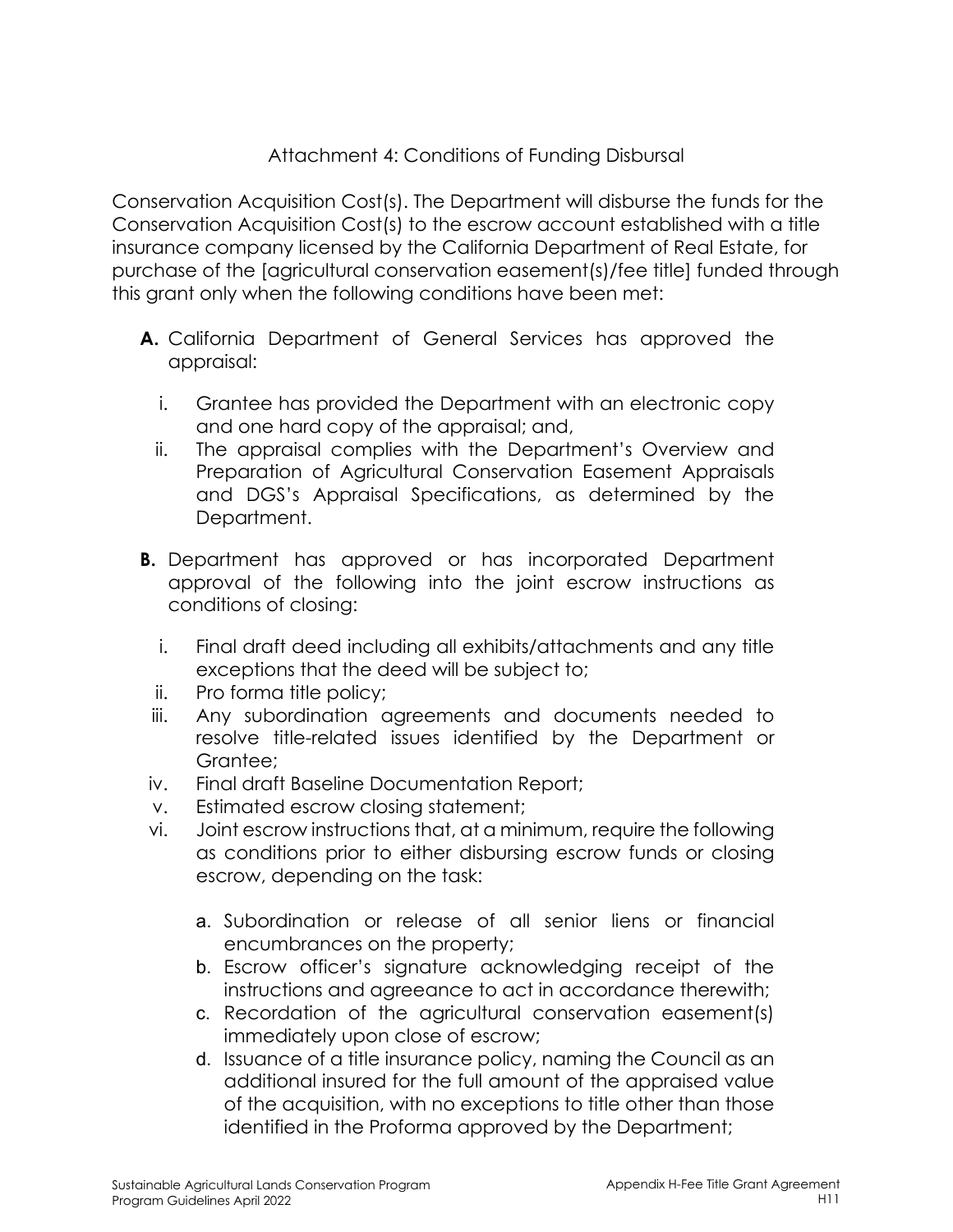- e. Provision that the escrow officer provide a copy of the recorded deed, final title policy, recorded subordination documents, final escrow closing statement, and any other items that the Department may require to the Department within 30 days of closing; and,
- f. Provision that, should the [easement/fee title] not be conveyed to the grantee, all SALC Program funds will be returned to the Department.
- **C.** Grantee has authorized the responsible title and/or escrow officer to communicate with the Department regarding the escrow associated with the agricultural conservation acquisition transaction.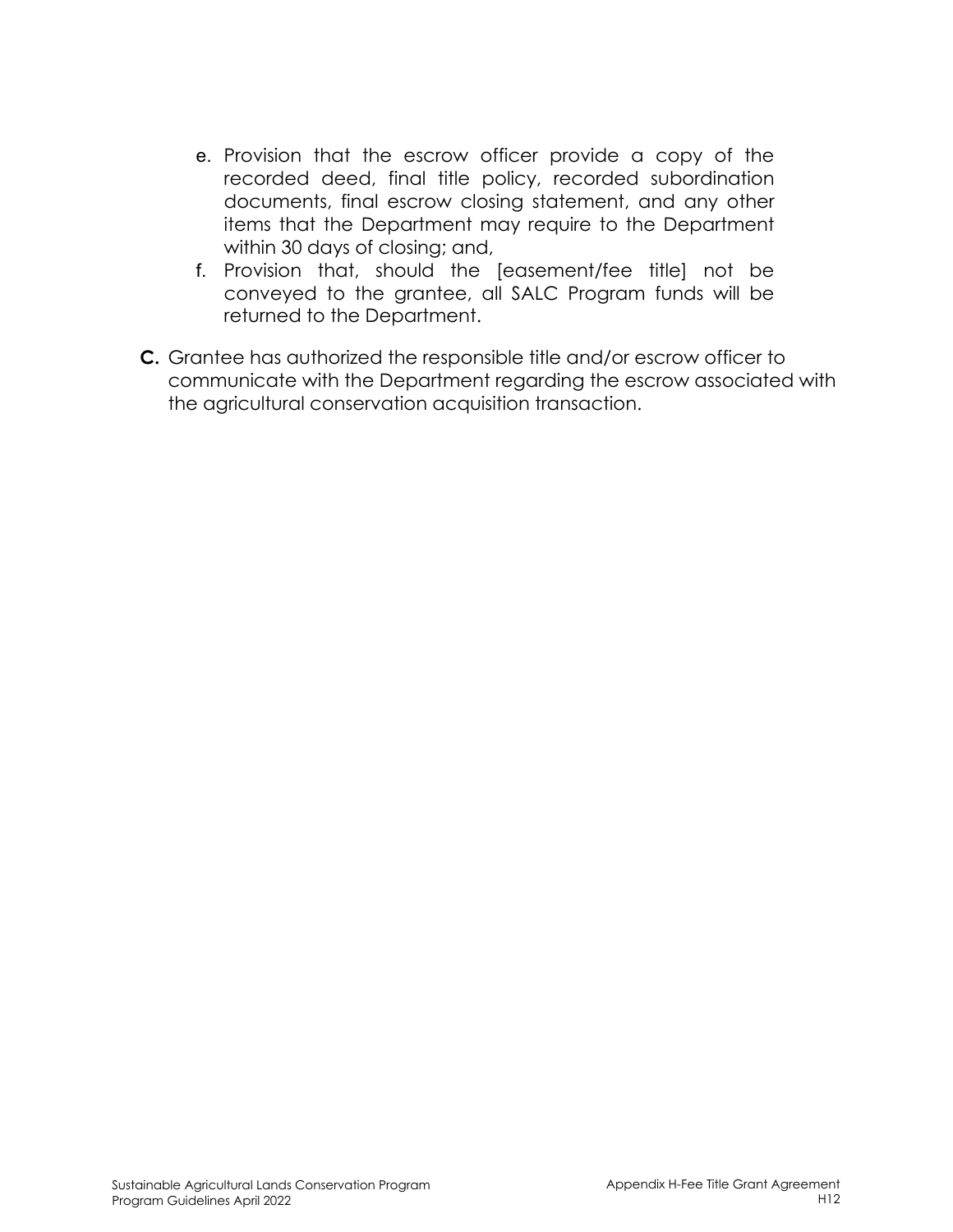## **Exhibit B, Budget Detail and Payment Provisions**

## **1. Payment**

- A. Upon notification by the Department that the conditions set forth in the "Conservation Acquisition Costs" of the Conditions of Funding Disbursal attachment (Attachment 4) have been satisfied, the Grantee shall submit an invoice for the Conservation Acquisition Cost to the Department using the Department's acquisition invoice template (Attachment 6).
- B. To receive payments of grant funds, Grantee must submit an invoice.
- C. Upon receipt and approval of an itemized invoice and required supporting documentation, the Department agrees to reimburse Grantee for actual expenditures for work completed, in accordance with the rates specified in the Budget Detail Worksheet (Attachment 5).
- D. The Department may withhold final payment until all terms of the Grant Agreement have been satisfied.
- E. Payment shall be made within forty-five (45) days upon receipt and approval of an invoice. Failure to comply with requirements may result in non-payment or delayed payment.
- F. For cost principles, see Exhibit B, Section 5.
- G. Funds contributed toward the acquisition purchase price will be deposited into an escrow account established with a title insurance company licensed by the California Bureau of Real Estate for disbursement upon completion of all requirements outlined in the Scope of Work. Except in the case of a bargain sale, match funds being used to complete the easement/fee purchase must be deposited into the escrow account before the purchase may be completed. At close of escrow, the title insurance company must be able to insure title to the interest being recorded.

# **2. How to Submit Invoices**

- A. Send the invoices to the Grant Manager by email. Include the Grant Agreement number and Grantee's name in the subject line. Invoices may not be submitted within the first 60 days of the Grant Agreement effective date.
- B. Grantee may not submit an acquisition invoice unless all the Conditions of Funding Disbursal identified in the Guidelines (Exhibit F) are satisfied.
- C. Send associated costs invoices regularly. Grantee shall submit invoices no more frequently than monthly, in arrears, to the Grant Manager.
- D. A request for payment shall consist of:

i. Either the Acquisition Invoice (Attachment 6) or Associated Costs Invoice (Attachment 7) on official letterhead and signed by the Authorized Signatory, or authorized designee on file with the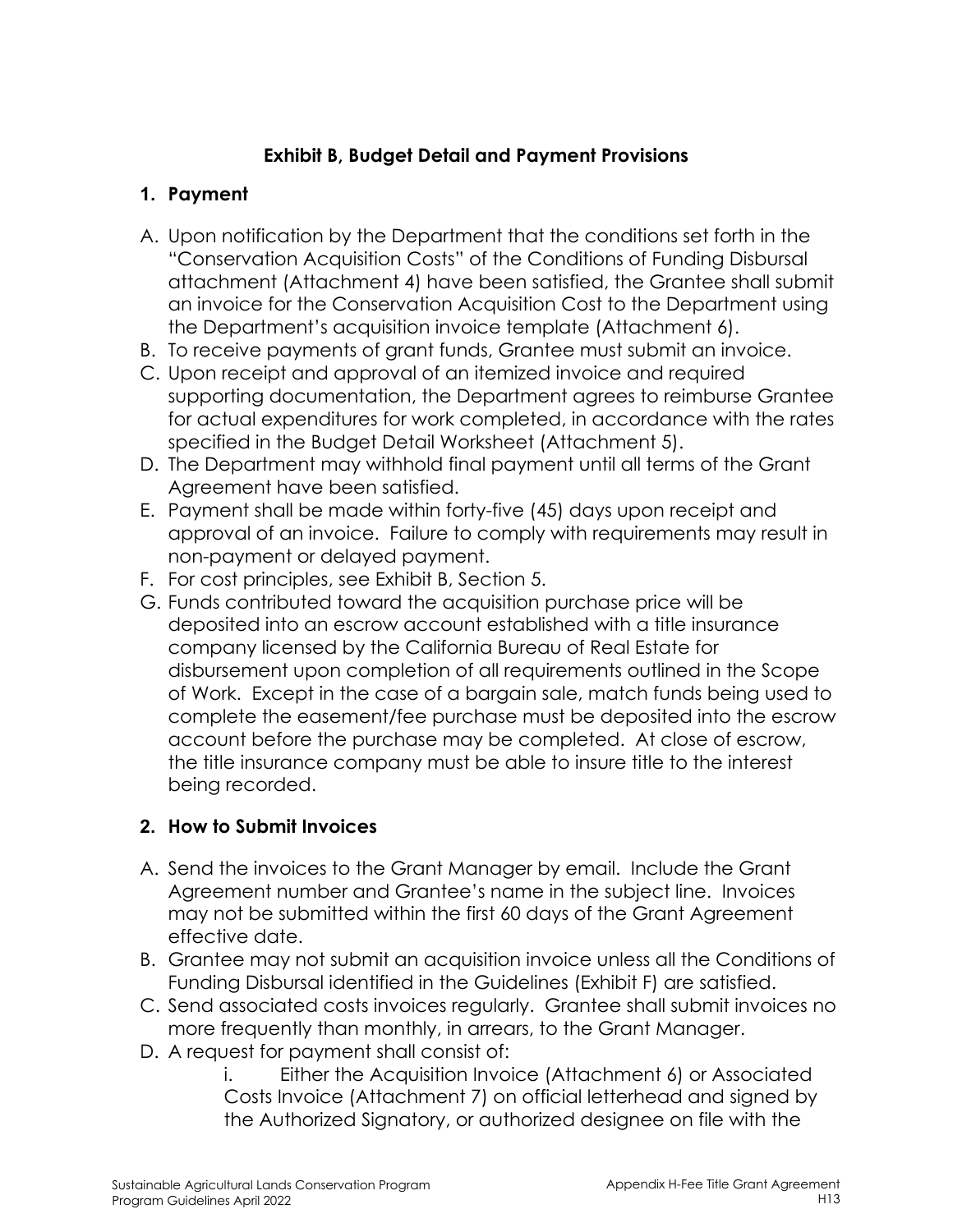Department (Exhibit A, Section 3), certifying the expenditures are for actual expenses for the tasks performed under this Grant Agreement.

ii. Supporting documentation for reimbursement of associated costs. Copies of the final escrow closing statement, proof of purchase receipts, sufficiently detailed subcontractor's invoices, activity logs, timesheets, or canceled check must be submitted for each item requested to be reimbursed. These items must contain sufficient information to establish that the specific service was rendered, or purchase was made. Original supporting documentation is not required and should be retained by the Grantee

- E. Supporting documentation (e.g., timesheets, activity logs, cancelled checks) for matching funds does not need to be submitted to the Department but should be retained by Grantee in the event of an audit (Exhibit C, Section 5).
- F. At any time, the Department may request hard copies of invoices, reports, supporting documentation, and evidence of progress.

## **3. Invoice Dispute**

In the event of an invoice dispute, see Exhibit D, Section 5.

### **4. Budget Contingency Clause**

- A. If the Budget Act of the current year and/or any subsequent years covered under this Grant Agreement does not appropriate sufficient funds for the program, this Grant Agreement shall have no further force nor effect. In this event, the Department shall have no liability to pay any funds whatsoever to Grantee or to furnish any other considerations under this Grant Agreement, and Grantee shall not be obligated to perform any provisions of this Grant Agreement.
- B. If funding for any fiscal year is reduced or deleted by the Budget Act for purposes of this program, the Department shall have the option to either cancel this Grant Agreement with no liability occurring to the Department or offer an amendment to reflect the reduced amount.

# **5. Cost Principles**

- A. All costs to be reimbursed must be consistent with the Guidelines (Exhibit F).
- B. All costs to be reimbursed must be reasonable, as defined in the Guidelines (Exhibit F).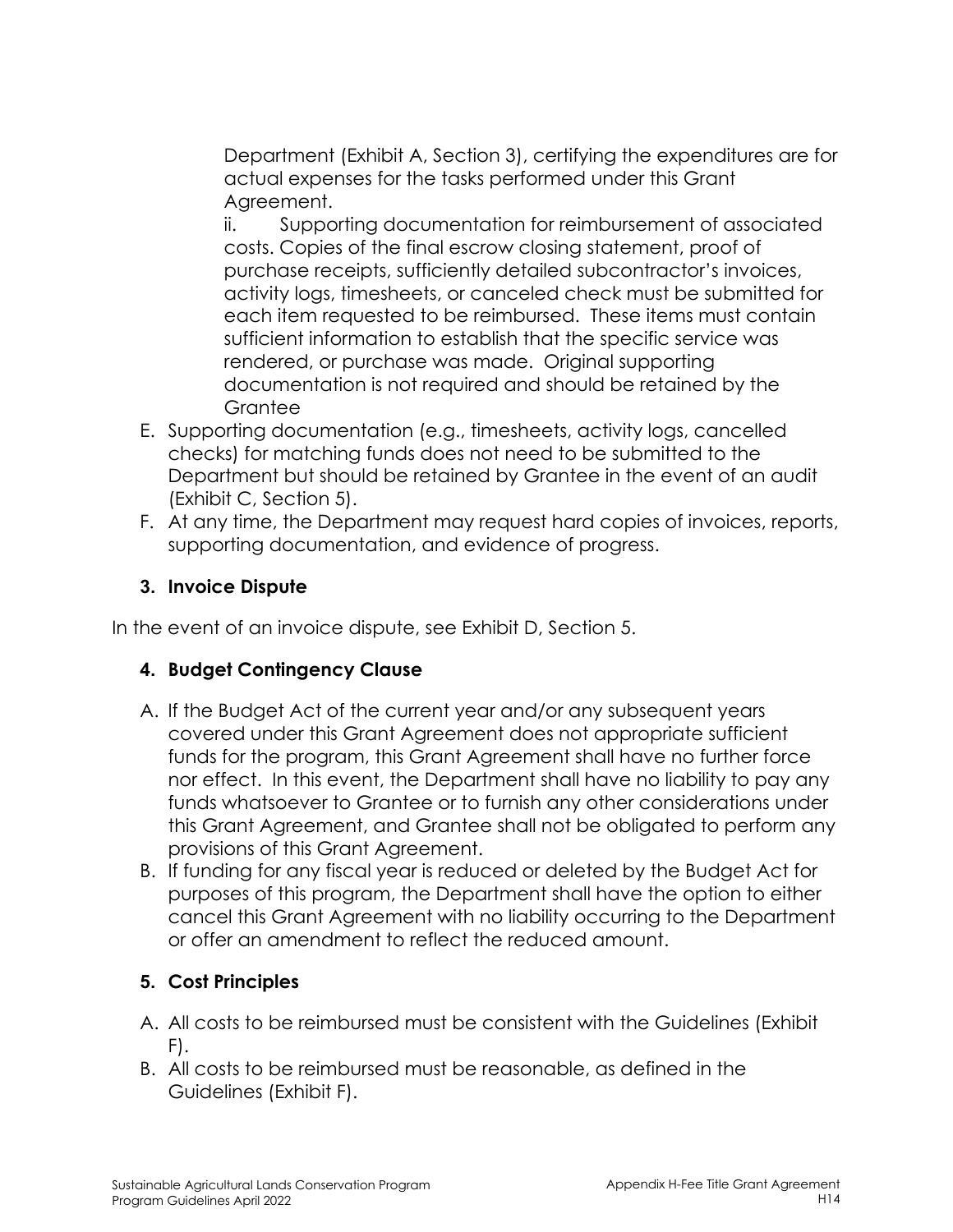## **6. Travel Reimbursement**

Travel may not be reimbursed in accordance with the Guidelines (Exhibit F).

# **7. Budget Modification**

- A. Grantee must keep the Budget Detail Worksheet (Attachment 5) up to date.
- B. Changes between Associated Costs line items, excluding the Management Plan, are allowed by providing written notice with or before submission of an invoice. If submitted before the invoice, the written notice shall be sent as an electronic mail (email) attachment to be filed with the Grant Agreement.
- C. Changes to the Acquisition line item(s) up to five percent (5%) shall be made via a written request to the grant manager before submission of the Acquisition invoice. The written request shall be sent as an electronic mail (email) attachment to be filed with the Grant Agreement. Approval or denial of the change will be made by the Program Manager in consultation with Council staff. The approval or denial shall be filed with the Grant Agreement.
- D. Changes to the Acquisition line item(s) up to fifteen percent (15%) shall be made via a written request to the grant manager before submission of the Acquisition invoice. The written request shall be sent as an electronic mail (email) attachment to be filed with the Grant Agreement. Approval or denial of the change will be made by formal action of the Council.
- E. No other modifications to the budget are allowed. The approval or denial shall be filed with the Grant Agreement.

# **8. Amendments**

- A. This section applies to any changes to this Grant Agreement, excluding the following:
	- i. Changes to the Authorized Signatory Form (Attachment 1). For changes to the Authorized Signatory Form see Exhibit A, Section 3.
	- ii. Changes to project representatives, see Exhibit A, Section 4.
- B. Except as otherwise specified, Grantee must request and obtain prior written approval before any change (amendment) to this Grant Agreement is valid.
- C. Request for amendments must:
	- i. Be prepared, in writing, on official letterhead and signed by the Authorized Signatory or designee on file with the Department.
	- ii. Be submitted to the Grant Manager at least two (2) months prior to when the amendment is needed.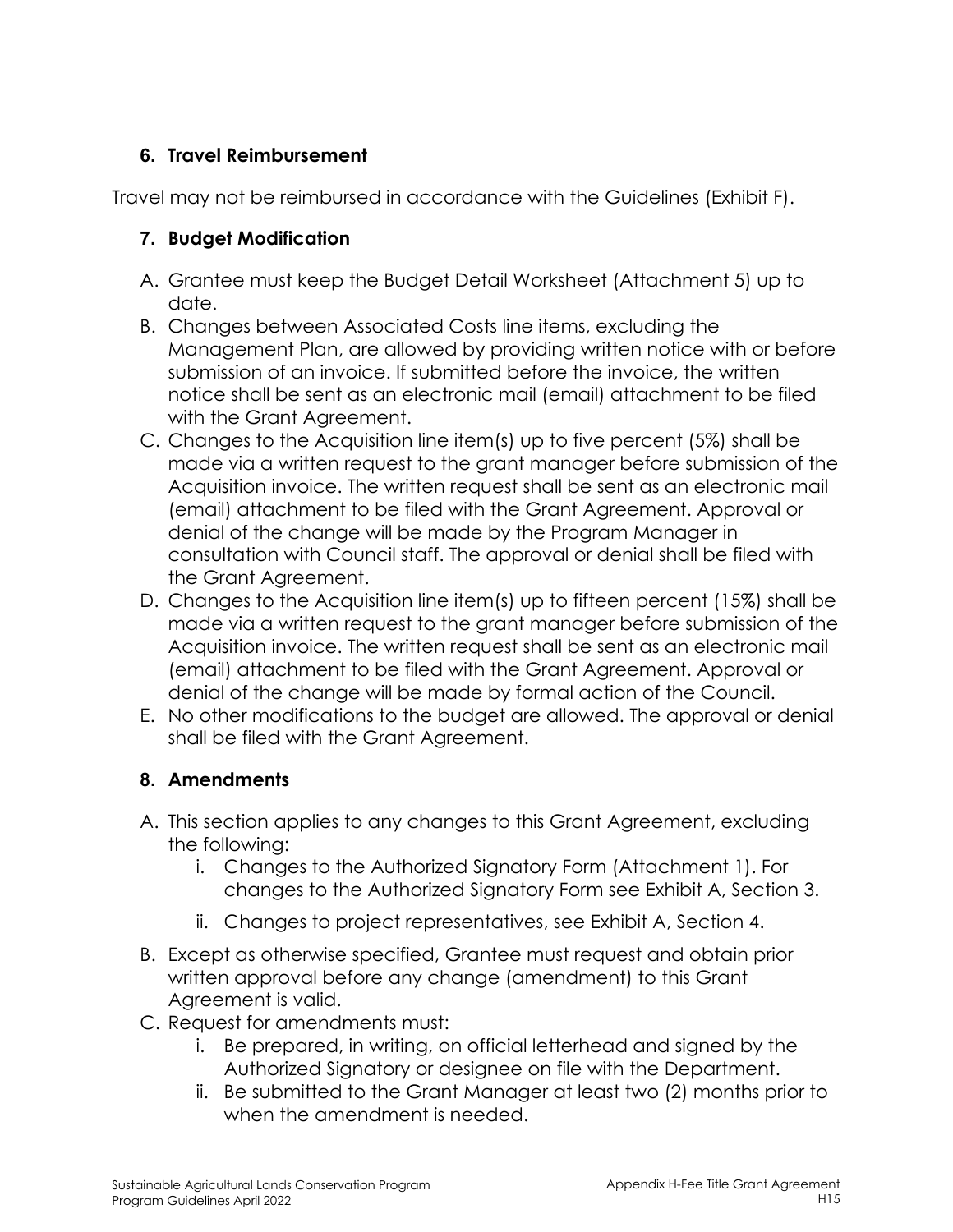- iii. Include the Grant Agreement number, a detailed explanation of the proposed amendment, reason for the amendment, and the effect of not approving the request.
- iv. Include a copy of the document(s) requested for amendment that shows the requested changes.
- D. The Grant Manager will respond in writing within fifteen (15) working days from receipt of request to approve or deny the request for amendment, including the reason for the decision.
- E. The Grant Manager will process amendments within thirty (30) days of the approval date. The amendment will not be in effect until both parties have signed the Grant Agreement amendment.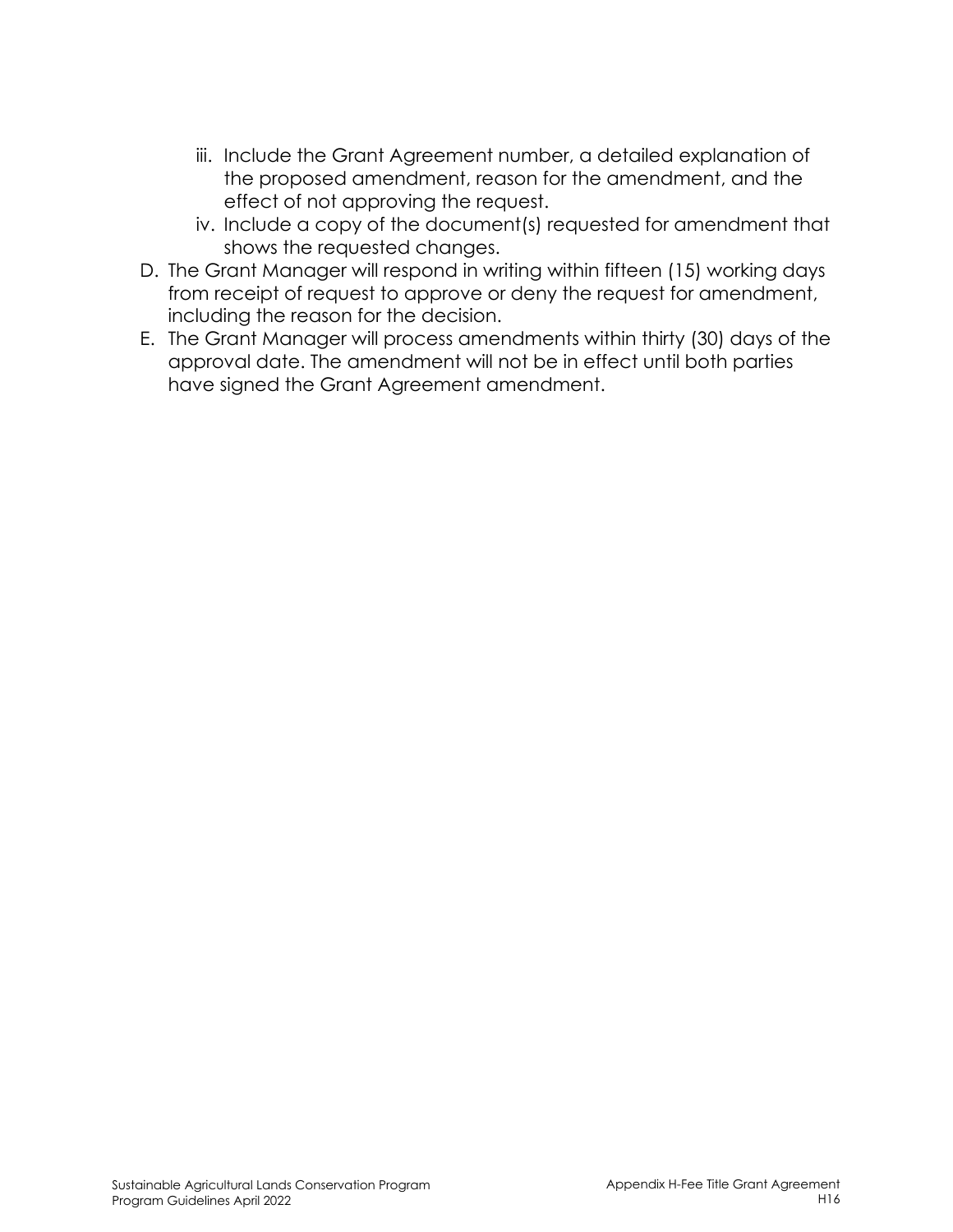**Attachment 5: Budget Detail Worksheet**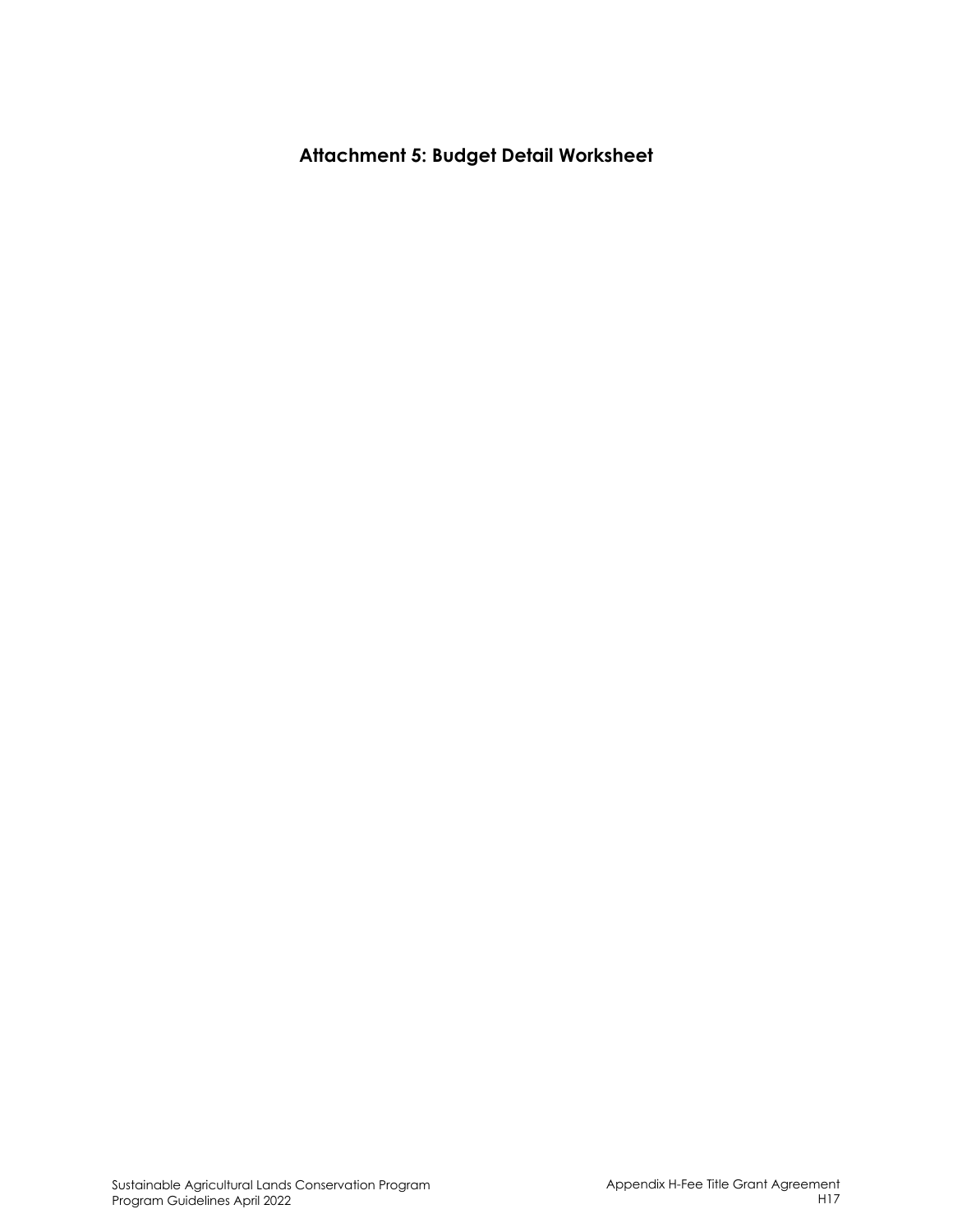#### **Attachment 6: Acquisition Invoice**

**TO:** Department of Conservation **Date:** 

Division of Land Resource Protection

Attn: (grant manager)

[Grant Manager Email Address] Cc: DLRPInvoices@conservation.ca.gov

**Grant No.: Invoice No.:** 

=============================================================

Please remit \$\_\_\_\_\_\_\_\_\_\_\_ to [Title Company] for the purchase of [fee title] or [an agricultural conservation easement] on Farm/Ranch in County.

[Title Company]

[address]

[phone number]

Escrow No.:

Match funding for the acquisition will be provided by the  $\qquad$  at \$

**Total request in this invoice: \$**

Signature of Authorized Signatory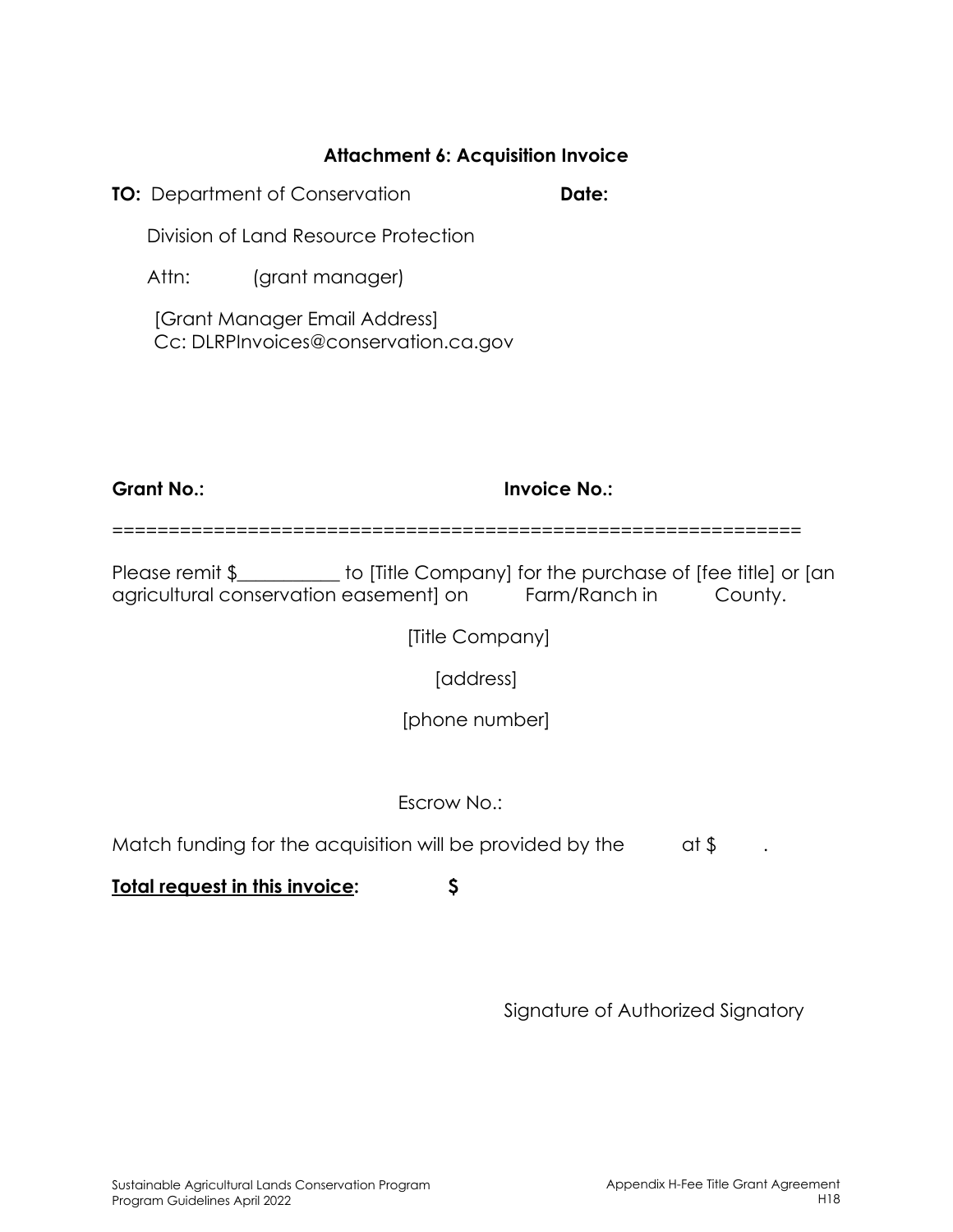### **Attachment 7: Associated Costs Invoice Template**

|                  | <b>TO:</b> Department of Conservation | Date:              |
|------------------|---------------------------------------|--------------------|
|                  | Division of Land Resource Protection  |                    |
|                  | Attn: (grant manager)                 |                    |
|                  | [Grant Manager Email Address]         |                    |
|                  | Cc: DLRPInvoices@conservation.ca.gov  |                    |
| <b>Grant No:</b> |                                       | <b>Invoice No:</b> |

For expenditures under this grant during the timeframe:

[Note: The actual invoice line items for Associated Costs should correspond exactly to the line items listed in the Grant Agreement Budget page.]

| <b>Associated costs</b> | <b>SALC</b> | <b>GRANTEE MATCH</b> |
|-------------------------|-------------|----------------------|
|                         |             |                      |
|                         |             |                      |
|                         |             |                      |
|                         |             |                      |
|                         |             |                      |
|                         |             |                      |
|                         |             |                      |
| <b>Totals</b>           | \$          | \$                   |

#### **Total reimbursement request in this invoice:** \$

Name of Grant Agreement Signatory or Designee

**Title**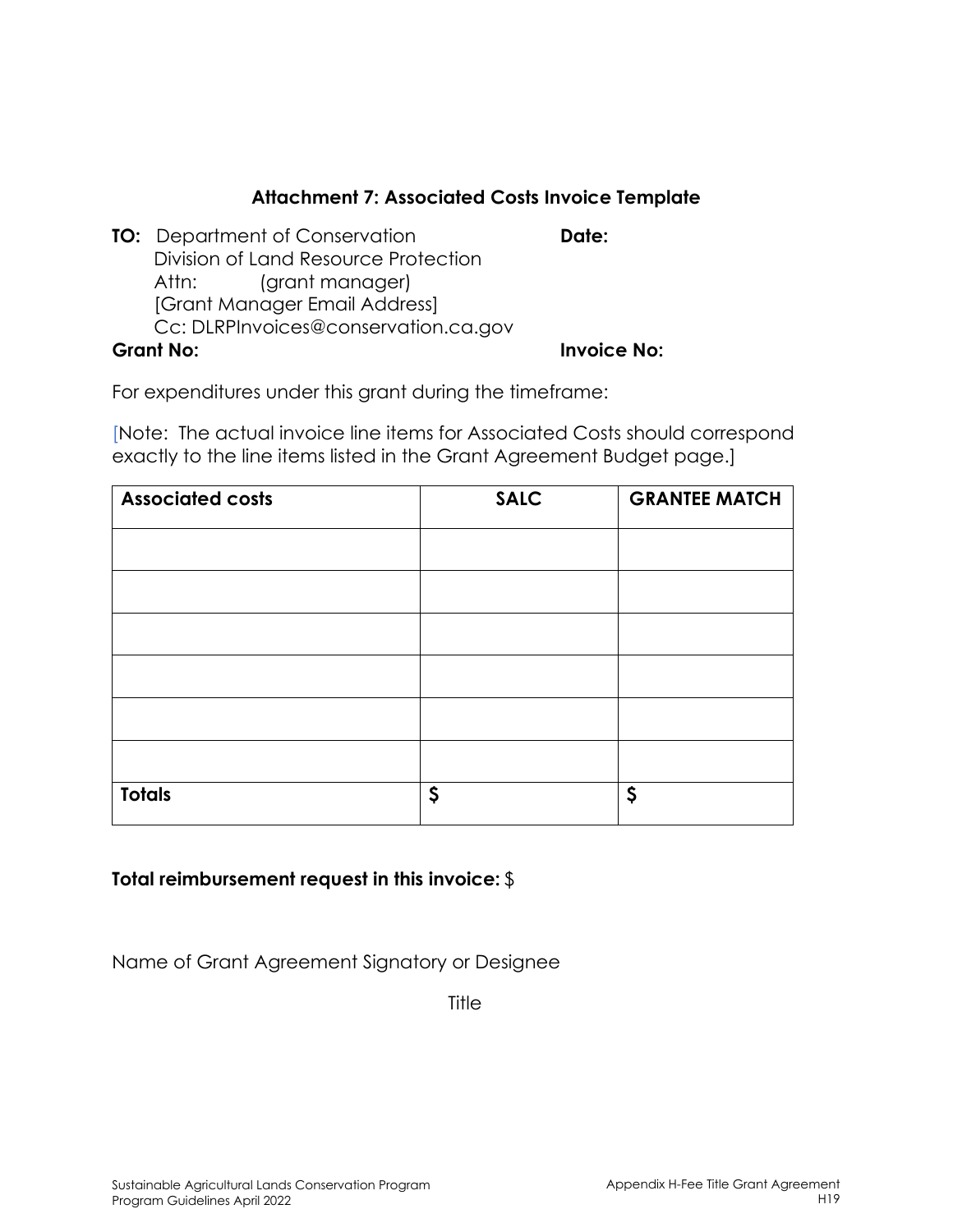|                                                                     | <b>INVOICE DATE</b>                                       |
|---------------------------------------------------------------------|-----------------------------------------------------------|
| <b>GRANTEE</b>                                                      | <b>INVOICE NUMBER</b>                                     |
| <b>ADDRESS</b>                                                      | <b>INVOICE AMOUNT</b>                                     |
|                                                                     | DATE INVOICE RECEIVED                                     |
|                                                                     | <b>GRANT AGREEMENT NUMBER</b>                             |
|                                                                     |                                                           |
| The invoice referenced above is disputed for the following reasons: |                                                           |
| Request reimbursement for expenses not in the Budget Detail         | Invoiced for indirect cost reimbursement                  |
| Invoiced for incidental costs or travel costs outside of CA         | Work performed prior to the Grant start or end date       |
| Insufficient evidence of progress made or task completion           | Invoice submitted without using required templates        |
| Insufficient supporting document for reimbursement                  | Progress Report or Final Report not included with invoice |
| Invoice not submitted by 5:00 p.m. on the required due date         | Request reimbursement through another funding source      |
| Other not listed above:                                             |                                                           |
|                                                                     |                                                           |

#### **Attachment 8: Invoice Dispute Notification**

Comments:

#### THIS NOTIFICATION IS A FOLLOW UP TO A PHONE CONVERSATION WITH THE GRANTEE OR DESIGNEE WHOSE NAME APPEARS **BELOW.**

| NAME                                                       | <b>IDATE OF CONVERSATION</b>         |
|------------------------------------------------------------|--------------------------------------|
| IF YOU HAVE ANY QUESTIONS REGARDING THIS DISPUTE, CONTACT: |                                      |
| NAME                                                       | TELEPHONE NUMBER (include Area Code) |

|                                                                             | <b>STATE OF CALIFORNIA USE ONLY</b> |                 |
|-----------------------------------------------------------------------------|-------------------------------------|-----------------|
| RETURN A COPY OF THIS NOTIFICATOIN WITH THE<br><b>CORRECTED INVOICE TO:</b> | DATE DISPUTE RESOLVED               | <b>INITIALS</b> |
|                                                                             | <b>RESOLUTION</b>                   |                 |
|                                                                             |                                     |                 |
|                                                                             |                                     |                 |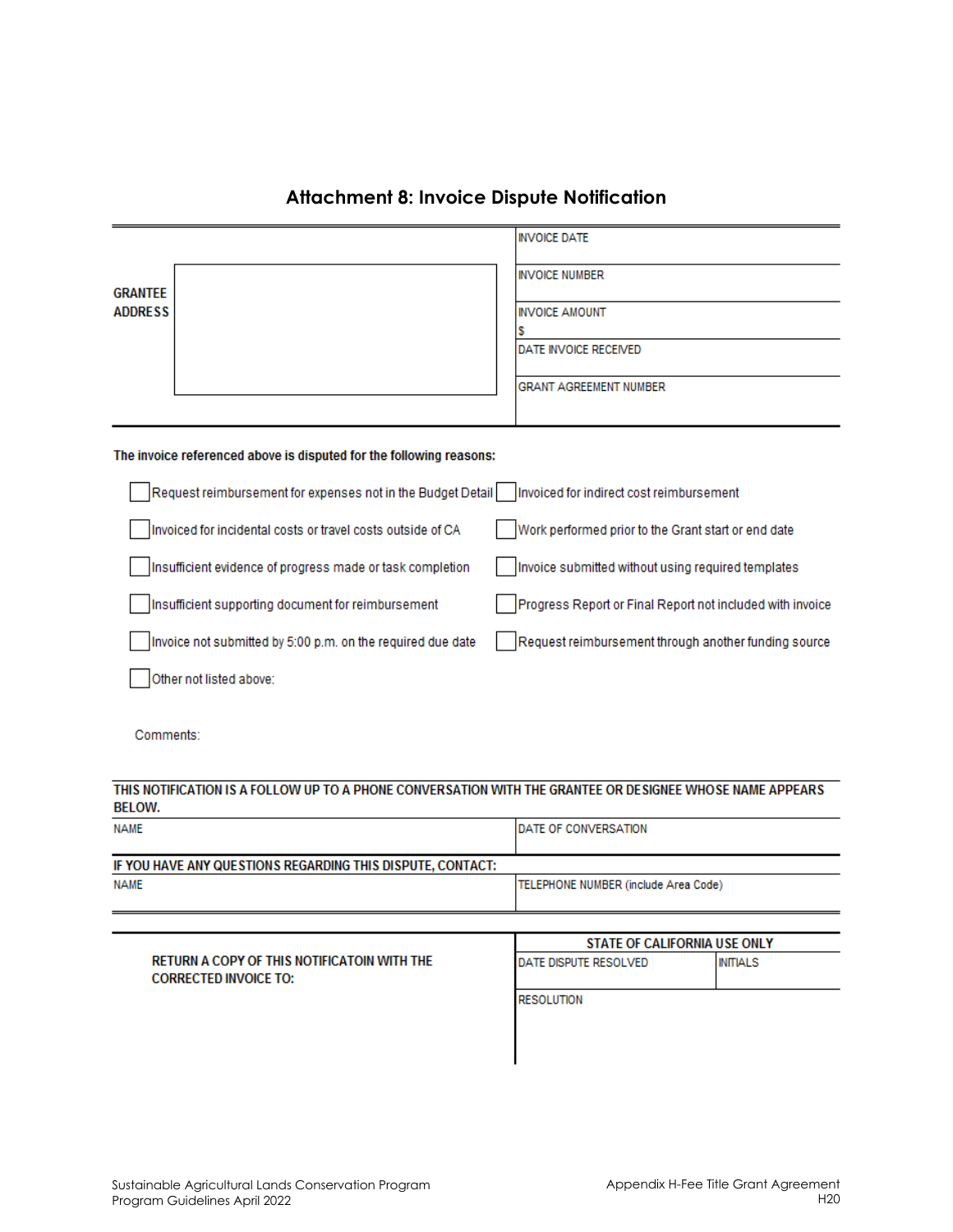## **Exhibit C, General Terms and Conditions**

# **1. Approval**

This Grant Agreement is of no force or effect until signed by both parties. Grantee may not commence performance until such approval has been obtained.

# **2. Amendment**

No change to this Grant Agreement shall be valid unless made in accordance with Exhibit A, Section 3 or 4, or Exhibit B, Section 7. No oral understanding or change not incorporated in this Grant Agreement is binding on any of the parties.

# **3. Assignment**

This Grant Agreement is not assignable by Grantee, either in whole or in part, without the consent of the Department in the form of an amendment.

# **4. Records Retention**

- A. Grantee shall establish an official file containing adequate documentation of all actions taken with respect to the Project, including copies of the Grant Agreement, changes, amendments, letters, email correspondence, financial records, and required reports for a minimum of four (4) years following the final payment of funds or until completion of any action and resolution of all issues which may arise as a result of an audit, whichever is later.
- B. Grantee shall adequately protect all records, physical and electronic, from loss, damage, or destruction during the four (4) year retention period.

# **5. Audit**

A. Grant funded projects are subject to audit by the State of California during the grant term and for up to four years following the termination of the grant agreement. Grantee agrees that the Department, Department of Finance, Bureau of State Audits, or their designated representative shall have the right to review and to copy any records and supporting documentation pertaining to the performance of this Grant Agreement. The audit may consist of examining and auditing pertinent books, documents, papers, and records including financial transactions and supporting documents, general accounting systems, internal controls, management practices, policies, and procedures pertaining to the performance of this Grant Agreement.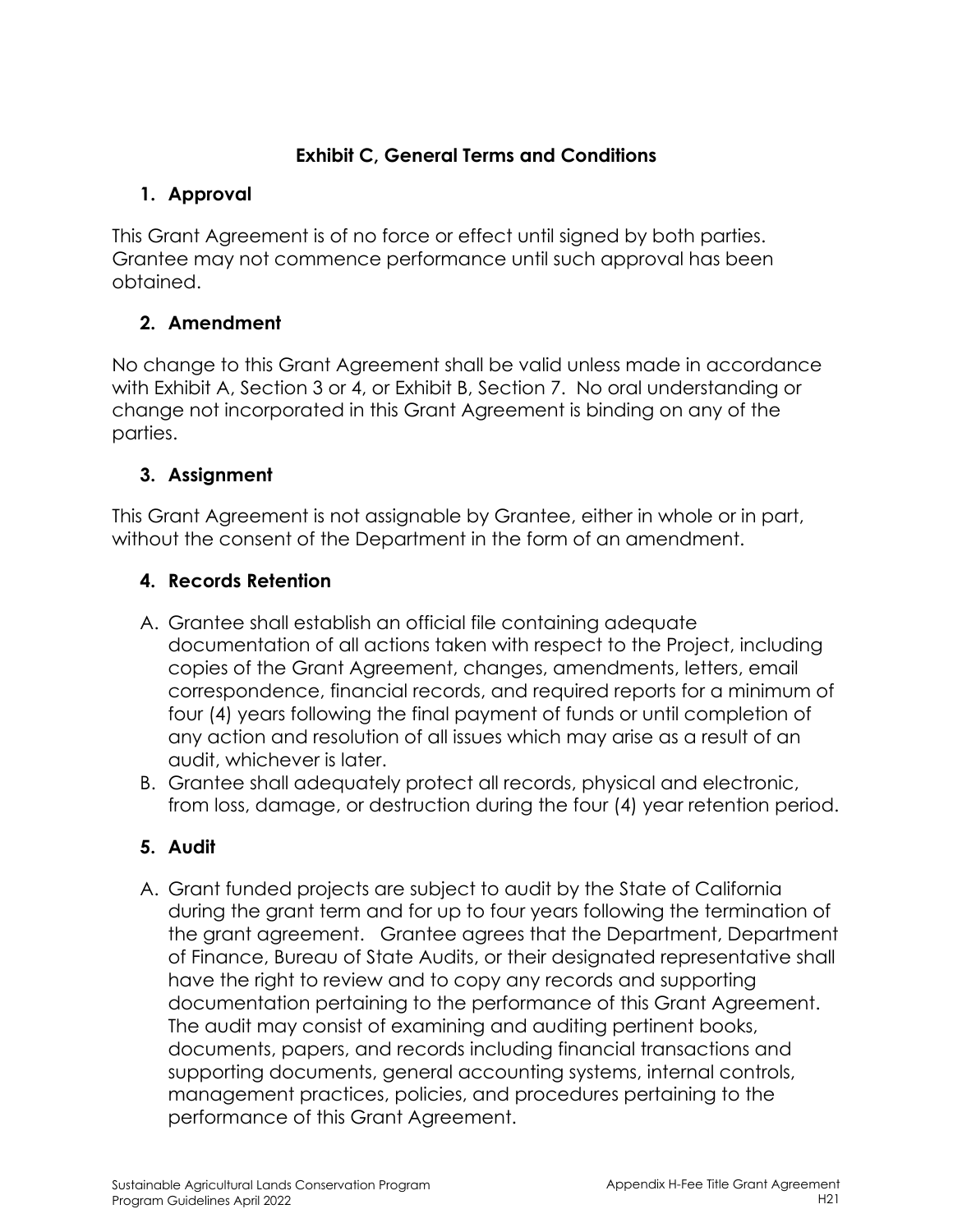B. At any time, the Department, Department of Finance, Bureau of State Audits, or their designated representative may request to review Grantee's records to ensure proper grant management. Grantee shall be given advance notice when the grant-funded Project is selected for an audit or review by the Department, Department of Finance, Bureau of State Audits, or their designated representative. Grantee agrees to allow the auditor(s) access to such records during normal business hours, excluding State of California holidays, and to allow interviews of any employees who might reasonably have information related to such records. Further, Grantee agrees to include a similar right of the Department to audit records and interview staff in any subcontract related to performance of this Grant Agreement in accordance with Government Code section 8546.7. Grantee shall comply with the above and be aware of the penalties for violations of fraud and for obstruction of investigation as set forth in Public Contract Code section 10115.10.

## **6. Indemnification**

Grantee agrees to indemnify, defend, and hold harmless the State of California, its officers, agents, and employees from any and all claims and losses accruing or resulting to any and all Grantees, partners, subcontractors, suppliers, laborers, and any other person, firm, or corporation furnishing or supplying work services, materials, or supplies in connection with the performance of this Grant Agreement, and from any and all claims and losses accruing or resulting to any person, firm, or corporation who may be injured or damaged by Grantee in the performance of this Grant Agreement.

### **7. Disputes**

Grantee shall continue with the responsibilities under this Grant Agreement during any dispute.

### **8. Independent Grantee**

Grantee, and the agents and employees of Grantee, in the performance of this Grant Agreement, shall act in an independent capacity and not as officers, employees, or agents of the Department.

#### **9. Non-Discrimination Clause**

During the performance of this Grant Agreement, Grantee and its subcontractors shall not unlawfully discriminate, harass, or allow harassment against any employee or applicant for employment because of race, color, ancestry, national origin, religion, creed, age (over 40), mental disability, physical disability, sex, gender (including pregnancy, childbirth, breastfeeding,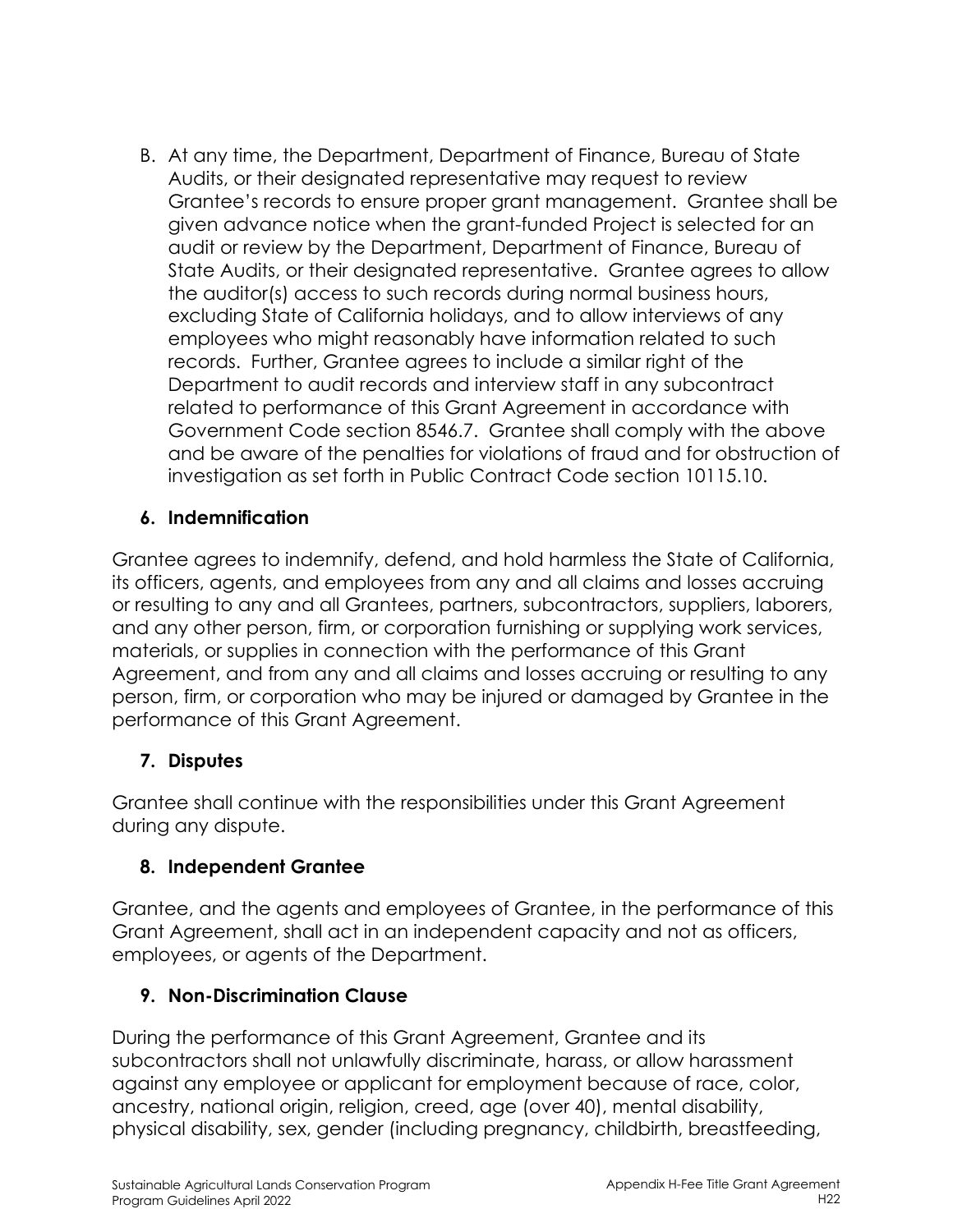or related medical conditions), sexual orientation, gender identity, gender expression, medical condition, genetic information, marital status, and military and veteran status. Grantee and subcontractors shall ensure that the evaluation and treatment of their employees and applicants for employment are free from such discrimination and harassment. Grantee and subcontractors shall comply with the provisions of the Fair Employment and Housing Act (Gov. Code §12990 (a-f) et seq.) and the applicable regulations promulgated thereunder (California Code of Regulations, Title 2, Section 7285 et seq.). The applicable regulations of the Fair Employment and Housing Commission implementing Government Code Section 12990 (a-f), set forth in Chapter 5 of Division 4 of Title 2 of the California Code of Regulations, are incorporated into this Grant Agreement by reference and made a part hereof as if set forth in full. Grantee and its subcontractors shall give written notice of their obligations under this clause to labor organizations with which they have a collective bargaining or other Grant Agreement.

Grantee shall include the nondiscrimination and compliance provisions of this clause in all subcontracts to perform work under this Grant Agreement.

### **10.Timeliness**

Time is of the essence in this Grant Agreement. The Department and Grantee will work collaboratively to ensure this Grant Agreement is administered in a timely fashion.

### **11.Governing Law**

This Grant Agreement is governed by and shall be interpreted in accordance with the laws of the State of California.

### **12.Unenforceable Provision**

If any provision of this Grant Agreement is unenforceable or held to be unenforceable, then the parties agree that all other provisions of this Grant Agreement have force and effect and shall not be affected thereby.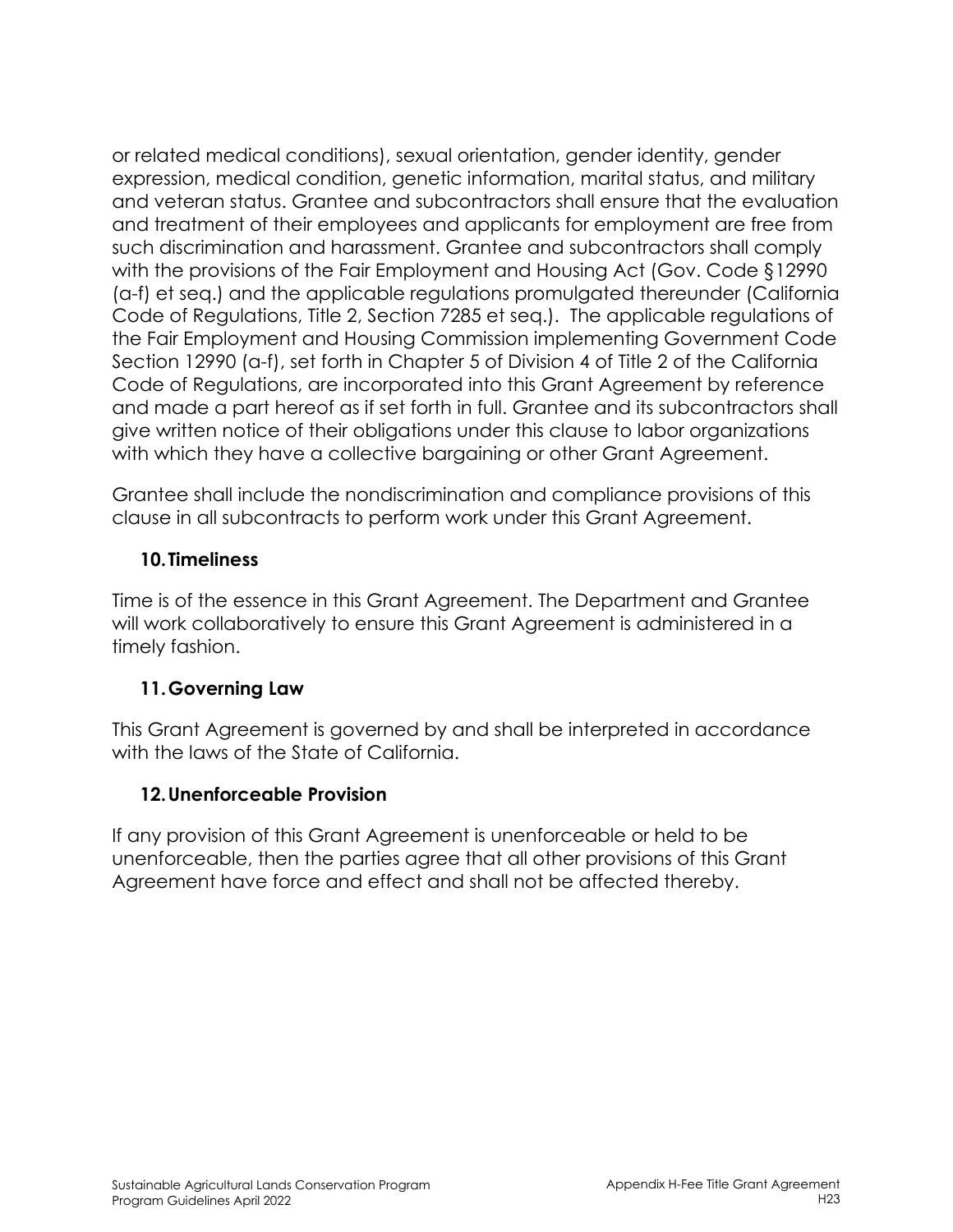## **Exhibit D, Special Terms and Conditions**

## **1. Compliance with Laws and Regulations**

By signing this Grant Agreement, Grantee certifies that it shall comply fully with all applicable federal, state, and local laws, ordinances, regulations, and permits and shall secure any new permits required by authorities having jurisdiction over the Project(s) and maintain all presently required permits. Grantee shall ensure that any applicable requirements of the California Environmental Quality Act are met in order to carry out the terms of this Grant Agreement.

## **2. Subcontractors**

The Department's contractual relationship is with Grantee, and not any of its subcontractors. Grantee is entitled to make use of its own staff and subcontractors, as identified in the Budget Detail Worksheet (Attachment 5), and will comply with its own competitive bidding and sole sourcing requirements for subcontracts that arise out of or in connection with this Grant Agreement. Grantee shall manage, monitor, and accept responsibility for the performance of its own staff and subcontractors, and will conduct Project activities and services consistent with professional standards for the industry and type of work being performed under this Grant Agreement.

Nothing contained in this Grant Agreement or otherwise, shall create any contractual relation between the Department and any subcontractors, and no subcontract shall relieve Grantee of its responsibilities and obligations hereunder. Grantee agrees to be as fully responsible to the Department for the acts and omissions of its subcontractors and of persons either directly or indirectly employed by any of them as it is for the acts and omissions of persons directly employed by Grantee. Grantee's obligation to pay its subcontractors is an independent obligation from the Department's obligation to make payments to Grantee. As a result, the Department shall have no obligation to pay or to enforce the payment of any moneys to any subcontractor.

### **3. No Third-Party Beneficiaries**

This Grant Agreement is not intended for the benefit of any person or entity other than the parties, and no one other than the parties themselves may enforce any of the rights or obligations created by this Grant Agreement.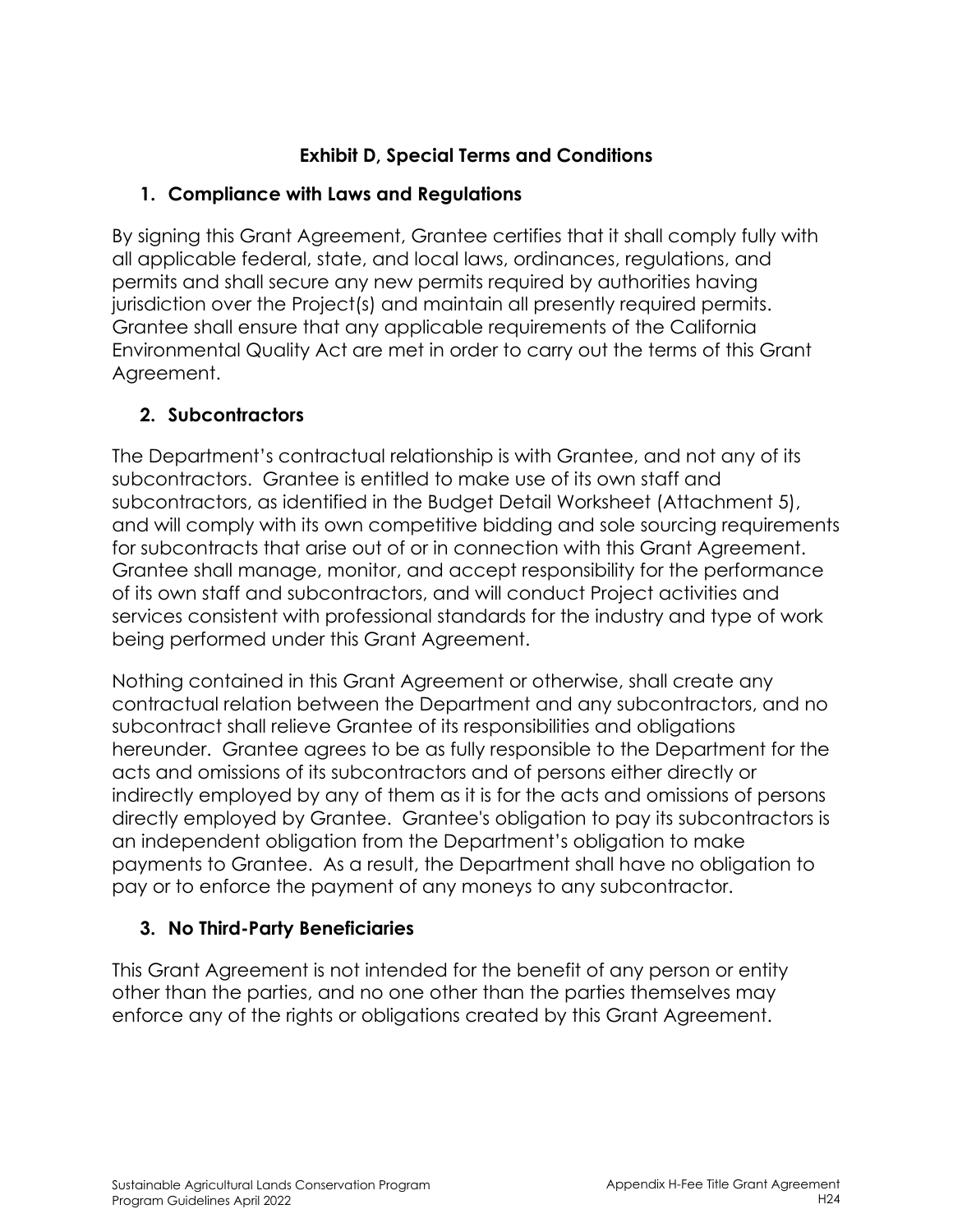## **4. Project Monitoring and Oversight**

Project monitoring and oversight is essential to ensure the Project stays within scope and is completed on schedule and within budget in accordance with this Grant Agreement.

## **5. Dispute Resolution**

### A. Invoice Disputes

- i. In the event of an invoice dispute, the Grant Manager will notify Grantee by phone and follow up in writing using the Invoice Dispute Notification Template (Attachment 8) within fifteen (15) days of receipt of the disputed invoice.
- ii. During the dispute, both parties shall deal in good faith to resolve the dispute. Grantee shall continue to meet its responsibilities and obligations under the terms of this Grant Agreement.
- iii. If Grantee contests the decision made by the Grant Manager, Grantee shall submit a written "Notice of Dispute" on official letterhead, according to Subsection C below.

# B. General Disputes

- i. In the event of a dispute unrelated to the dispute of an invoice, Grantee shall first attempt to resolve the dispute with the Grant Manager.
- ii. Both parties shall deal in good faith and attempt to resolve the dispute informally.
- iii. Grantee shall continue to meet its responsibilities and obligations under the terms of this Grant Agreement during a dispute.
- iv. If Grantee contests the decision made by the Grant Manager, Grantee shall submit a written "Notice of Dispute" on official letterhead, according to Subsection C below.

# C. Contesting a Dispute Decision

- i. If Grantee contests a decision made by the Grant Manager, Grantee may submit a written "Notice of Dispute" on official letterhead. The "Notice of Dispute" shall include:
	- The Grant Agreement number
	- A complete description of the basis for the dispute
	- Legal authority or pertinent facts, supporting arguments and documentation
	- Action requested for resolution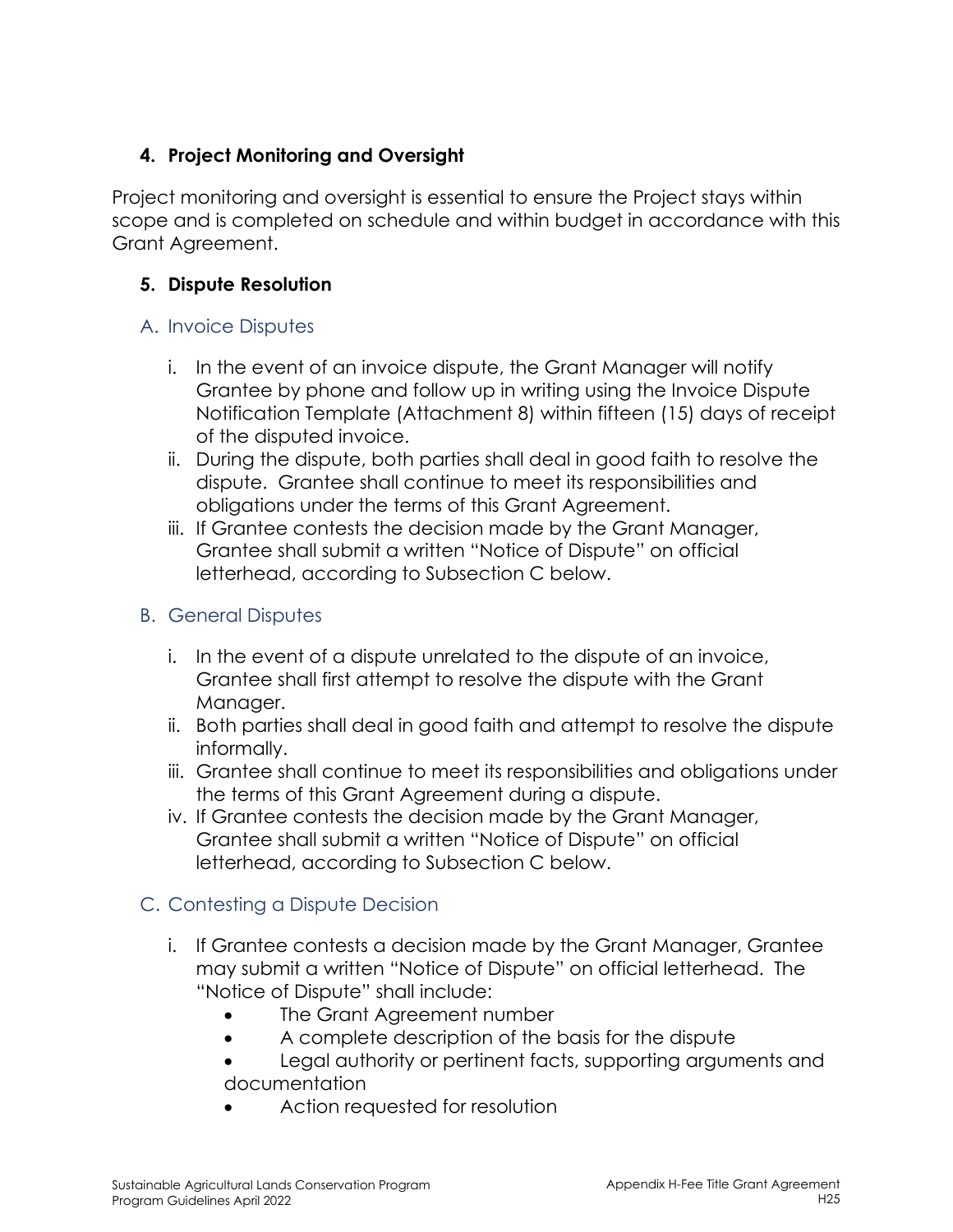The "Notice of Dispute" shall be sent to:

#### Department of Conservation Division of Land Resource Protection Attn: Division Director 715 P Street, MS 1904 Sacramento, CA 95814

- ii. Within 30 days after receipt of the "Notice of Dispute," the Division Director shall review the dispute and submit a written decision to Grantee, which shall include:
	- The decision made
	- An explanation for the decision
	- Whether the decision shall be conclusive and binding or can be appealed and the steps to take to appeal the decision

# **6. Termination**

- A. Completion of Project. This Grant Agreement shall terminate upon completion of the project and payment of the last invoice.
- B. Early Termination. Either Party may terminate this Grant Agreement upon thirty (30) days advance written notice by certified mail to the other Party. The notice shall specify the reason for early termination and may permit Grantee or Department to rectify any deficiency(ies) prior to the early termination date.

# **7. Waiver of Rights**

- A. Grantee waives any and all rights to any type of express or implied indemnity or right of contribution from the Department, its officers, agents, or employees for any liability arising from, growing out of, or in any way connected with this Grant Agreement.
- B. Grantee waives all claims and recourses against the Department, including the right to contribution for loss or damage to persons or property arising from, growing out of, or in any way connected with or incident to this Grant Agreement, except claims arising from the gross negligence of the Department, its officers, agents, and employees.
- C. None of the provisions of this Grant Agreement shall be deemed waived unless expressly waived in writing.

# **8. Insurance Requirements**

- A. Grantee that is a governmental organization may provide evidence of self-insurance to satisfy this requirement.
- B. If Grantee is not a governmental organization or is a governmental organization that is unable to provide evidence of self-insurance, then it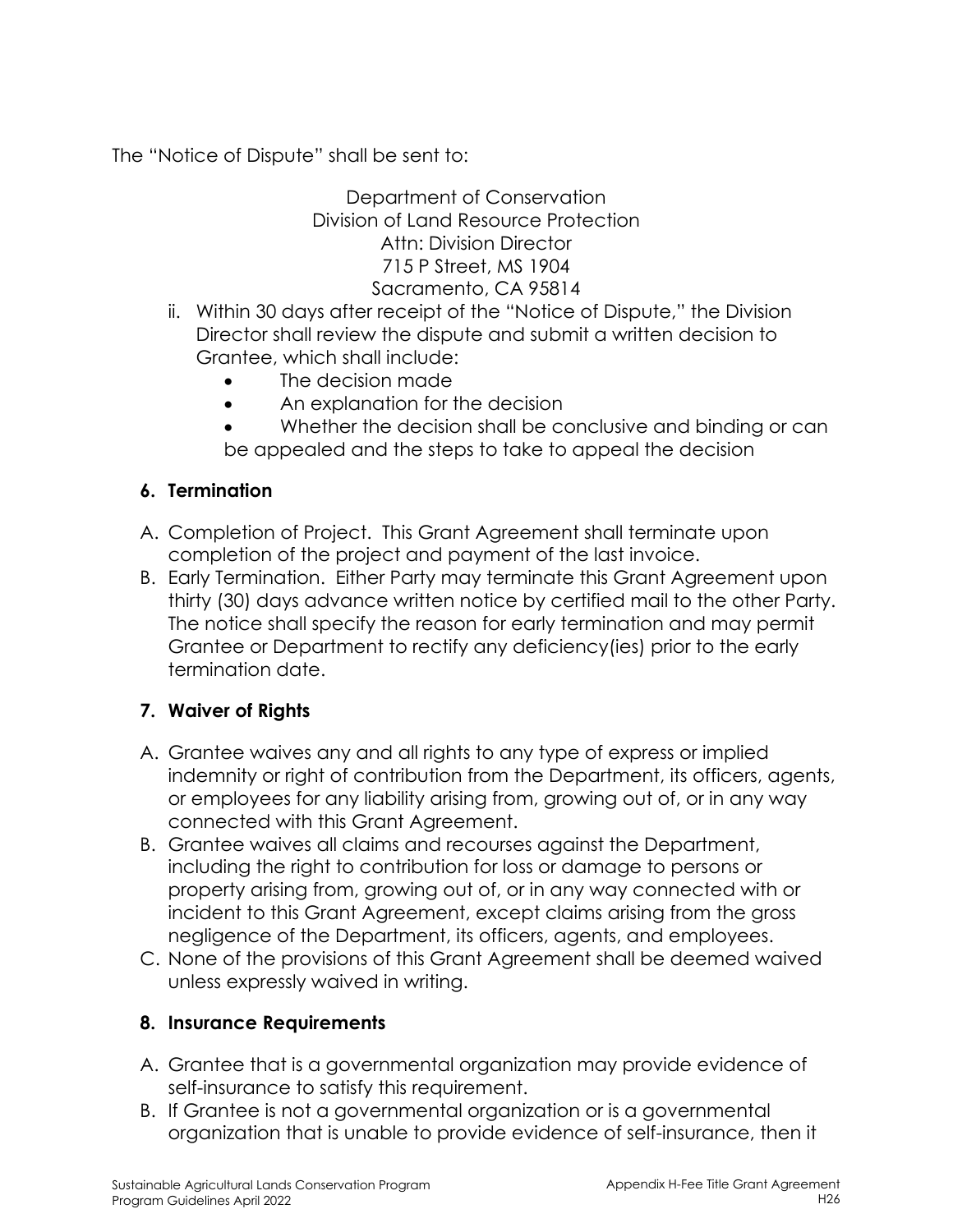shall obtain and keep in force for the term of this Agreement the following insurance policies that cover any acts or omissions of Grantee, its subcontractors, or its employees engaged in the provision of service specified in this Agreement:

- i. Workers' Compensation Insurance in an amount of not less than \$1,000,000 in accordance with the statutory requirement of the State of California (California Labor Code § 3700 et seq.).
- ii. Commercial general liability insurance in an amount of not less than \$1,000,000 per occurrence for bodily injury and property damage combined.
- iii. Motor vehicle liability insurance in an amount not less than \$1,000,000 per accident for bodily injury and property damage combined. Such insurance shall cover liability arising out of any motor vehicle including owned or hired, and non-owned motor vehicles.
- C. The State of California, its officers, agents, and employees are included as additional insured, but only with respect to work performed for the State of California under this Grant Agreement. The additional insured endorsement must accompany the certificate of insurance.
- D. Grantee shall submit proof of insurance documents referencing this Grant Agreement number to the Department electronically within thirty (30) days of signing this Grant Agreement.
- E. Grantee shall notify Department in writing within five (5) working days of any cancellation, non-renewal, or material change that affects required insurance coverage.
- F. Grantee shall submit proof of new or updated policy based on insurance requirements within thirty (30) days of policy cancellation or substantial policy change. Failure to provide proof of insurance may result in termination of this Grant Agreement.

# **9. Stop Work**

If it is determined, at the sole discretion of the Department, that Grantee is not meeting the terms and conditions of this Grant Agreement, immediately upon receiving a written notice through certified mail from the Department to stop work, Grantee shall cease all work under this Grant Agreement. The Department has the sole discretion to determine that Grantee meets the terms and conditions after a stop work order, and to send through certified mail a written notice to Grantee to resume work under this Grant Agreement.

# **10.Publicity**

Grantee agrees that it will acknowledge the Department's support whenever activities or projects funded, in whole or in part, by this Grant Agreement are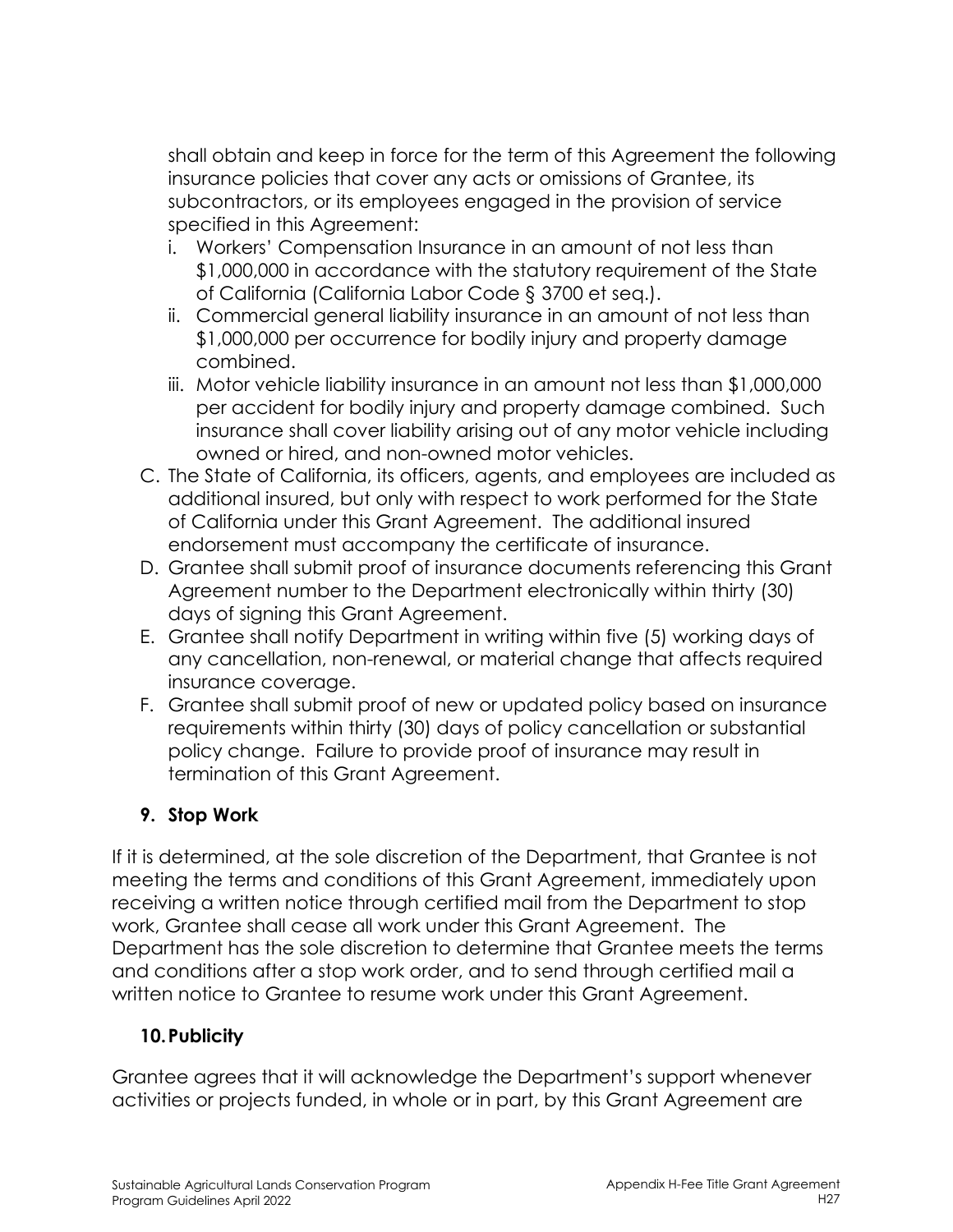publicized in any news media, brochures, articles, seminars, websites, or other type of promotional material.

Grantee shall also include in any publication resulting from work performed under this grant an acknowledgment substantially as follows:

"The work upon which this publication is based was funded in whole or in part through a grant awarded by the California Department of Conservation."

Media: Grantee is required to identify a point of contact for all press inquiries and communications needs related to the Project and provide the name, phone number, and email address of this individual to the Department. All press releases must be approved by the Department prior to distribution, and the Department must be alerted and invited to participate in all press conferences related to the grant.

Social Media: Grantee is encouraged to use social media to inform and share with the public activities under this Grant Agreement. Furthermore, the Department should be tagged on all posts related to activities under this Grant Agreement.

All publicity must comply with the Publicity and Confidentiality requirements set forth in the Guidelines (Exhibit F).

### **11.Drug-Free Workplace Certification**

In signing this Grant Agreement, Grantee certifies that it will comply with the requirements of the Drug-Free Workplace Act of 1990 and will provide a drugfree workplace by taking the following actions:

- A. Publish a statement notifying employees that unlawful manufacture, distribution, dispensation, possession, or use of a controlled substance is prohibited and specifying actions to be taken against employees for violations.
- B. Establish a Drug-Free Awareness Program to inform employees about:
	- i. The dangers of drug abuse in the workplace.
	- ii. The person's or organization's policy of maintaining a drug-free workplace.
	- iii. Any available counseling, rehabilitation, and employee assistance programs.
	- iv. Penalties that may be imposed upon employees for drug abuse violations.
- C. Every employee who works on this Grant Agreement will:
	- i. Receive a copy of the organization's drug-free workplace policy statement.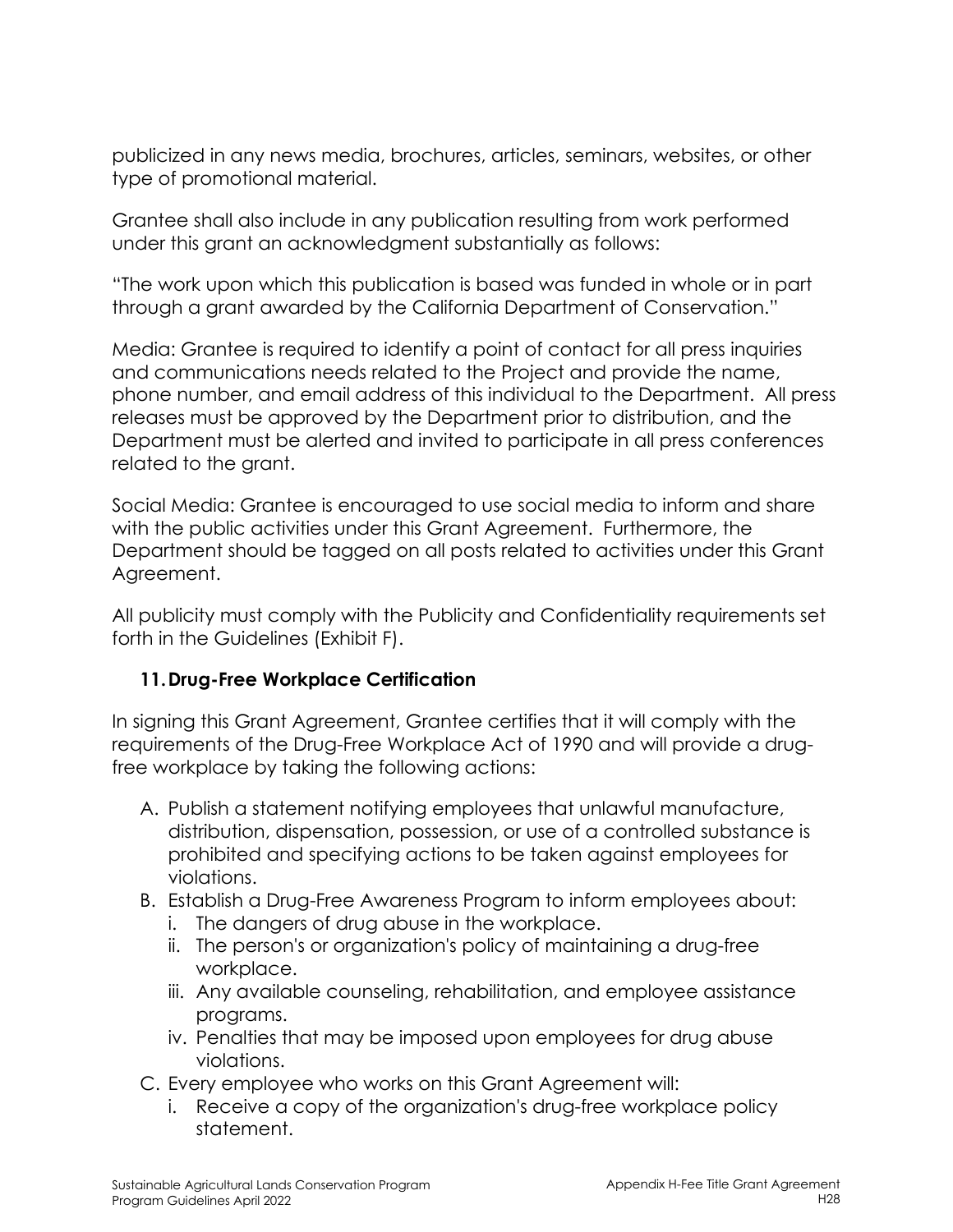ii. Agree to abide by the terms of the organization's statement as a condition of employment on this Grant Agreement.

Failure to comply with these requirements may result in suspension of payments under this Grant Agreement or termination of this Grant Agreement or both, and Grantee may be ineligible for award of any future State of California agreements if the Department determines that any of the following has occurred: Grantee has made false certification, or violated the certification by failing to carry out the requirements as noted above (Gov. Code §8350 et seq.).

### **12.Americans with Disabilities Act**

Grantee assures the Department that it complies with the Americans with Disabilities Act (ADA) of 1990, which prohibits discrimination on the basis of disability, as well as all applicable regulations and guidelines issued pursuant to the ADA (42 U.S.C. 12101 et seq.).

## **13.Air/Water Pollution Violation Certification**

Under State of California laws, Grantee shall not be: (1) in violation of any order or resolution not subject to review promulgated by the California Air Resources Board or an air pollution control district; (2) subject to cease and desist order not subject to review issued pursuant to Section 13301 of the Water Code for violation of waste discharge requirements or discharge prohibitions; or (3) finally determined to be in violation of provisions of federal law relating to air or water pollution.

### **14.Payee Data Record Form - STD 204**

This form must be completed by all Grantees that are not another state agency or other governmental entity.

### **15.Emergencies**

In an emergency or suspected emergency, the Council or its designee may enter the Real Property to prevent, terminate, or mitigate a potential or unaddressed violation.

### **16.Notice of Unrecorded Grant Agreement and Irrevocable Offer to Convey Title in Fee**

Grantee shall record or cause to be recorded, concurrently with close of escrow for the purchase of the Real Property, the Notice of Unrecorded Grant Agreement (Notice) and the Irrevocable Offer to Convey Title in Fee and Declaration of Restrictive Covenants (Offer). The Notice shall be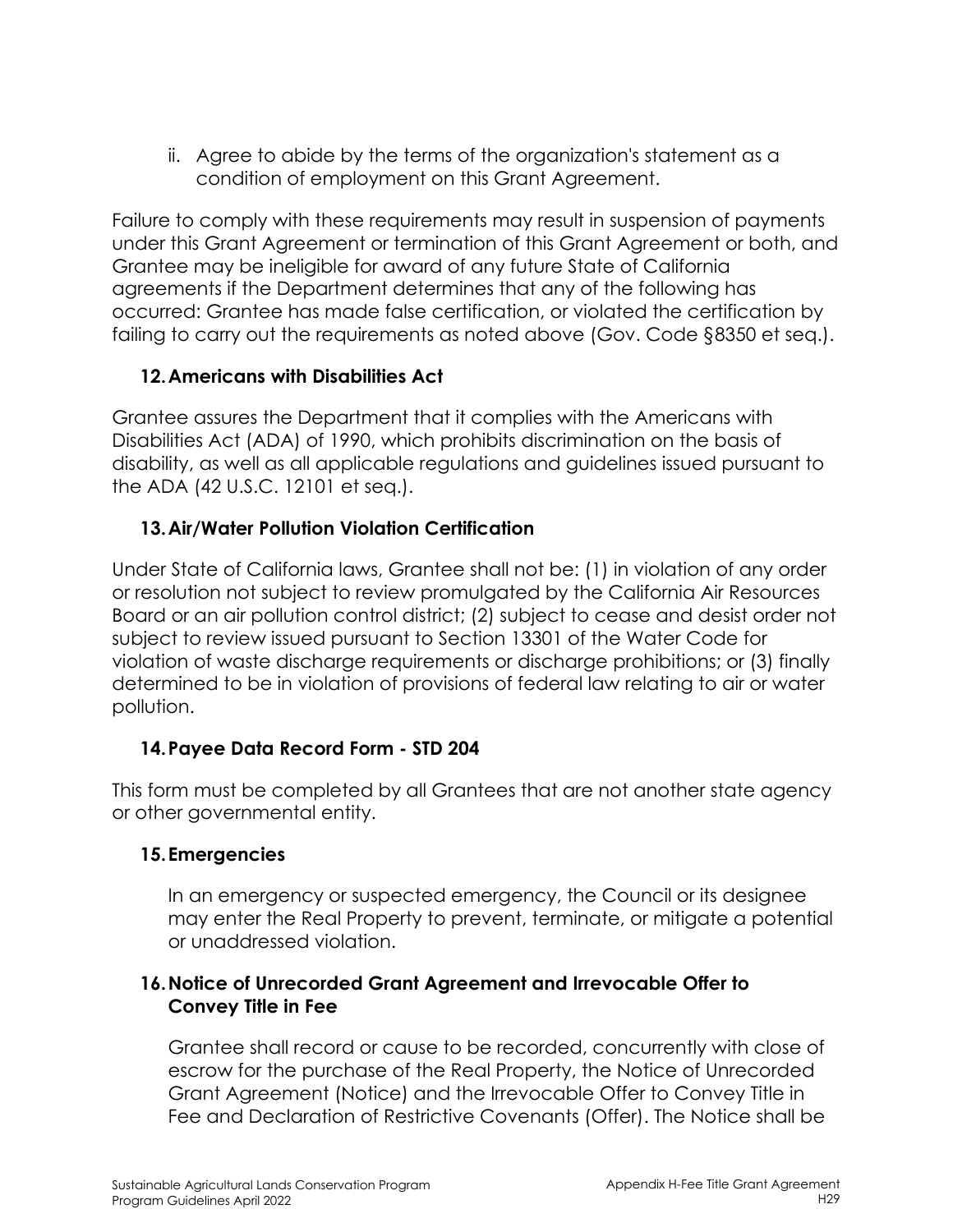in the form of Exhibit H and the Offer shall be in the form of Exhibit I. Both are subject to review and approval by the Department prior to recordation. Within 30 days of close of escrow, Grantee shall provide to the Department a conformed copy of both recorded documents

### **17.Breach and Default of Covenants**

The breach of any of the terms, covenants or conditions of this Grant Agreement, including the Conditions of Funding contained in Exhibit F to this Grant Agreement, is considered a General Dispute. The terms of Section 5 (Dispute Resolution) are modified to provide for a 90-day period after Grantee has received notice to either cure the breach or be diligently pursuing a cure in accordance with a plan agreed to by the State.

If the breach is not curable within said 90-day period or if Grantee does not commence the cure within the 90-day period and diligently pursue it to completion, then Grantee shall be in default (Default) of the Grant Agreement.

Grantee shall also be in Default of the Grant Agreement upon the discovery that information given to the Department by or on behalf of Grantee under or in connection with obtaining this Grant Agreement was materially false, incomplete, or misleading.

### **18.Remedies**

In the event of a Default of the Grant Agreement, in addition to any and all remedies available at law or in equity, the Department shall have the following remedies:

- A. Specific Performance. The Department may seek specific performance of this Grant Agreement.
- B. Conveyance of an Agricultural Conservation Easement. The Department may require Grantee to convey an agricultural conservation easement over the Property in favor of an entity or organization selected by the Department that: 1) is authorized by California law to acquire and hold conservation easements, 2) has similar purposes to preserve agricultural lands and open space, 3) is financially able to assume all of the obligations of Grantee, and 4) expressly agrees to assume the responsibilities imposed on the Grantee through the Grant Agreement. The agricultural conservation easement is subject to review and approval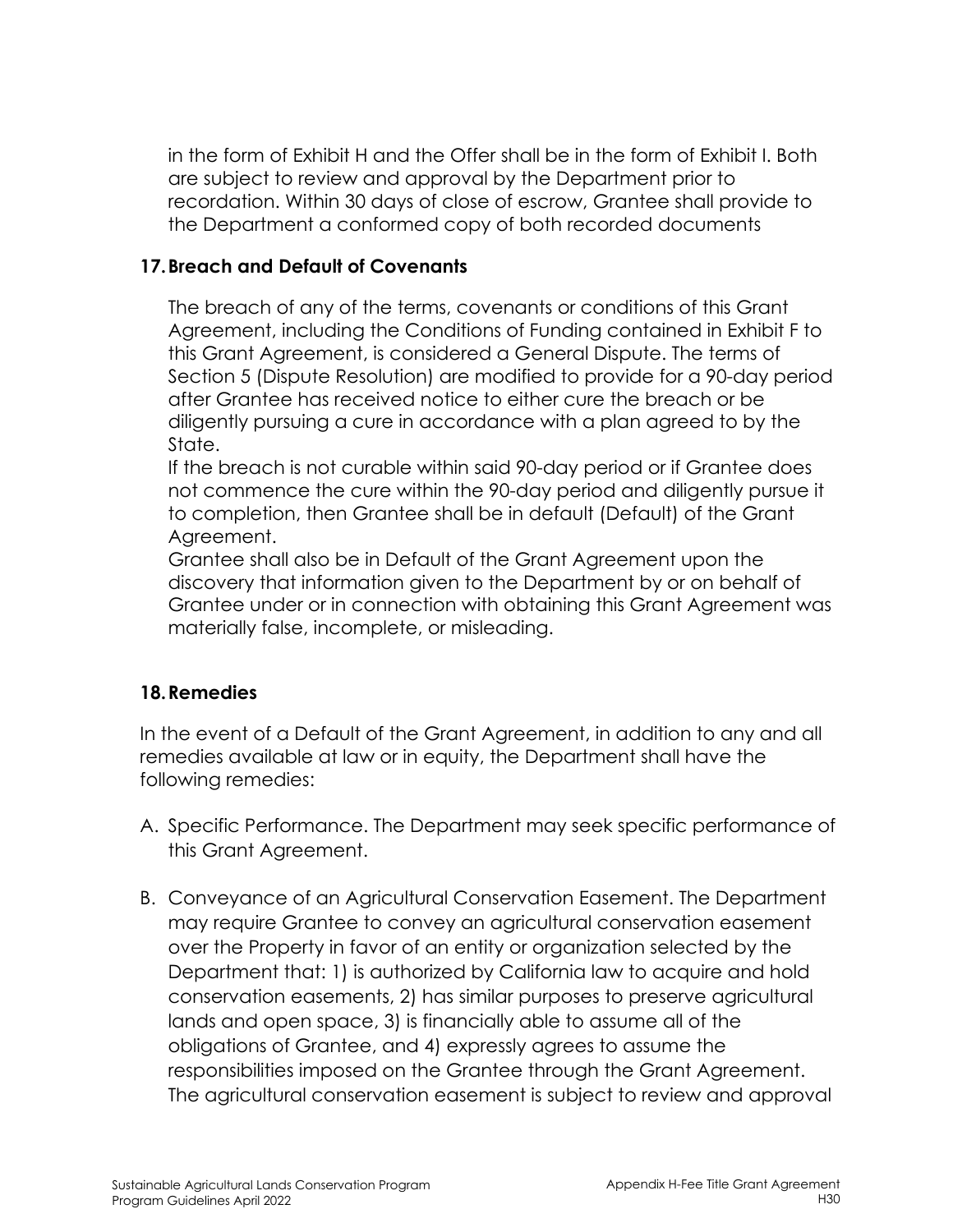by the Council and must be substantially in the form of the easement template, included as Exhibit J to this Grant Agreement.

Acceptance of the Irrevocable Offer to Convey Title in Fee and Declaration of Restrictive Covenants. As set forth in the Offer, the Council or its designee may accept the Offer upon (1) a finding of a Default of any of the terms, covenants or conditions of Exhibit G of the Grant Agreement; (2) when the Real Property is under threat of condemnation or has been condemned, as further described in Section 20, below; or (3) Grantee ceases to exist or loses the legal authority to hold fee title to the Real Property.

#### **19.Provisions that Survive Termination of Grant Agreement**

The provisions of this Grant Agreement that are not fully performed as of the close of escrow shall survive the close of escrow for Grantee's acquisition of the Real Property and remain in full force and effect until the Real Property is encumbered with an agricultural conservation easement and the Department has received its proportionate share of the net proceeds

#### **20.Condemnation**

Condemnation means a permanent taking through the exercise of any government power (by legal proceeding or otherwise) by any party have the right of eminent domain ("Condemnor"); or through a voluntary sale or transfer by the offeror to any Condemnor, either under threat of exercise of eminent domain by a Condemnor or while legal proceedings for eminent domain are pending. If the Real Property is under threat of condemnation or has been condemned, the Grantee shall promptly notify the Council and Department in writing, and provide a copy of the appraisal to the State for review. Upon receiving condemnation proceeds, the Grantee shall promptly pay the State \_\_\_% of the condemnation proceeds, which is the percentage of the total acquisition cost originally contributed by the Council.

### **21.Proportionate Share of Net Proceeds**

The "net proceeds of the sale" (Net Proceeds) is defined as the fair market value of the land less the value of the agricultural conservation easement. These values shall be established by an appraisal acceptable to the Department at the time of the transfer. The Department's proportionate share of the net proceeds shall be calculated using a factor reflecting the Department's proportionate share of the purchase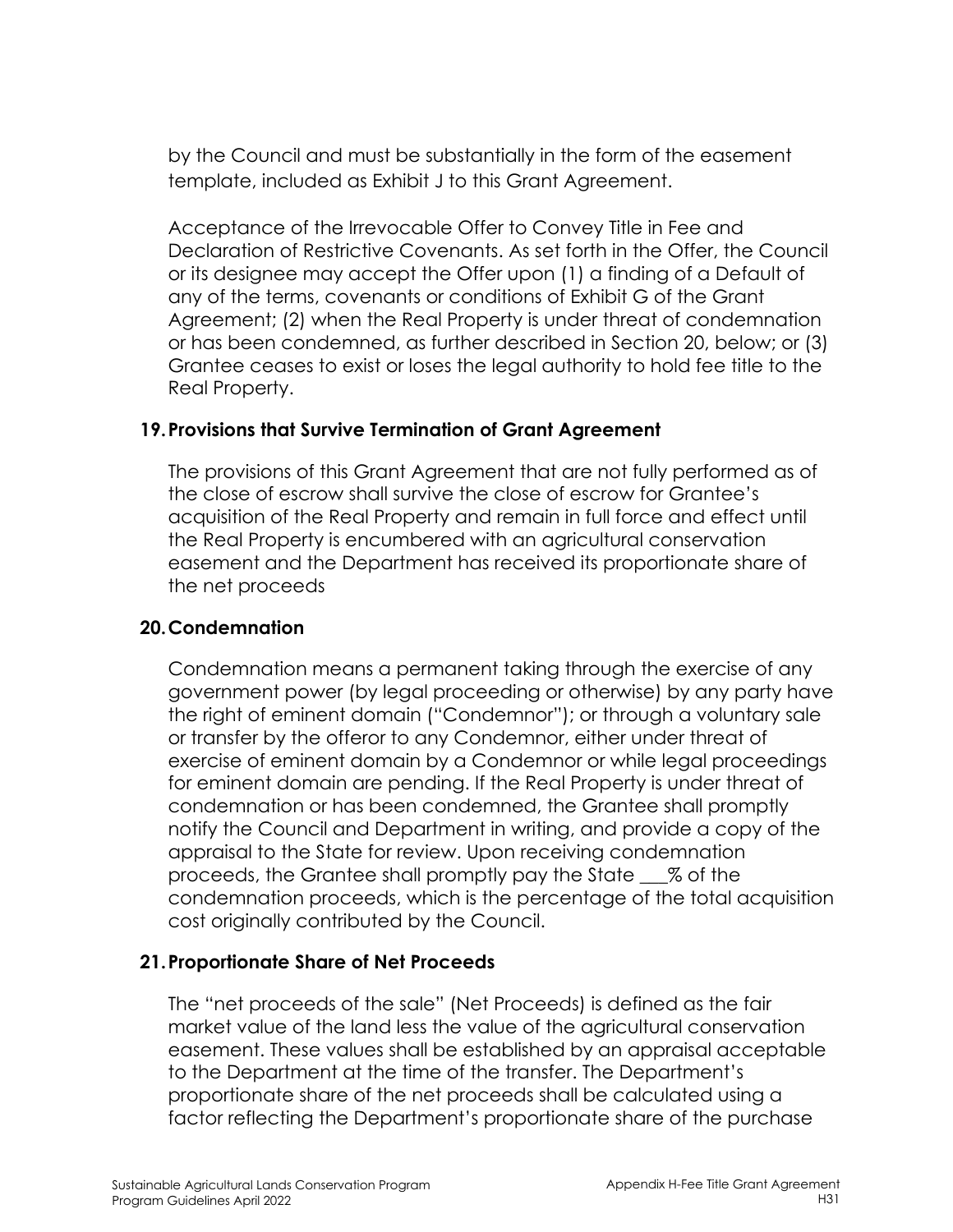price paid by the Grantee in the original acquisition of fee title, taking into account contributions from all sources toward that original purchase price. No deduction of associated costs are allowed.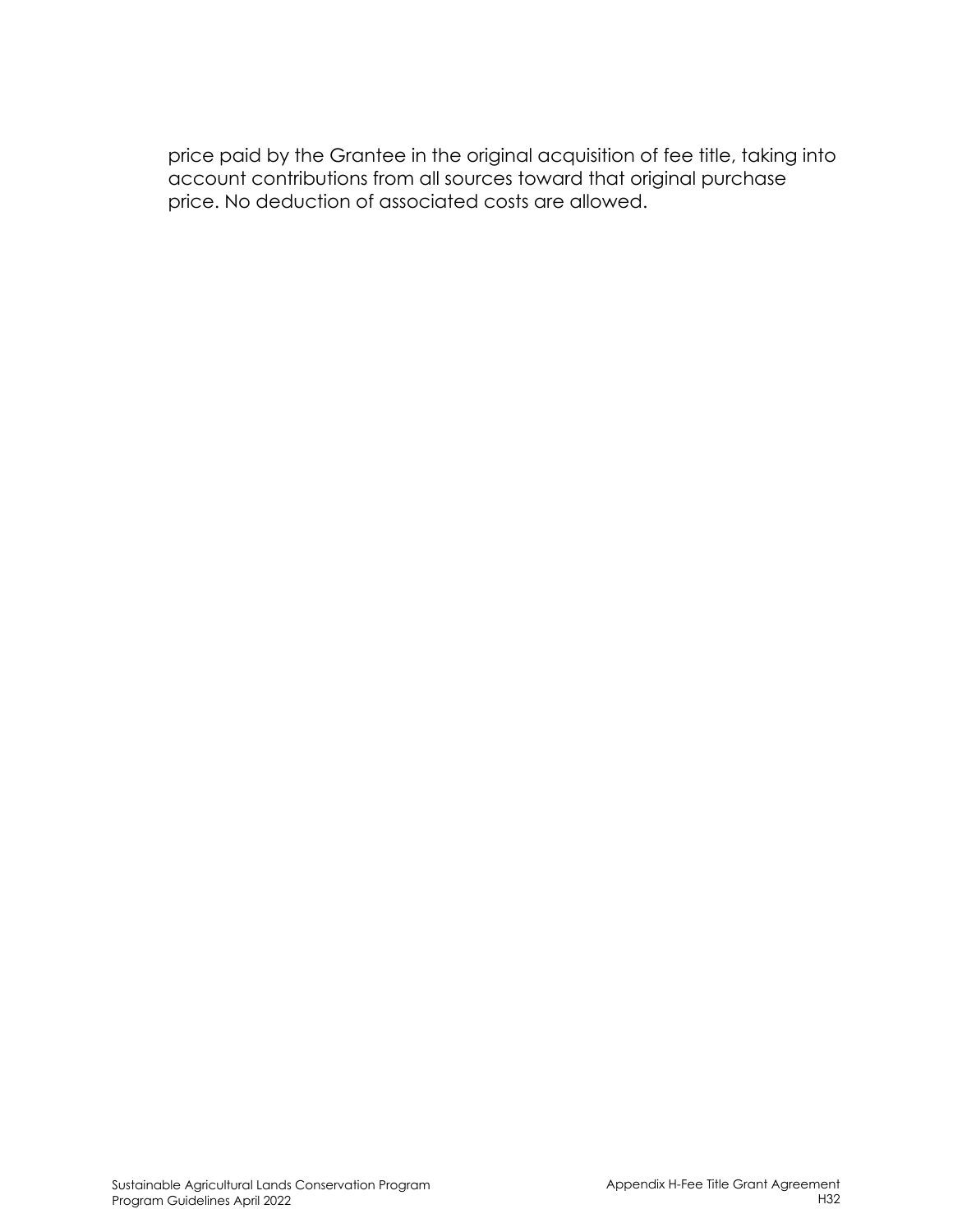#### **Exhibit E, Award Letter**

[Insert award letter here.]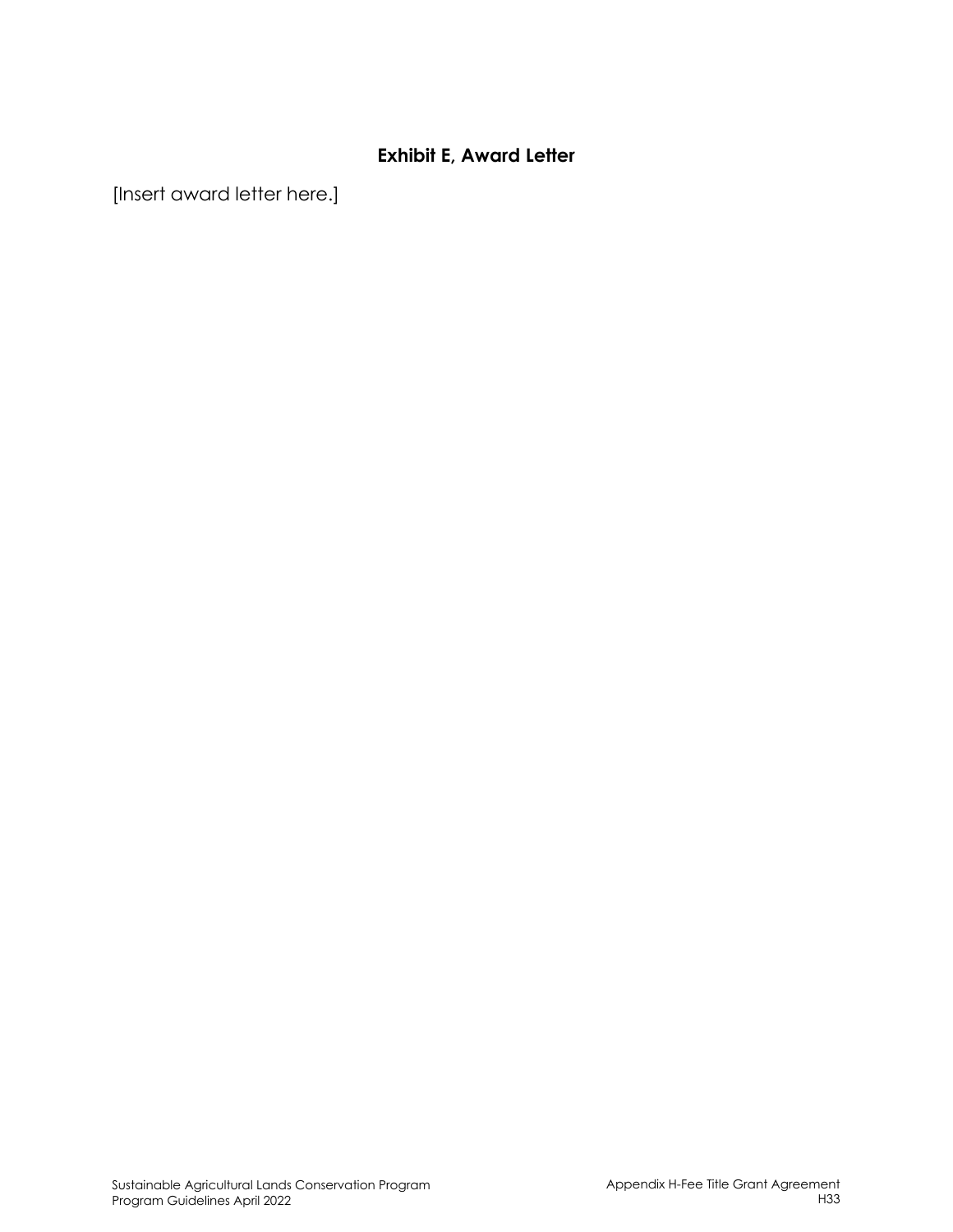## **Exhibit F, Guidelines**

[Insert Guidelines here.]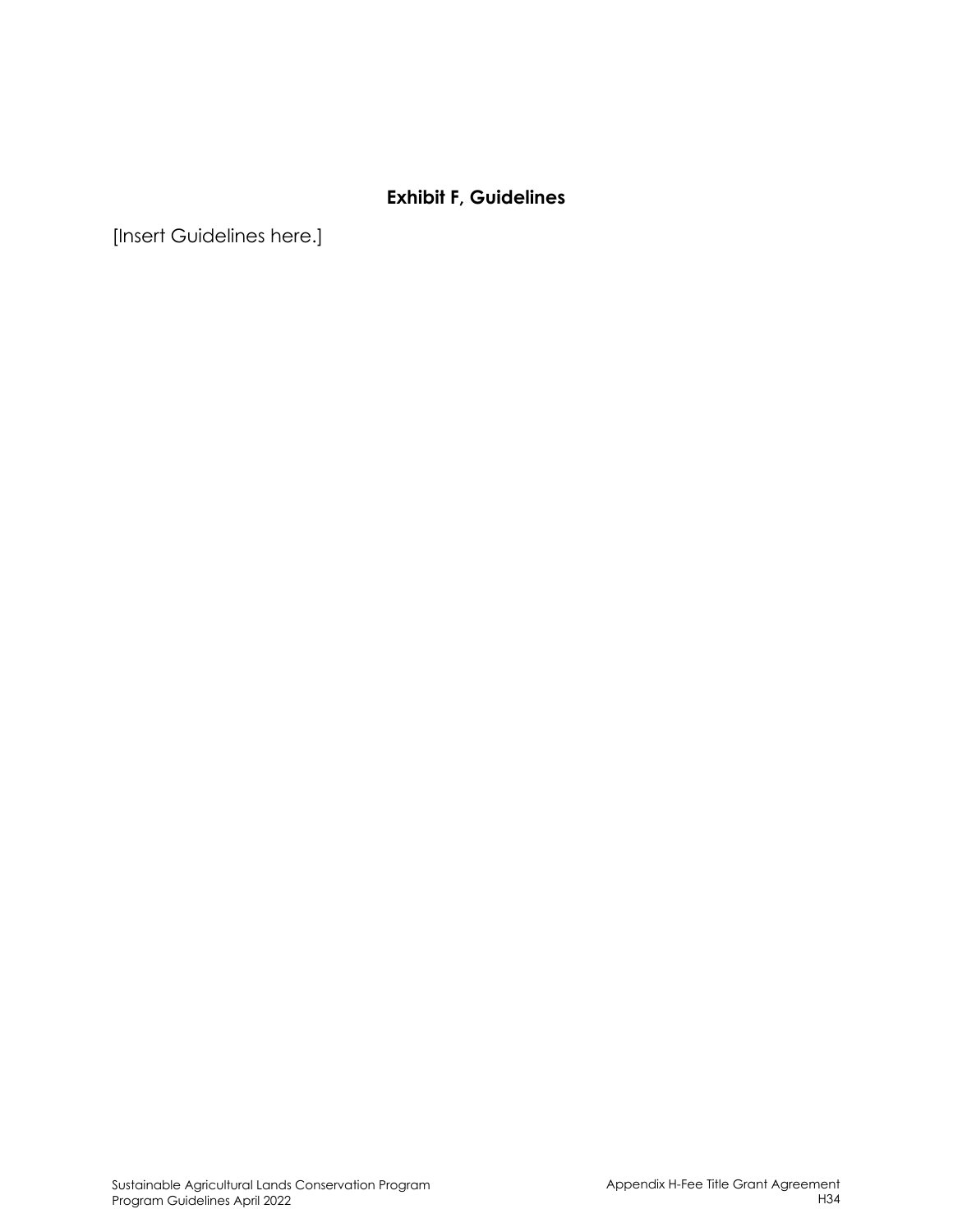#### **Exhibit G, Fee Acquisition and Grantee's Covenants and Declaration of Restrictions**

For the Real Property (Exhibit A, Attachment 1) acquired in part with state funds encumbered by this Grant Agreement, Grantee agrees to the restrictions on the use, limitations on further transfers or conveyances, and obligations to the State, as follows:

a. Use of Real Property.

Grantee shall use, manage, operate, and maintain the Real Property so that it remains in productive agricultural use, [*supports a healthy agricultural economy and resulting food security, protects a critical wildlife linkage in \_\_\_\_\_ Habitat Agency's Habitat Conservation Plan/Natural Community Conservation Plan (HCP/NCCP), maintains its open space character, and supports onsite educational opportunities*]. Any use of the Real Property that materially impairs or is inconsistent with these purposes is prohibited. To the extent that protection of these purposes conflict, the purposes shall be prioritized in the order listed.

b. Use of the Real Property as security for debt.

Grantee shall not use any portion of the Real Property as security for any debt without the prior written approval of the Council, with such approval at the Council's sole discretion.

c. Taxes and Assessments.

Grantee shall pay before delinquency all taxes, assessments, fees, and charges of whatever description levied on or assessed against the Real Property by a competent authority and shall furnish Council with satisfactory evidence of payment upon request. The Grantee shall keep the Real Property free from any liens including, without limitation, those arising out of any obligations incurred by the Grantee for any labor or materials furnished or alleged to have been furnished to or for the Grantee at or for use on the Real Property.

d. Buildings and Envelopes.

Attachment 1 to this Exhibit G depicts the location of the ? acre Building Envelope and the ?-acre Agricultural Infrastructure Envelope (collectively, "envelopes").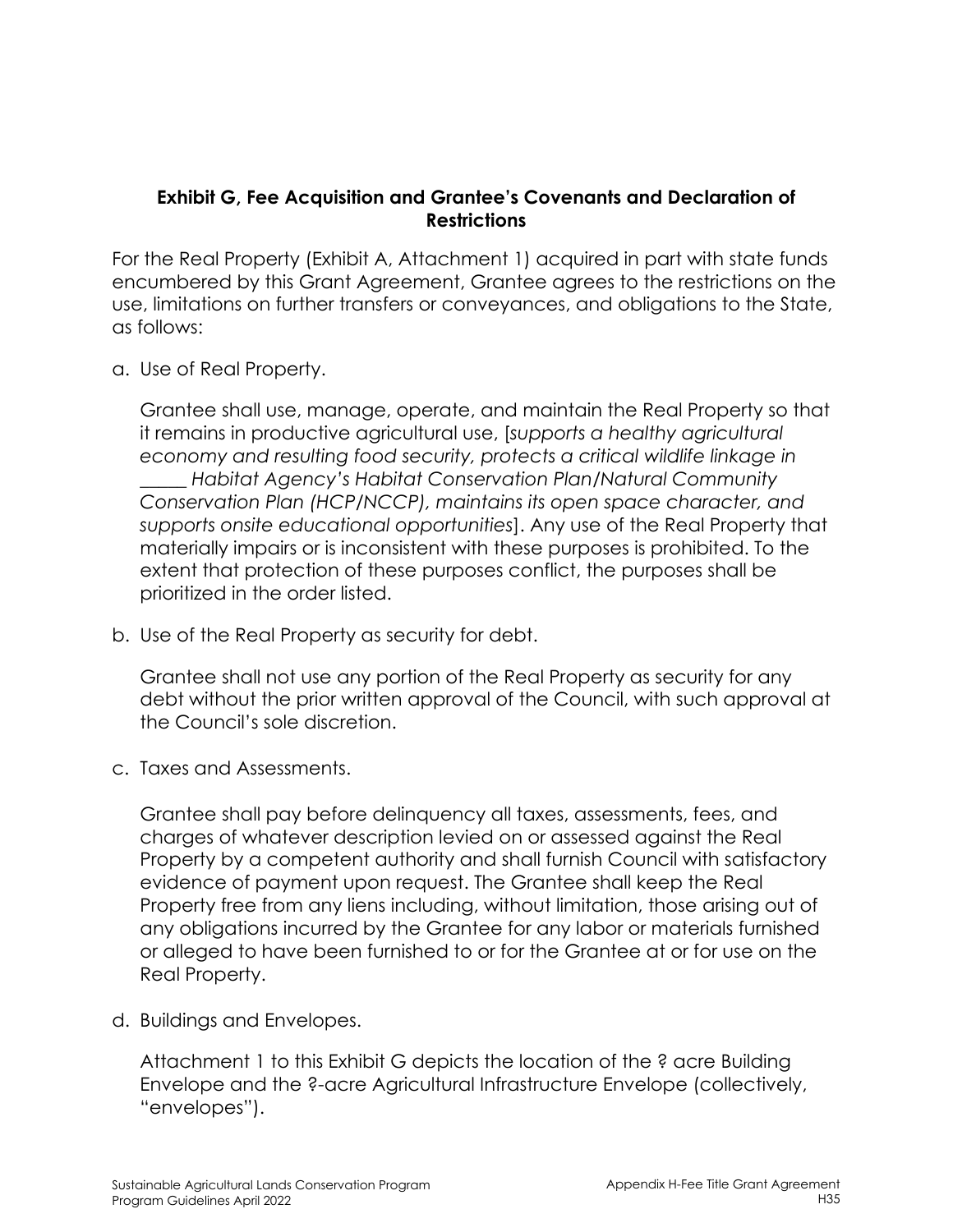- 1. The Building Envelope may have ? single-family residence(s), accessory dwellings, and farm labor housing. The sizes of these structures are limited to a maximum living area that is consistent with the Grantee's policies, local building codes, and the surrounding neighborhood.
- 2. The Agricultural Infrastructure Envelope may have structures supporting agricultural operations on the Real Property, such as barns, equipment sheds, a farm stand, and farm labor housing.

Except for minor structures that support the agricultural use (e.g., pumphouses, solar panels for wells) or temporary structures that support habitat restoration or for health and safety of workers, no structures are permitted outside of these two envelopes, and no additional envelopes shall be created.

e. No Subdivision

The division, subdivision, defacto subdivision, or partition of the Real Property, including transfer of development rights, whether by physical, legal, or any other process, is prohibited. The Grantee will not sell, exchange, convert, transfer, assign, mortgage or otherwise encumber, alienate or convey any parcel associated with the Real Property or portion of any parcel of the Real Property separately or apart from the Real Property as a whole.

f. Transfer of the Real Property.

Grantee shall not transfer any interest in any or all portions of the Real Property unless: (1) the Council provides prior written approval of the transfer, (2) Grantee reserves ownership of an agricultural conservation easement; and, (3) the State receives its proportionate share of the net proceeds per Section 21 of Exhibit D to this Agreement, as applicable.

Permanent separation of water or water rights is prohibited. Only that quantity of water or water rights that is not necessary for present or future agricultural production on the Real Property may be temporarily distributed on an annual basis. Any temporary distribution shall not impair the current or future agricultural use or open space character of the Real Property.

Reservation of an Agricultural Conservation Easement.

(i) Prior to or concurrently with Grantee's conveyance of the fee title of this Real Property, Grantee must reserve ownership of an agricultural conservation easement on this Real Property. The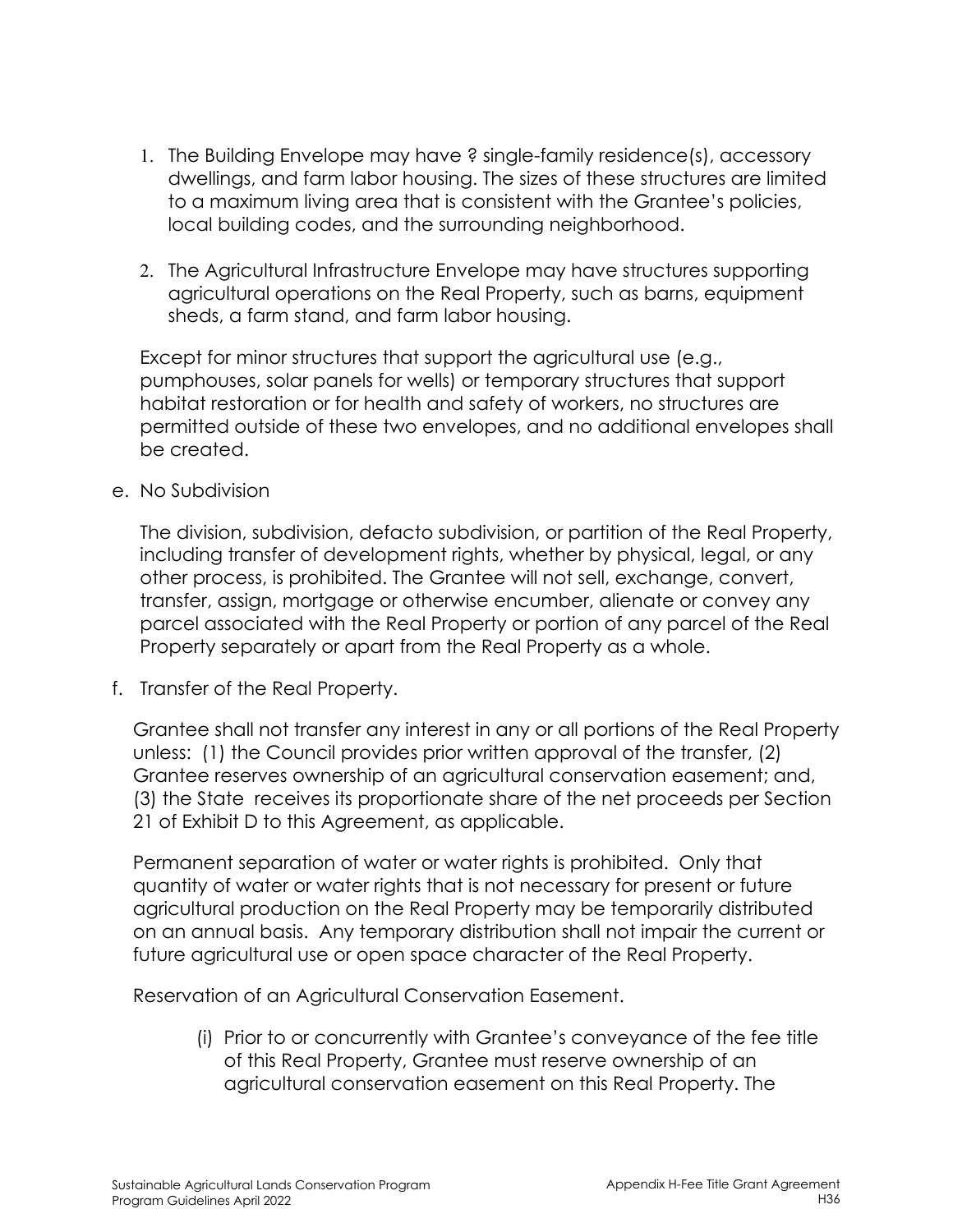easement holder and the owner of the fee title cannot be the same party.

- (ii) The agricultural conservation easement must be substantially in the form of the conservation easement template included as Exhibit J to this Agreement.
- (iii) The easement holder must 1) be authorized by California law to acquire and hold conservation easements, 2) have similar purposes to preserve agricultural lands and open space, 3) be financially able to assume all of the obligations of Grantee, 4) and expressly agree to assume the responsibilities imposed on the Grantee through the Grant Agreement.
- (iv)From the compensation received by the Grantee, the Department must receive its proportionate share of the net proceeds per Section 21 of Exhibit D to this Grant Agreement.

Leases that comply with the requirements of this Agreement are exempt from this restriction. However, unless and until an agricultural conservation easement is recorded, Grantee shall ensure that each lease is subordinate to the restrictions herein.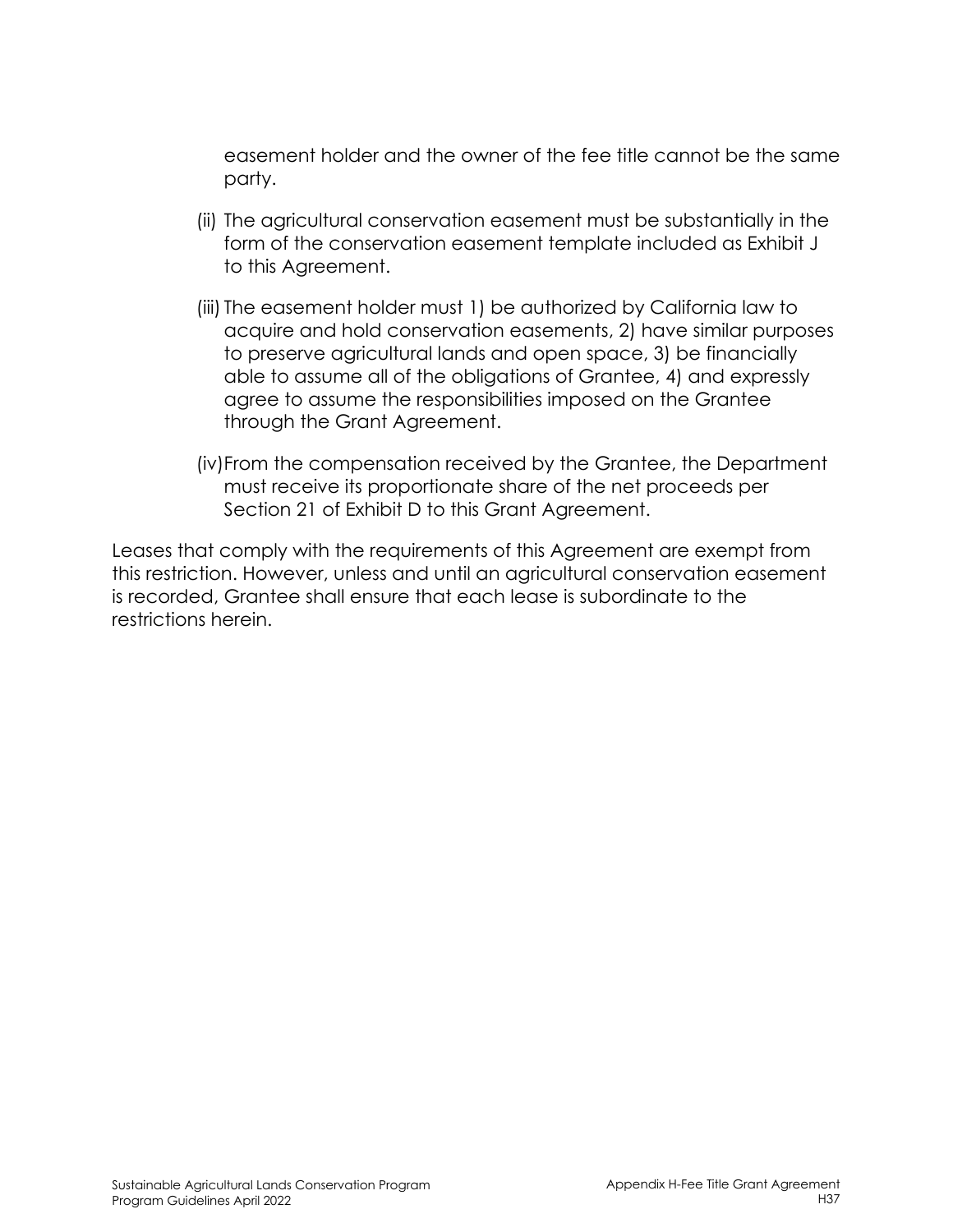Attachment 1: Building Envelopes and Existing Improvements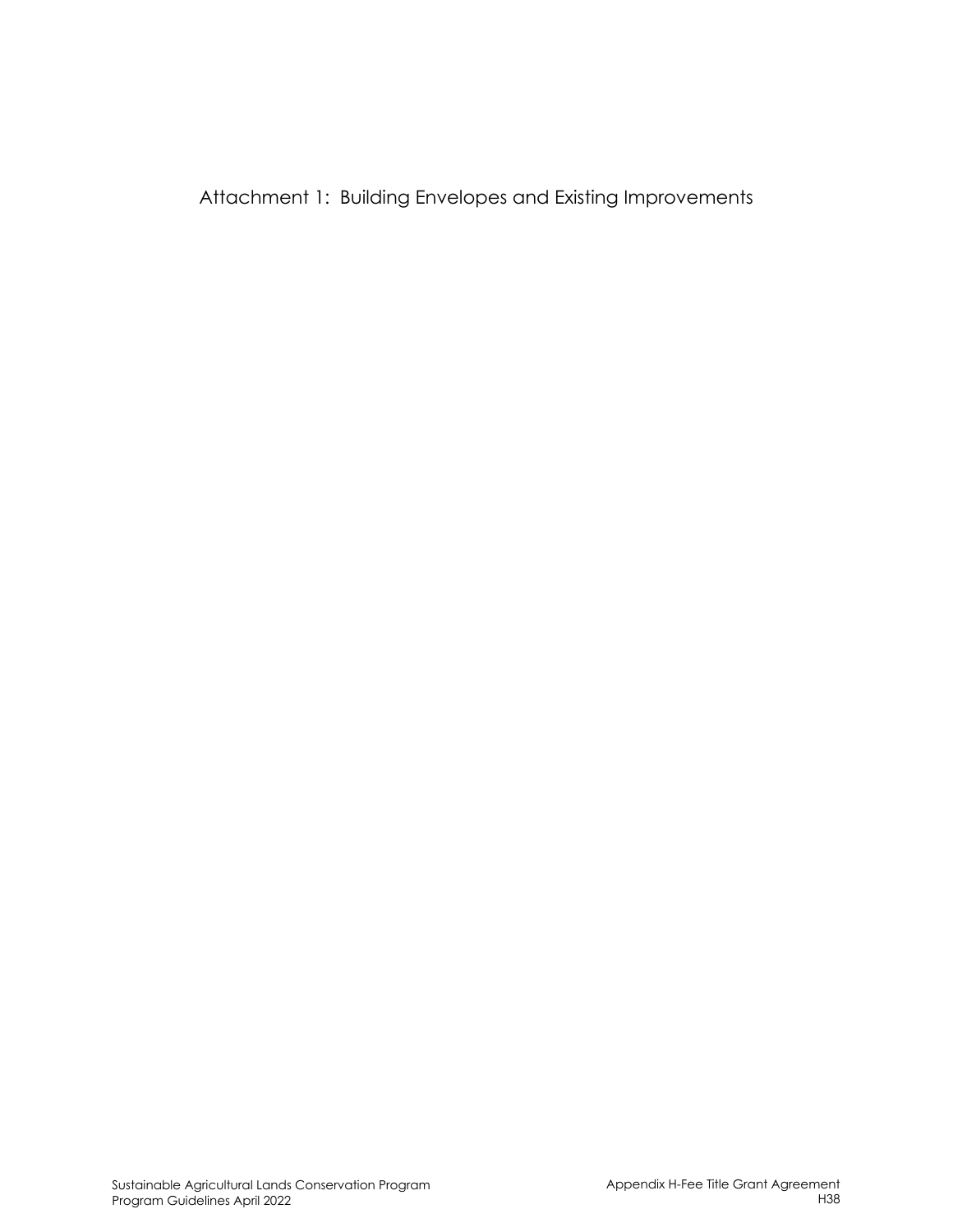**Exhibit H, Form of Notice of Unrecorded Grant Agreement** 

\*\*\*

Space above line for Recorder's Use

Project Name:

\_\_\_\_\_\_\_\_ County

## **NOTICE OF UNRECORDED GRANT AGREEMENT (WITH COVENANTS AFFECTING REAL PROPERTY)**

This Notice of Unrecorded Grant Agreement ("Notice"), dated as of \_\_\_\_\_\_\_\_\_, is made by [*insert grantee name*] ("Grantee") and recorded concurrently with the grant deed described below to provide notice of an agreement between Grantee and the California Department of Conservation ("Department") affecting the real property described below. An Irrevocable Offer to Convey Title in Fee and Declaration of Restrictive Covenants is also being recorded concurrently with this Notice and grant deed.

1. Grant Agreement.

The Department and Grantee have entered into a Grant Agreement (#XX) under the Sustainable Agricultural Lands Conservation Program for the acquisition of the fee interest in the Real Property, ("Grant Agreement"), pursuant to an award by the Strategic Growth Council at its [*insert award date*], meeting. The award has enabled Grantee's acquisition of fee title to approximately \_\_ acres of real property located in ? County, California (the "Real Property"), by grant deed from [*insert fee owner*]. The Real Property is legally described in Attachment 1 to this Notice and incorporated herein by this reference.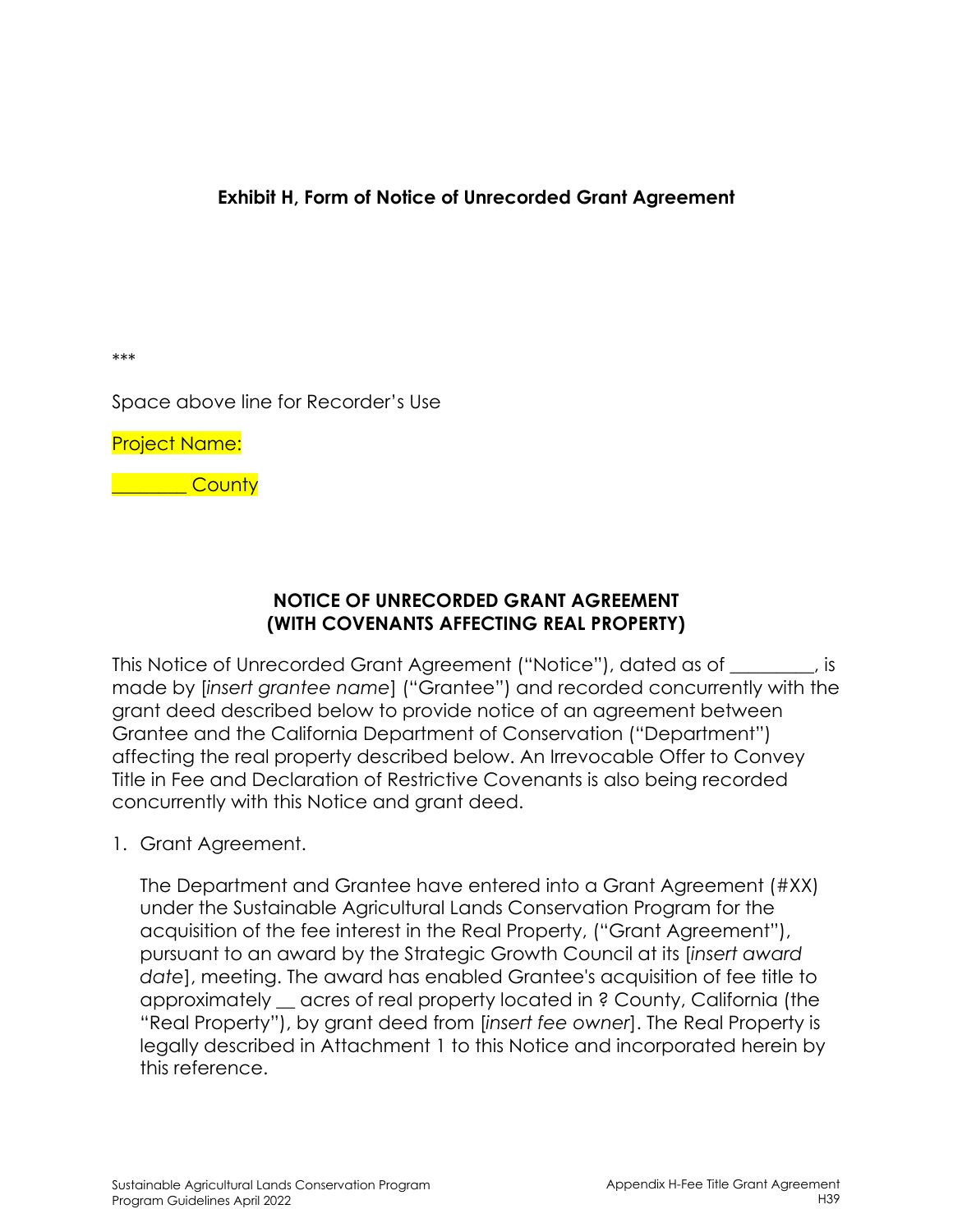Capitalized terms used in this Notice and not otherwise defined shall have the meaning set forth in the Grant Agreement.

2. Irrevocable Offer to Convey Title in Fee and Declaration of Restrictive Covenants.

Grantee has executed and recorded concurrently with the Notice and the grant deed an Irrevocable Offer to Convey Title in Fee and Declaration of Restrictive Covenants ("Offer").

3. Notice.

Grantee agrees under the terms of the Grant Agreement to execute this Notice that Grantee received funds under the Grant Agreement to assist Grantee in acquiring the Real Property and that, in consideration of the grant funds, Grantee has agreed to the restrictions and obligations in the terms of the Grant Agreement and the Offer. The Grant Agreement is incorporated herein by this reference.

4. Grantee Obligations and Restrictions Related to Real Property.

The Real Property is subject to multiple obligations, restrictions on use, and limitations on ownership. These obligations, restrictions, and limitations are located in both the Grant Agreement and the Offer.

5. Transfer of the Real Property.

Pursuant to the Grant Agreement and the Offer, the Real Property cannot be transferred without the express written approval of the Council and the reservation of an agricultural conservation easement. Any transfer otherwise, including for a condemnation, is null and void.

6. Term.

Pursuant to the Grant Agreement and the Offer, the provisions of the Grant Agreement that are not fully performed as of the close of escrow for Grantee's acquisition of the Real Property shall survive said close of escrow and remain in full force and effect until the Real Property is encumbered with an agricultural conservation easement and the Department has received its proportionate share of the net proceeds.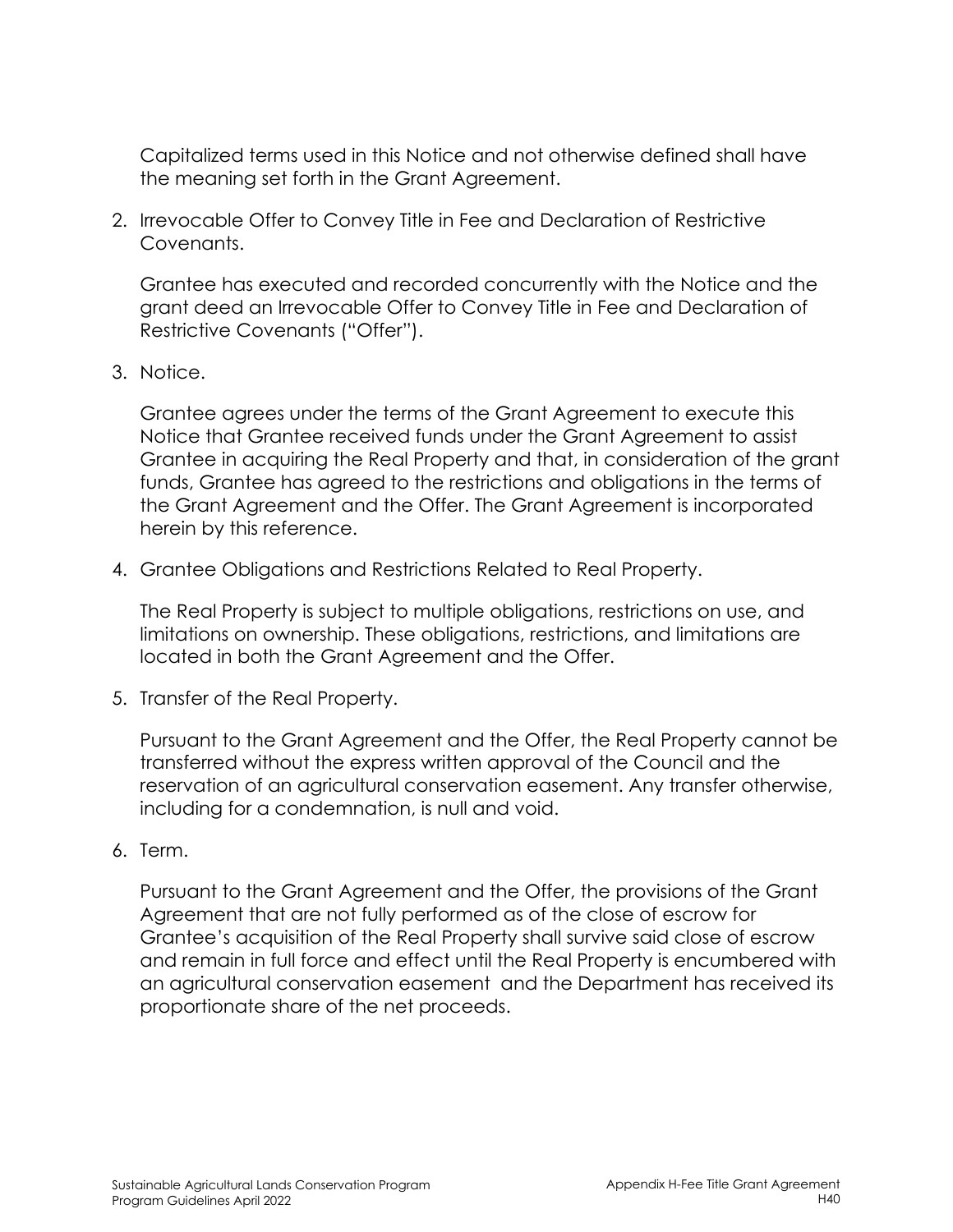7. Grant Agreement Controls.

This Notice is solely for the purpose of recording and in no way modifies the provisions of the Grant Agreement or the Offer. Grantee and the Department each have rights, duties and obligations under the Grant Agreement that are not set forth in this Notice. To the extent the terms of this Notice conflict with the Grant Agreement, the terms of the Grant Agreement shall govern and control.

| <b>GRANTEE:</b> | [Insert Grantee Name] |
|-----------------|-----------------------|
| By:             |                       |
| Print Name:     |                       |
| Title:          |                       |
| Date:           |                       |
|                 |                       |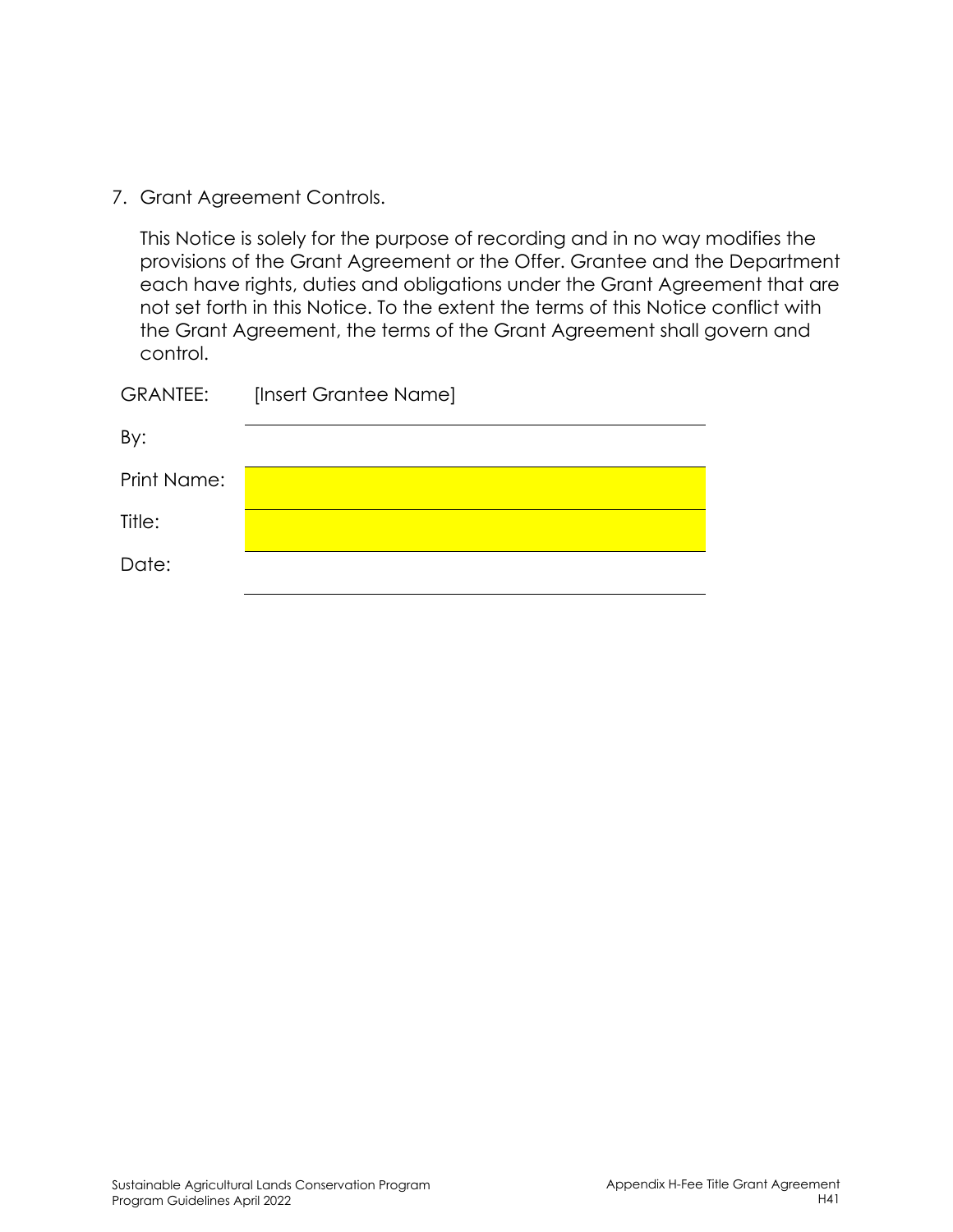Notary Page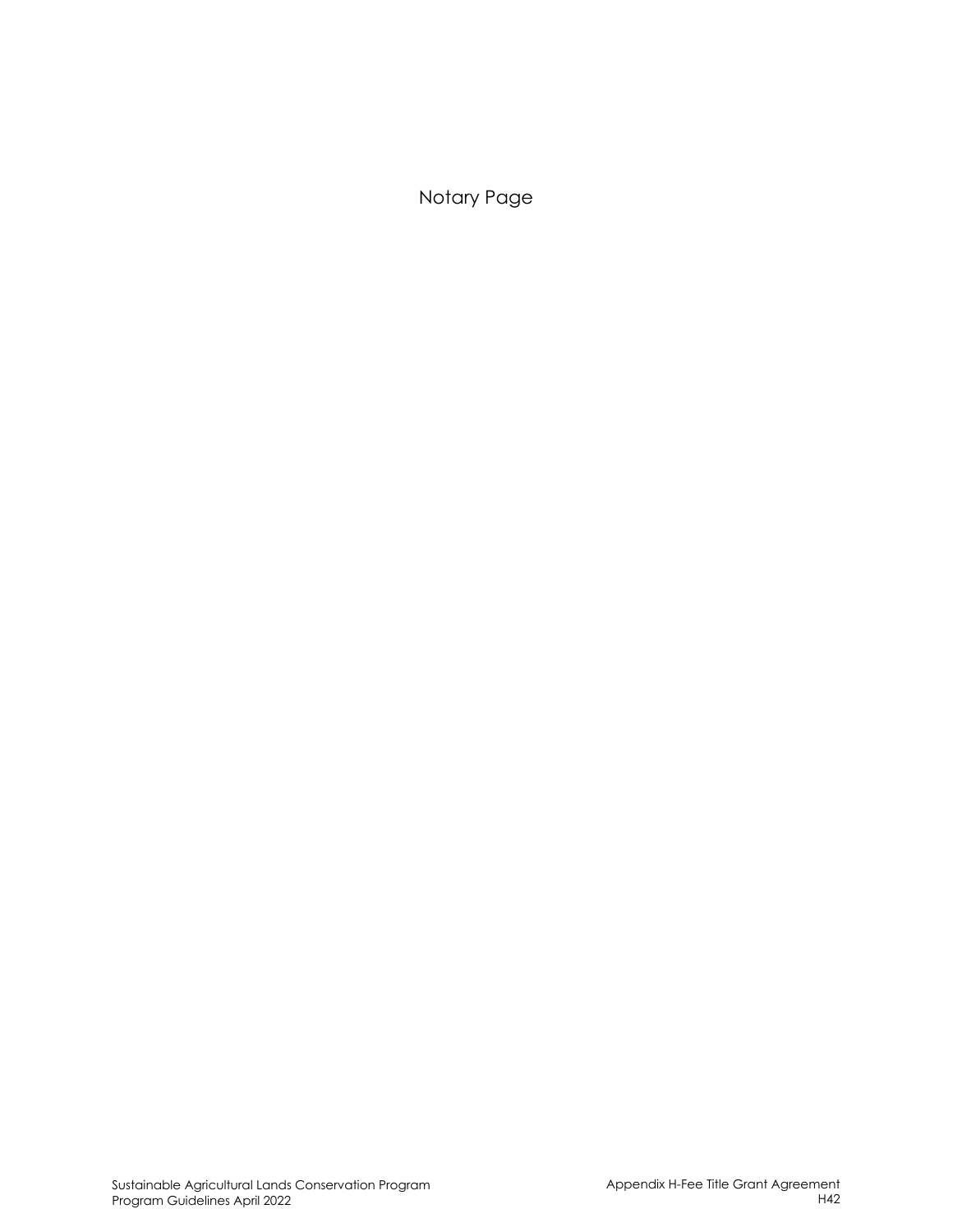# Attachment 1

# Legal Description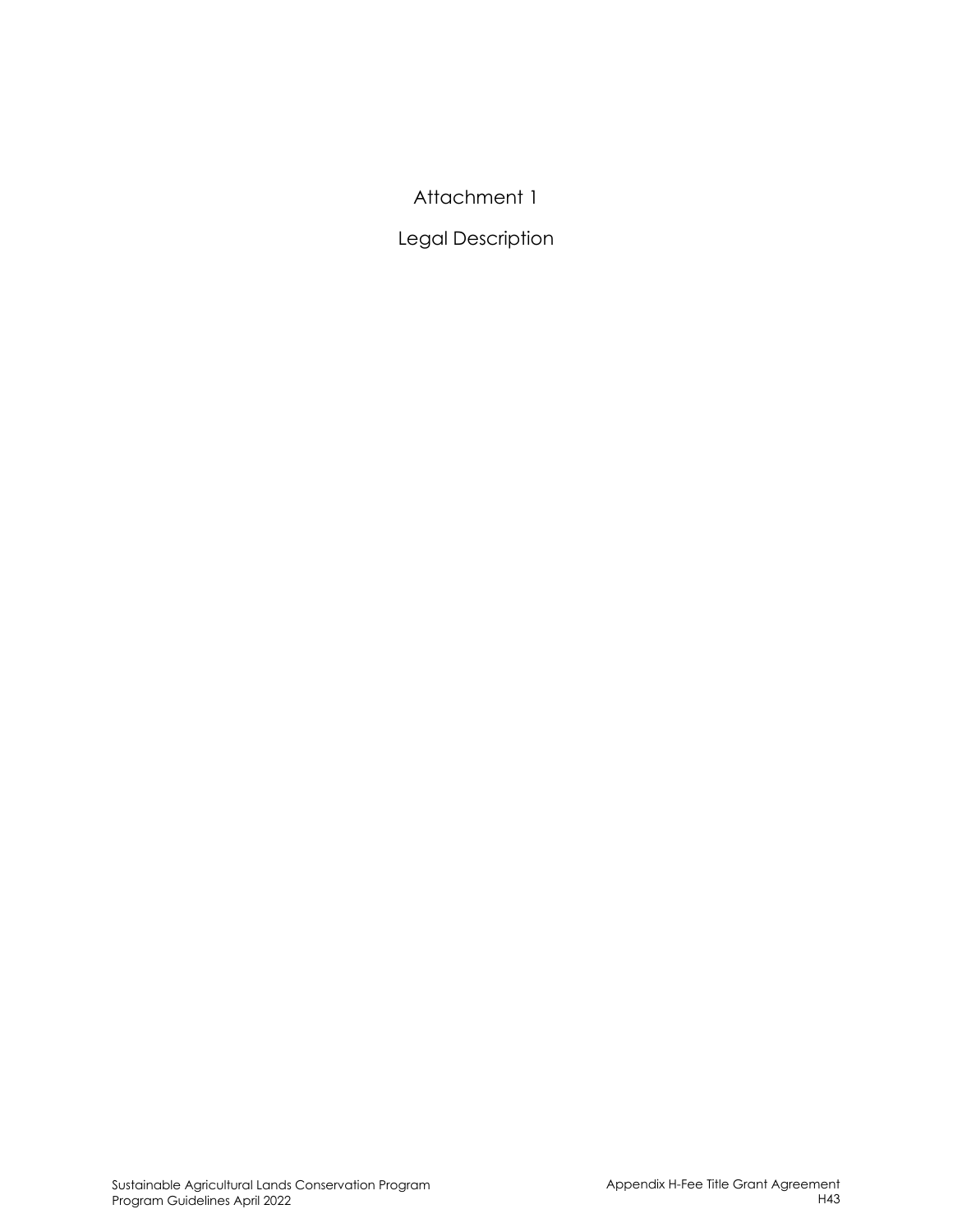#### **Exhibit I, Form of Irrevocable Offer to Convey Title in Fee and Declaration of Restrictive Covenants**

\*\*\*

#### SPACE ABOVE THIS LINE FOR RECORDER'S USE

APN(s): [*Insert APNs*]

#### IRREVOCABLE OFFER TO CONVEY TITLE IN FEE AND DECLARATION OF RESTRICTIVE COVENANTS

([Name of Property], \_\_\_\_\_\_\_ County, California)

This IRREVOCABLE OFFER TO CONVEY TITLE IN FEE AND DECLARATION OF RESTRICTIVE COVENANTS (Offer) is made this day of the the section of the section of the RESTRICTIVE COVENANTS \_\_\_\_\_\_\_\_\_\_\_\_ (Offeror).

Pertinent Facts

- A. Offeror is the legal owner of the fee interest in real property (Real Property) in the County of \_\_\_\_\_\_, State of California (described in Attachment 1) that was conveyed to the Offeror under the grant deed recorded concurrently with this Offer.
- B. Offeror is a contract the State of California organized and existing under the laws of the State of California.
- C. Offeror purchased the Real Property using funds from the Sustainable Agricultural Lands Conservation Program (SALC), a component of the Strategic Growth Council's (Council) Affordable Housing and Sustainable Communities Program. The Program supports California's greenhouse gas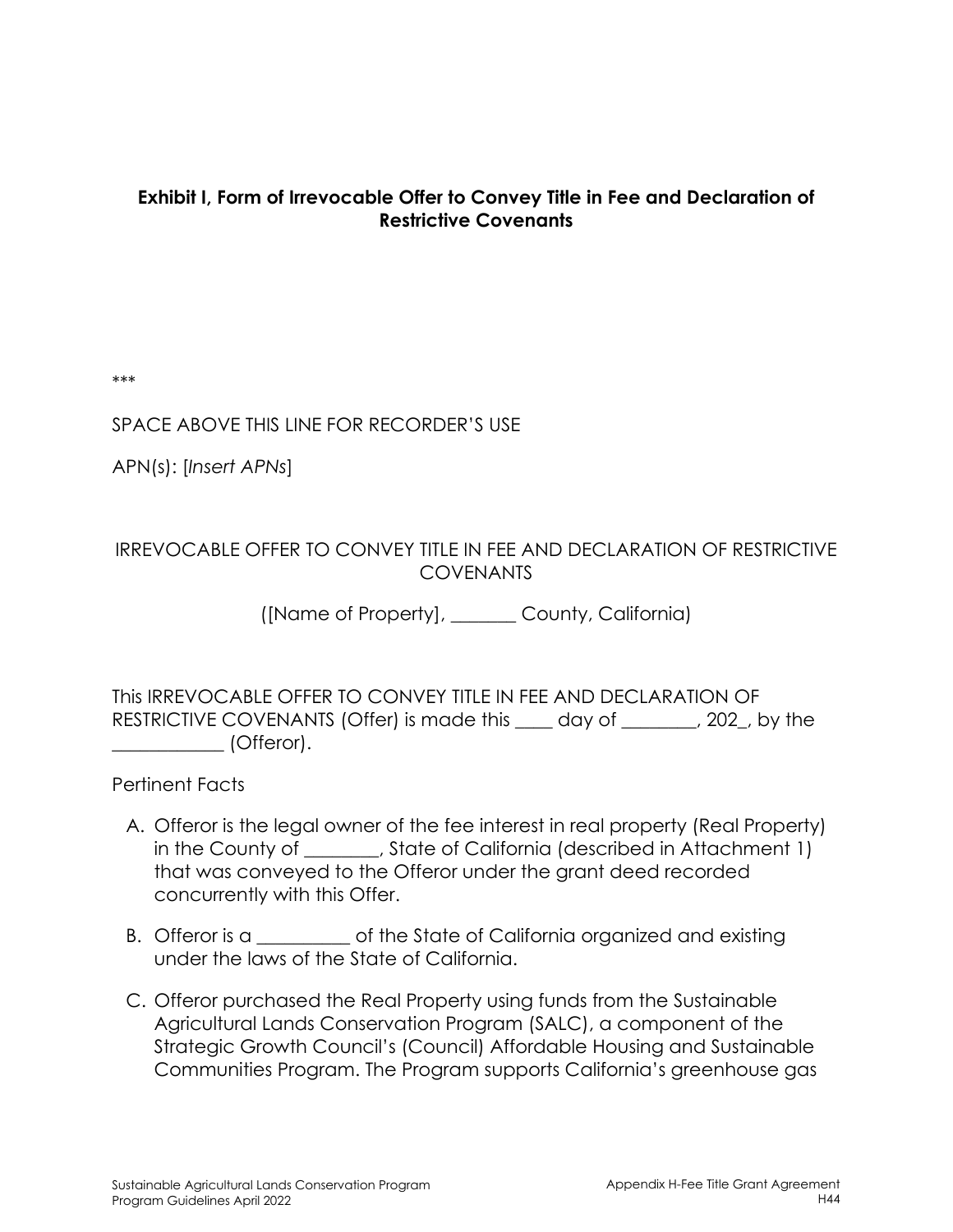emission reduction goals by making strategic investments to protect agricultural lands from conversion to more GHG intensive uses.

- D. The Council contributed \$ for this acquisition from the California Climate Investment Fund. The terms of the award, made at the Council's [*insert award meeting date*], are in the Grant Agreement (#302#-###), [as amended], and which are referred to in the Notice of Unrecorded Grant Agreement recorded concurrently with this Offer.
- E. In order to receive the funding used to acquire the Real Property, Offeror agreed to specific conditions (Conditions of Funding) and other terms included in the Grant Agreement. Offeror is executing this Offer to comply with the Conditions of Funding and the Grant Agreement to protect the investment by the people of the State of California.
- F. Offeror intends through this Offer to bind itself, its successors in interest, and its lessees of the Real Property.

OFFEROR HEREBY IRREVOCABLY OFFERS TO CONVEY fee title to the Real Property to the State of California and agrees to the restrictions on the use, limitations on further transfers or conveyances, and obligations to the State, as follows, in light of the pertinent facts above, and in consideration of the Council's grant award to Offeror for the acquisition of the Real Property.

**1.** Acceptance of Offer.

The Council or its designee (Accepting Party) can only accept this Offer in the following three instances:

- a. Upon a finding by the Council, following written notice to Offeror and a reasonable opportunity to cure, that Offeror is in Default of any one or more of the Covenants and Declaration of Restrictions set forth in Section 2 of this Offer and Exhibit G of the Grant Agreement;
- b. When Offeror ceases to exist or loses the legal authority to hold fee title to the Real Property; or
- c. When the Real Property is under threat of condemnation or has been condemned, as further described in Section 3 of this Offer.

Acceptance of this Offer occurs when the State or its designee records in the Official Records of \_\_\_\_\_\_ County a Certificate of Acceptance substantially in the form of Attachment 2 to this Offer.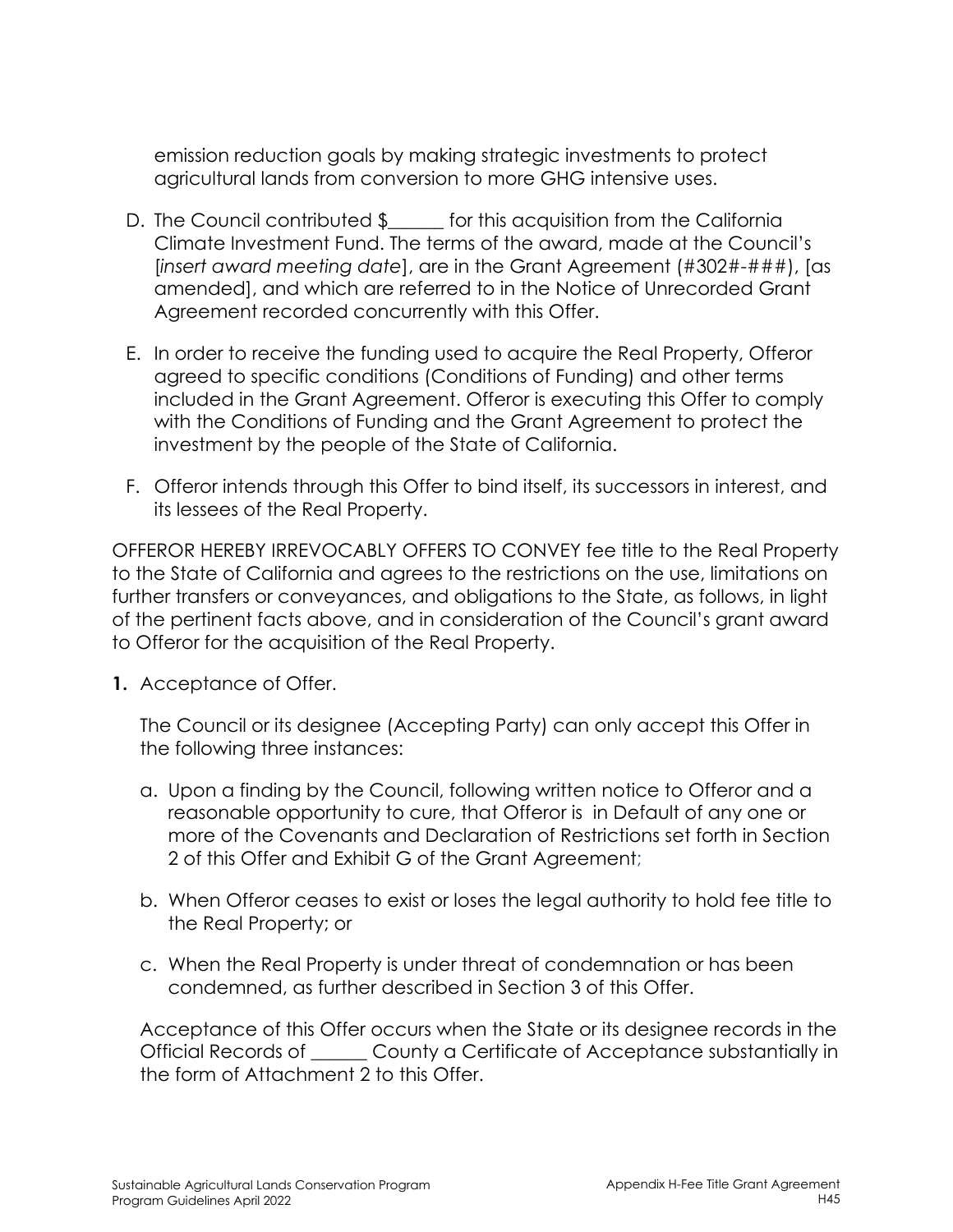**2.** Offeror's Covenants and Declaration of Restrictions.

Offeror declares that the Real Property is subject to certain restrictions that, if breached and not cured, will enable the Accepting Party to accept this Offer. Those restrictions are as follows:

a. Use of Real Property.

Offeror shall use, manage, operate, and maintain the Real Property so that it remains in productive agricultural use, [*supports a healthy agricultural economy and resulting food security, protects a critical wildlife linkage in \_\_\_\_\_ Habitat Agency's Habitat Conservation Plan/Natural Community Conservation Plan (HCP/NCCP), maintains its open space character, and supports onsite educational opportunities*]. Any use of the Real Property that materially impairs or is inconsistent with these purposes is prohibited. To the extent that protection of these purposes conflict, the purposes shall be prioritized in the order listed.

b. Security for Debt.

Offeror shall not use any portion of the Real Property as security for any debt without the prior written approval of the Council, with such approval at the Council's sole discretion.

c. Taxes and Assessments.

Offeror shall pay before delinquency all taxes, assessments, fees, and charges of whatever description levied on or assessed against the Real Property by a competent authority, and shall furnish Council with satisfactory evidence of payment upon request. The Offeror shall keep the Real Property free from any liens including, without limitation, those arising out of any obligations incurred by the Offeror for any labor or materials furnished or alleged to have been furnished to or for the Offeror at or for use on the Real Property.

d. Buildings and Envelopes.

Attachment 1 to Exhibit G of the Grant Agreement depicts the location of the -acre Building Envelope and the -acre Agricultural Infrastructure Envelope (collectively, "envelopes").

1. The Building Envelope may have ?? single-family residence(s), accessory dwellings, and farm labor housing. The sizes of these structures are limited to a maximum living area that is consistent with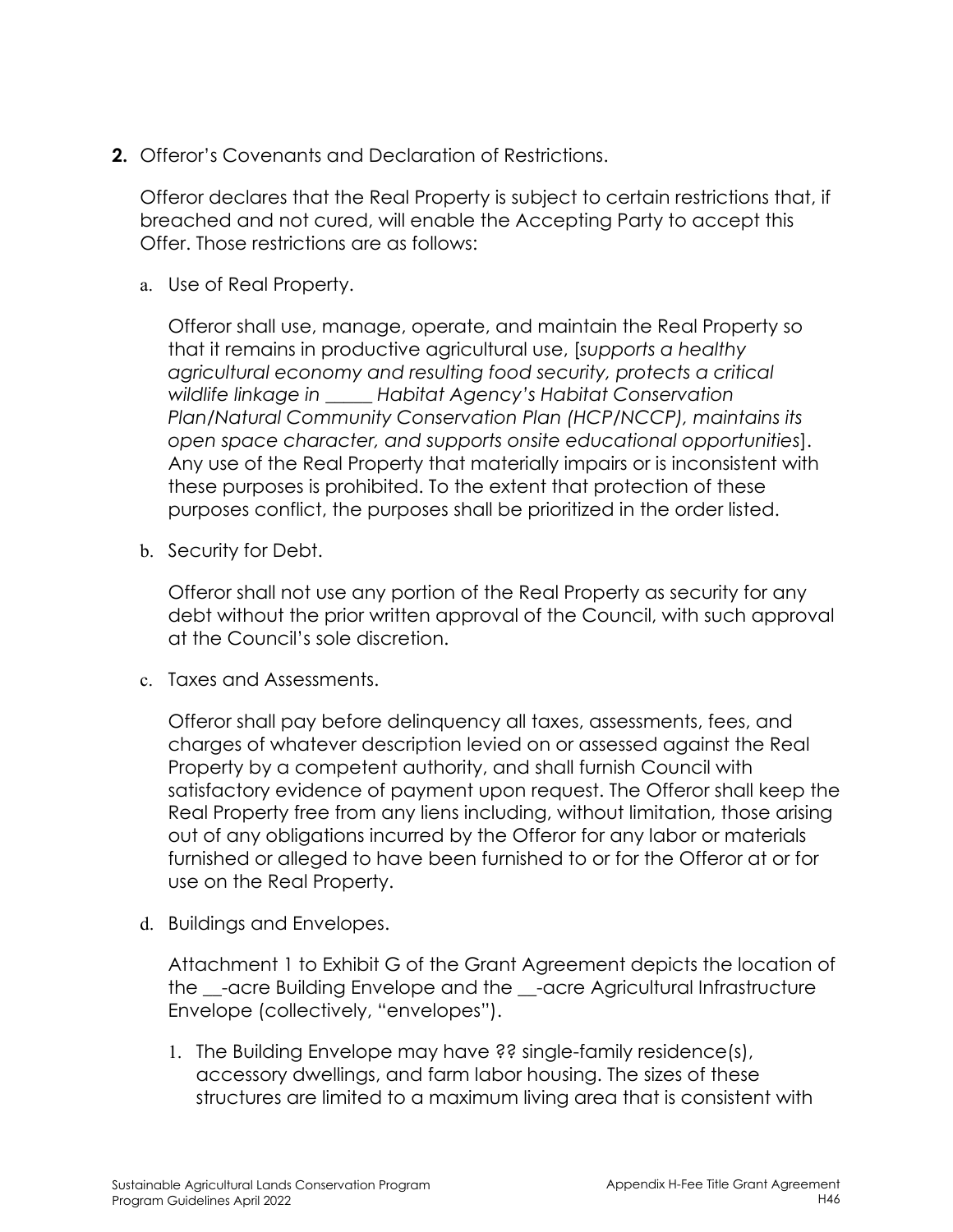the Offeror's policies, local building codes, and the surrounding neighborhood.

2. The Agricultural Infrastructure Envelope may have structures supporting agricultural operations on the Real Property, such as barns, equipment sheds, a farm stand, and farm labor housing.

Except for minor structures that support the agricultural use (e.g., pumphouses, solar panels for wells) or temporary structures that support habitat restoration or for health and safety of workers, no structures are permitted outside of these two envelopes, and no additional envelopes shall be created.

e. No Subdivision

The division, subdivision, defacto subdivision, or partition of the Real Property, including transfer of development rights, whether by physical, legal, or any other process, is prohibited. The Grantee will not sell, exchange, convert, transfer, assign, mortgage or otherwise encumber, alienate or convey any parcel associated with the Real Property or portion of any parcel of the Real Property separately or apart from the Real Property as a whole.

f. Transfer of the Real Property.

Offeror shall not transfer any interest in any or all portions of the Real Property unless: (1) the Council provides prior written approval of the transfer, (2) Offeror reserves ownership of an agricultural conservation easement; and, (3) the State receives its proportionate share of the net proceeds as provided in Section 21 of Exhibit D to the Grant Agreement.

Reservation of an Agricultural Conservation Easement.

- 1. Prior to or concurrently with Offeror's conveyance of the fee title of this Real Property, Offeror must reserve ownership of an agricultural conservation easement on this Real Property. The easement holder and the owner of the fee title cannot be the same party.
- 2. The agricultural conservation easement must be substantially in the form of the conservation easement template included as Exhibit J to the Grant Agreement.
- 3. The easement holder must 1) be authorized by California law to acquire and hold conservation easements, 2) have similar purposes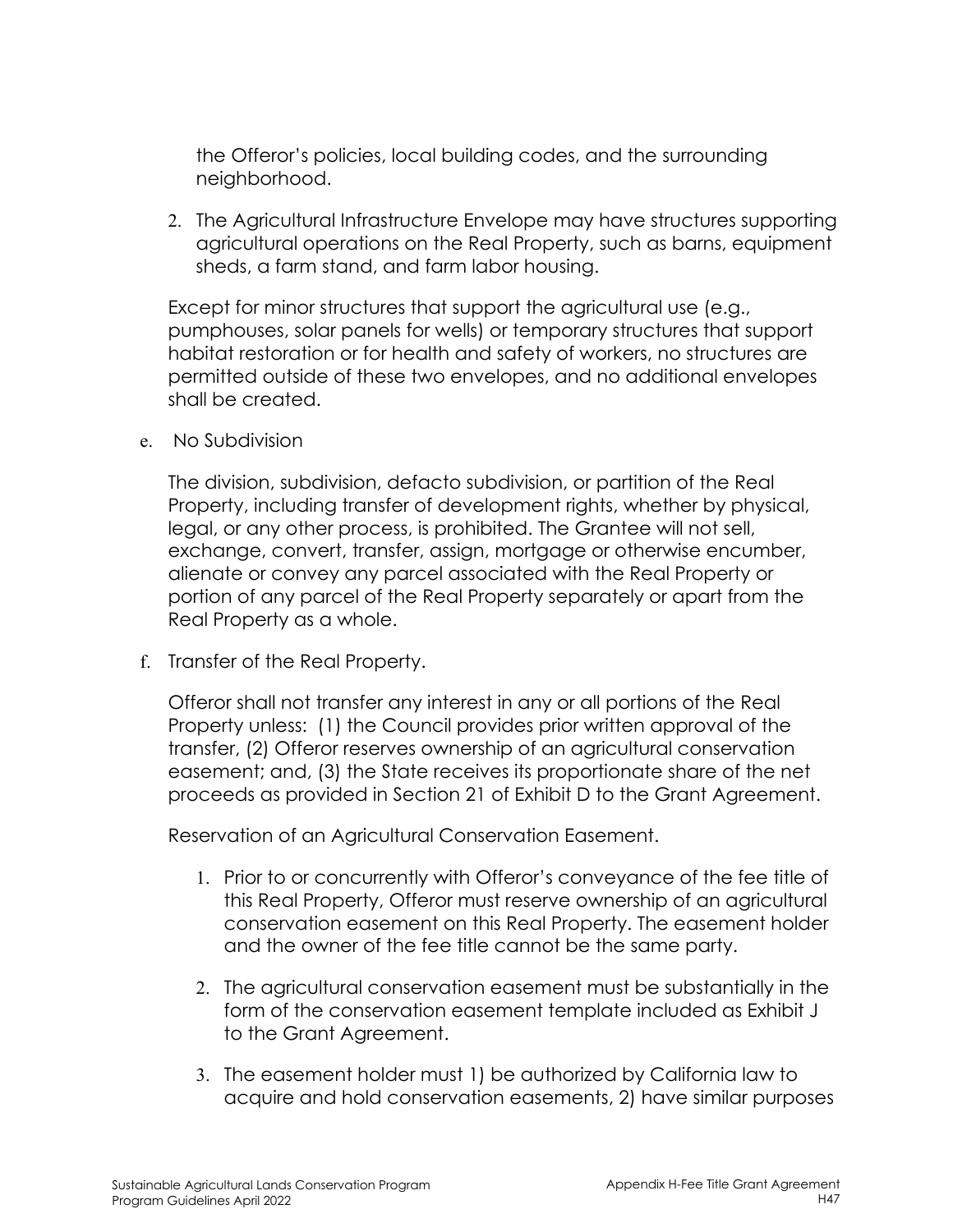to preserve agricultural lands and open space, 3) be financially able to assume all of the obligations of Grantee, 4) and expressly agrees to assume the responsibilities imposed on the Grantee through the Grant Agreement.

4. From the compensation received by the Grantee, the Department must receive its proportionate share of the net proceeds per Section 21 of Exhibit D to the Grant Agreement.

Leases that comply with the requirements of the Grant Agreement are exempt from this restriction. However, unless and until this Offer is terminated, the Grantee shall ensure that each lease must expressly acknowledge and be subordinate to the restrictions herein. Leases shall also be subject to the terms of this Offer, including that if the Real Property is transferred, an agricultural conservation easement superior to the lease will be reserved.

Permanent separation of water or water rights is prohibited. Only that quantity of water or water rights that is not necessary for present or future agricultural production on the Real Property may be temporarily distributed on an annual basis. Any temporary distribution shall not impair the current or future agricultural use or open space character of the Real Property.

**3.** Condemnation.

Condemnation means a permanent taking through the exercise of any government power (by legal proceeding or otherwise) by any party having the right of eminent domain ("Condemnor"); or through a voluntary sale or transfer by Offeror to any Condemnor, either under threat of exercise of eminent domain by a Condemnor or while legal proceedings for eminent domain are pending. If the Real Property is under threat of condemnation or has been condemned, Offeror shall promptly notify the Council and Department of Conservation in writing, and Offeror shall use its best efforts to obtain the maximum compensation possible. Upon receiving condemnation proceeds, Offeror shall promptly pay the State \_\_\_% of the condemnation proceeds, which is the percentage of the total acquisition cost originally contributed by the Council.

If the Accepting Party accepts this Offer due to the threat of condemnation and receives proceeds following condemnation, the Accepting Party shall distribute a proportionate share to the Offeror not to exceed Offeror's contribution to the acquisition costs. If an Accepting Party accepts this Offer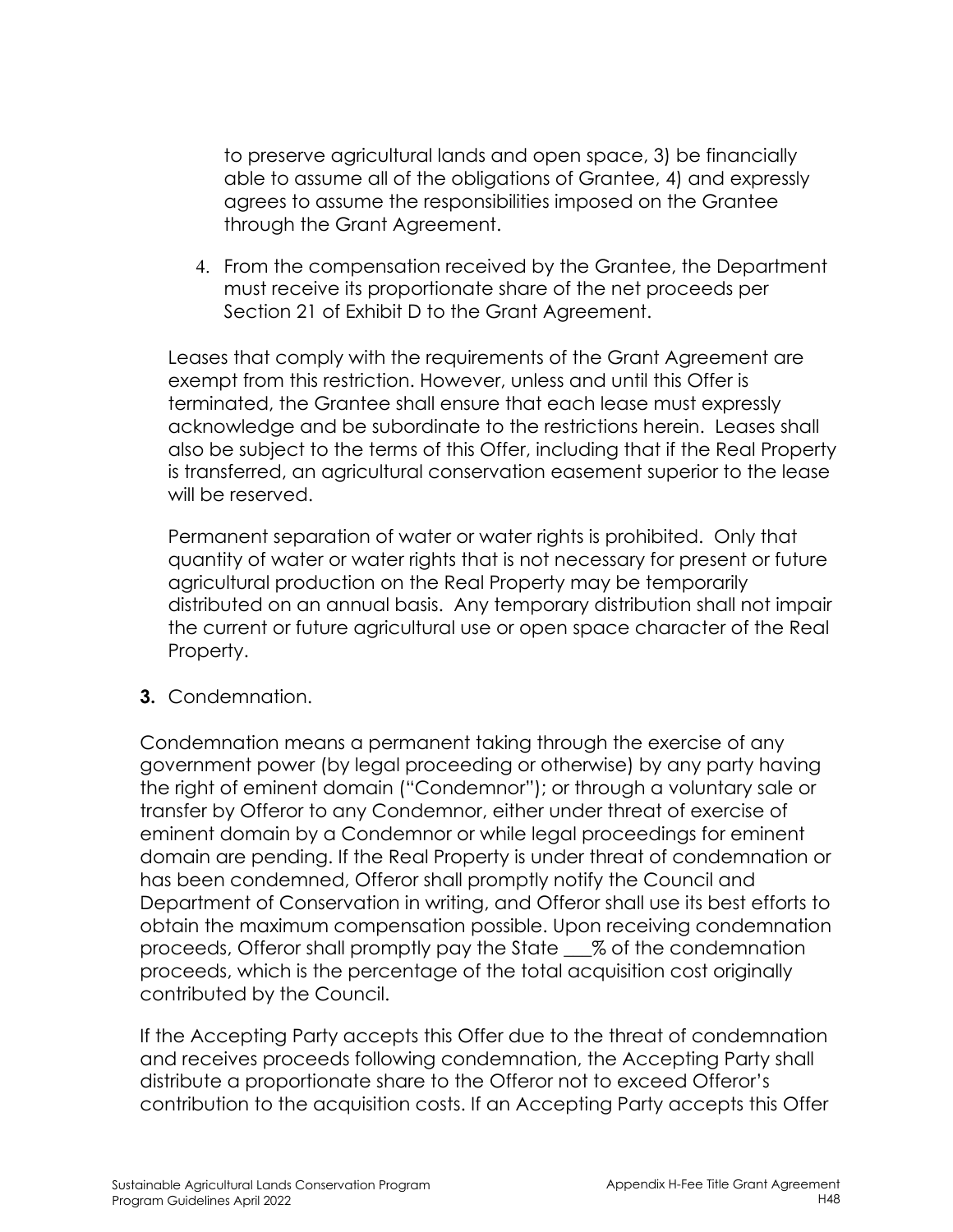due to the threat of condemnation, and condemnation does not occur, then the Accepting Party shall either reconvey the Real Property to the Offeror or pay to Offeror the amount of Offeror's contribution to the acquisition costs, unless the Accepting Party and Offeror agree otherwise.

#### **4.** Other Remedies.

Notwithstanding any other provision of this Offer, the Council may use any remedy available in law or equity to enforce the covenants and restrictions contained in this Offer, or to enforce any other covenants and restrictions contained in the Grant Agreement, including the Conditions of Funding contained in Exhibit F to the Grant Agreement.

#### **5.** Benefit and Burden.

The Offer shall run with and burden the Real Property. All obligations, terms, conditions, and restrictions contained in this Offer shall be deemed covenants and restrictions running with the land, shall be effective limitations on the use of the Real Property from the date of recordation of this document, and shall bind Offeror and all its successors and assigns. This Offer shall benefit the State of California.

**6.** Construction of Validity.

If a court in a final determination holds any term or restriction of this Offer invalid, no other provision shall be affected, and such determination shall not terminate or otherwise affect this Offer.

#### **7.** Term.

This Offer is irrevocable, and recordation of an acceptance in the form of Attachment 2 to this Offer by an Accepting Party shall have the effect of a grant of the Real Property to the Accepting Party.

This Offer shall remain in full force and effect until the Real Property is encumbered with an agricultural conservation easement and the Department has received its proportionate share of the net proceeds.

#### **8.** Amendment.

No change to this Offer shall be valid unless made in writing, signed by Offeror and the Council, and recorded in the Official Records of \_\_\_\_\_ County, California.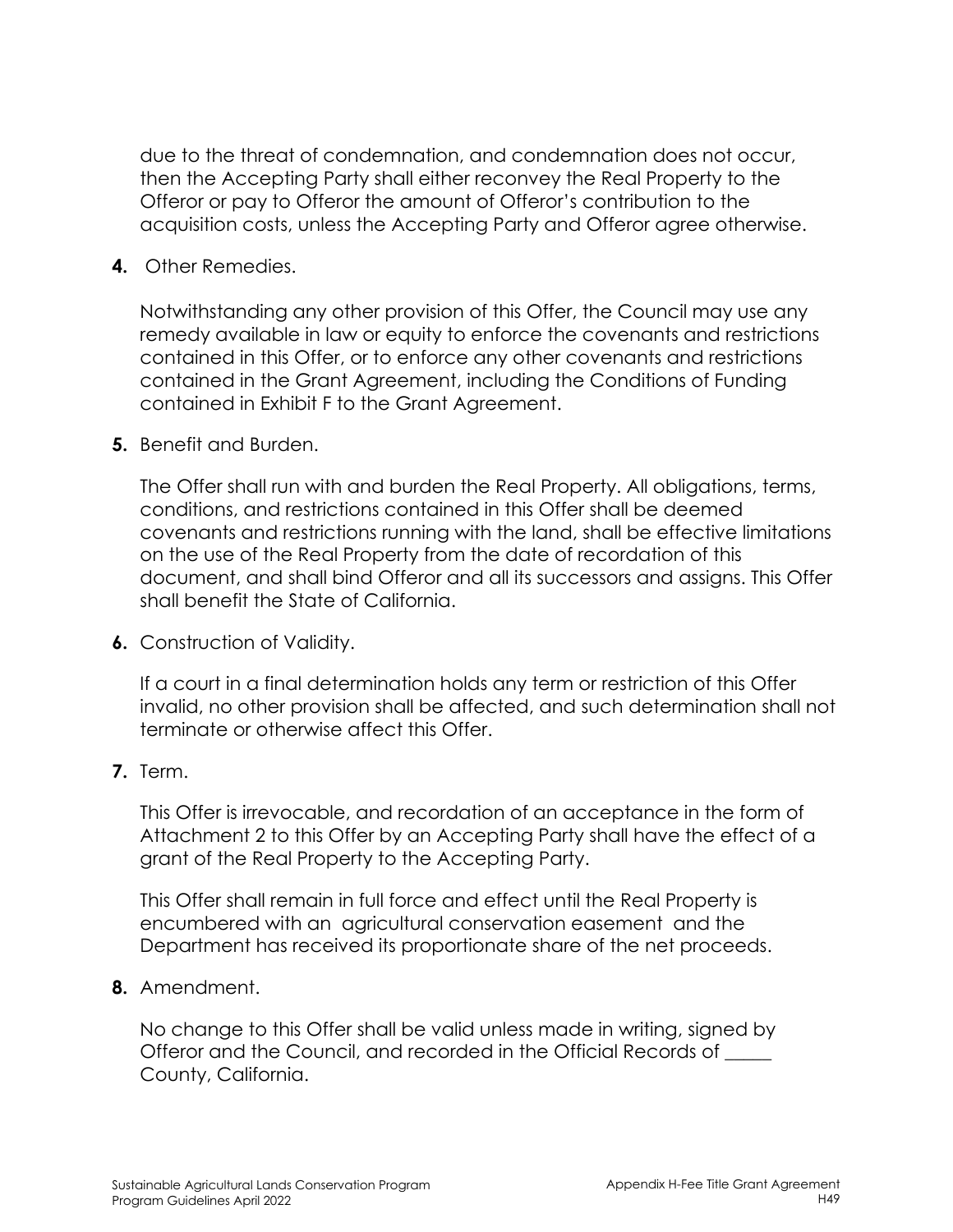Offeror executes this document on the date first written above.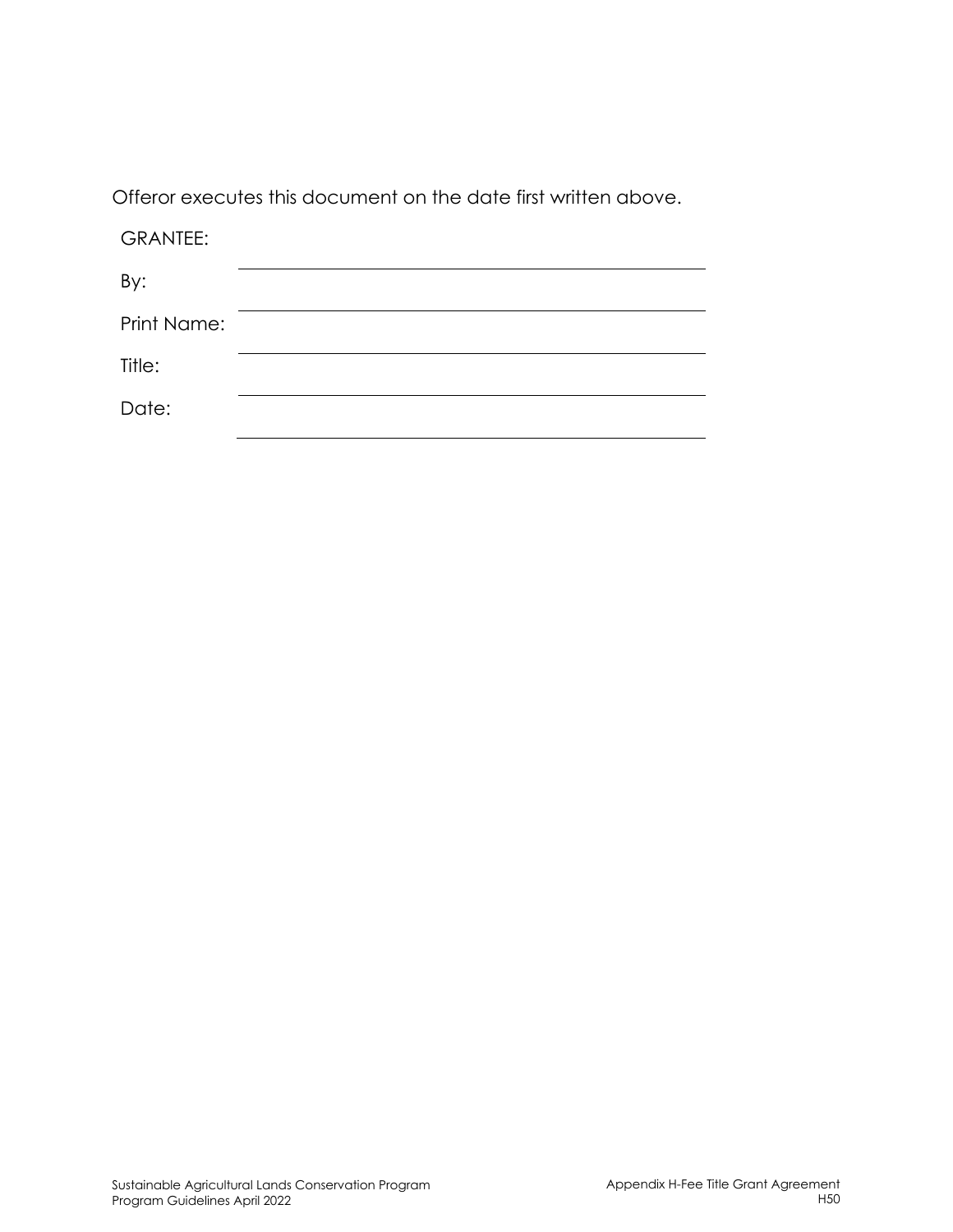Notary Page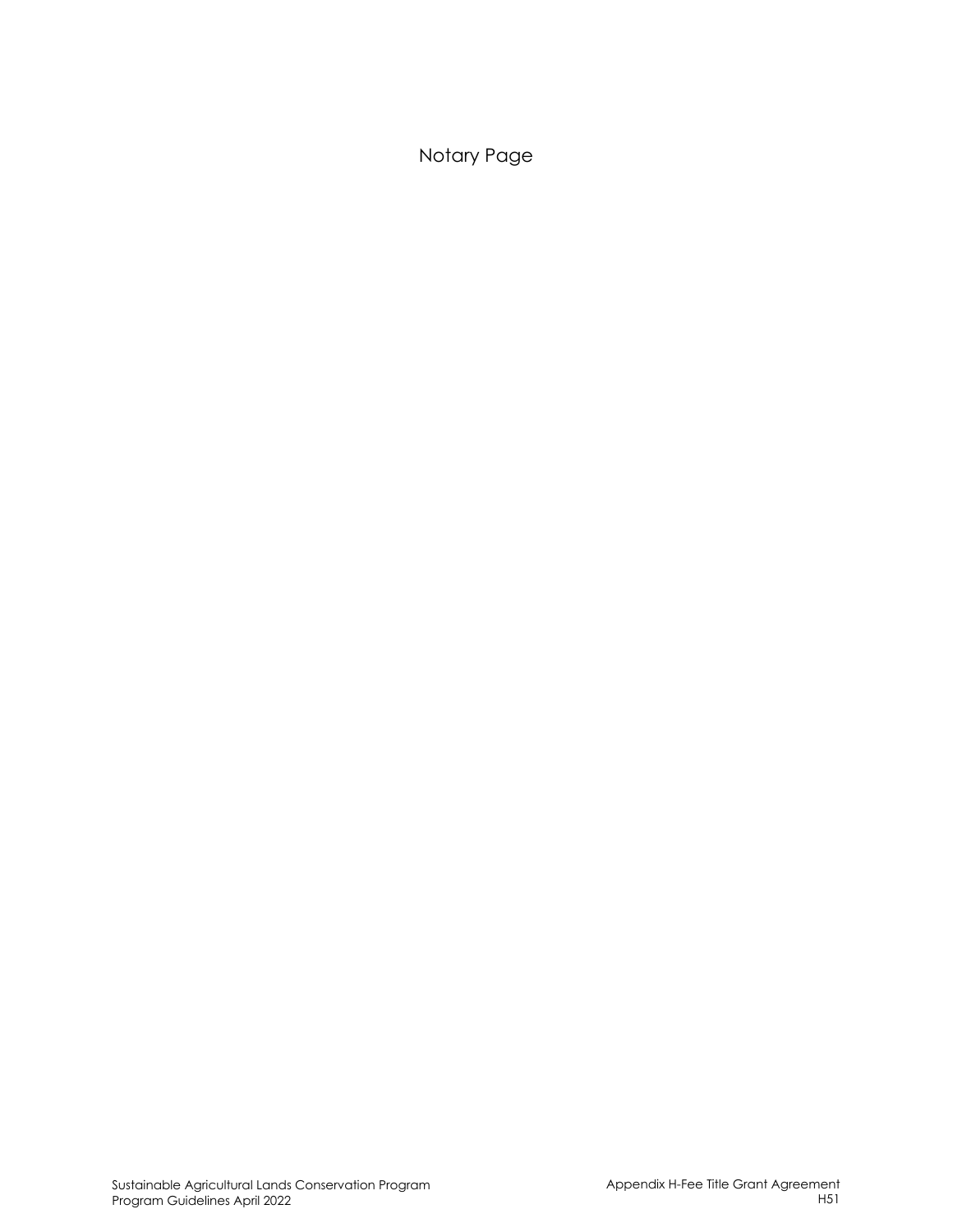Attachment 1 – Legal Description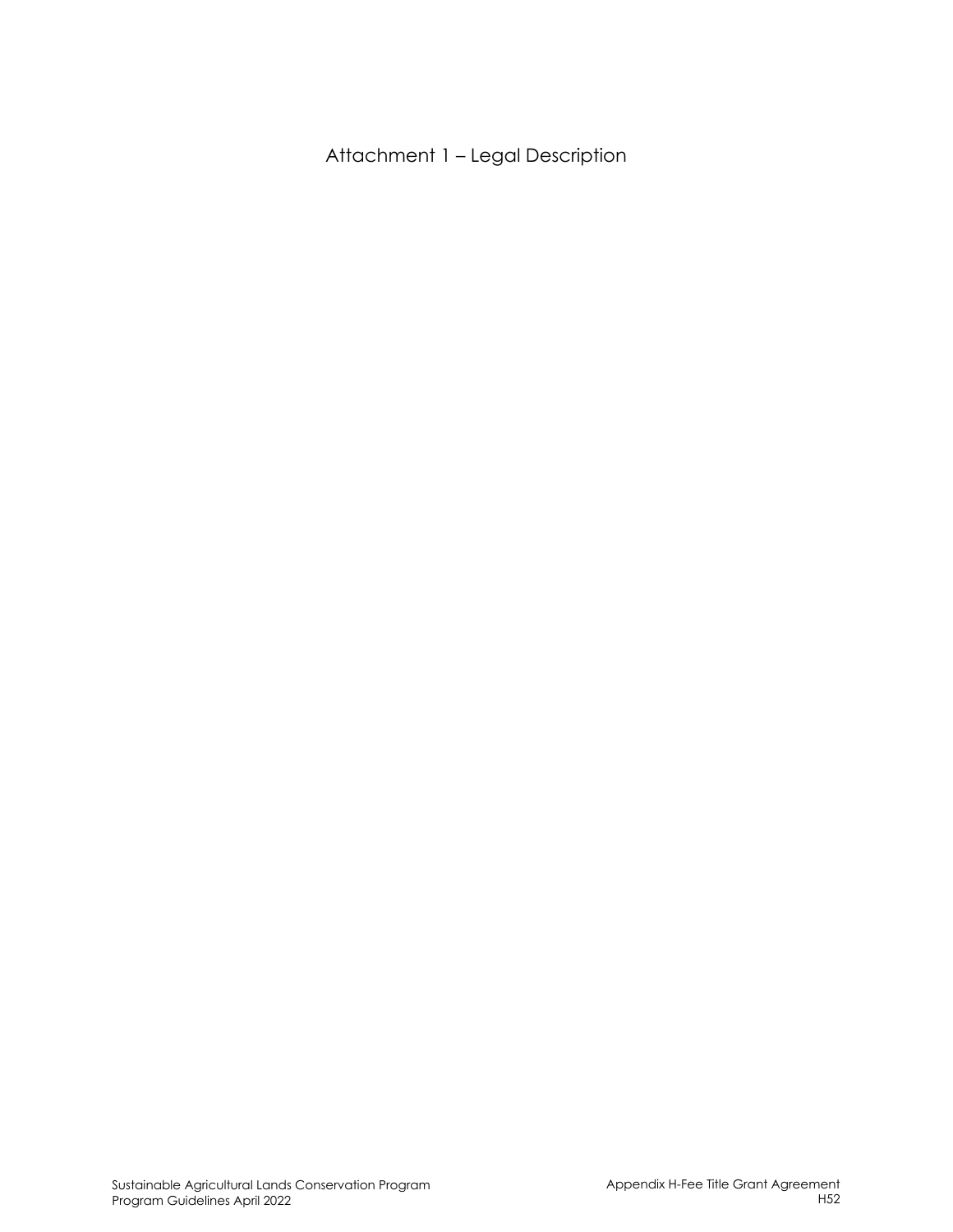### Attachment 2 – Certificate of Acceptance

## SAMPLE ONLY. NOT FOR SIGNATURE OR RECORDATION

Recording Requested By and When Recorded Return to:

Strategic Growth Council Address 1 Address 2 Sacramento, CA #####

Attn: Legal Counsel:

Project:

EXEMPT FROM RECORDING FEES – GOV. CODE SECTION 6103, GOV. CODE

SECTION 27383

CERTIFICATE OF ACCEPTANCE

This is to certify that the interest in the Real Property offered to the State of California, acting by and through the {insert Accepting Party}, in the IRREVOCABLE OFFER TO CONVEY TITLE IN FEE AND DECLARATION OF RESTRICTIVE COVENANTS ("the offer") executed by the \_\_\_\_\_\_\_\_\_\_\_\_\_\_\_\_ on \_\_\_\_\_\_\_\_\_\_\_, and recorded on \_\_\_\_\_\_\_\_\_\_\_\_\_\_\_\_\_ as Instrument No.\_\_\_\_\_\_\_\_\_\_\_\_\_ in the Official Records of the County of \_\_\_\_\_, pursuant to the authorization of the Strategic Growth Council, Resources Agency, State of California, adopted on \_\_\_\_\_\_\_\_\_\_\_\_\_\_\_\_\_\_\_\_\_ on the basis of findings made in accordance with Section 1 of the Offer.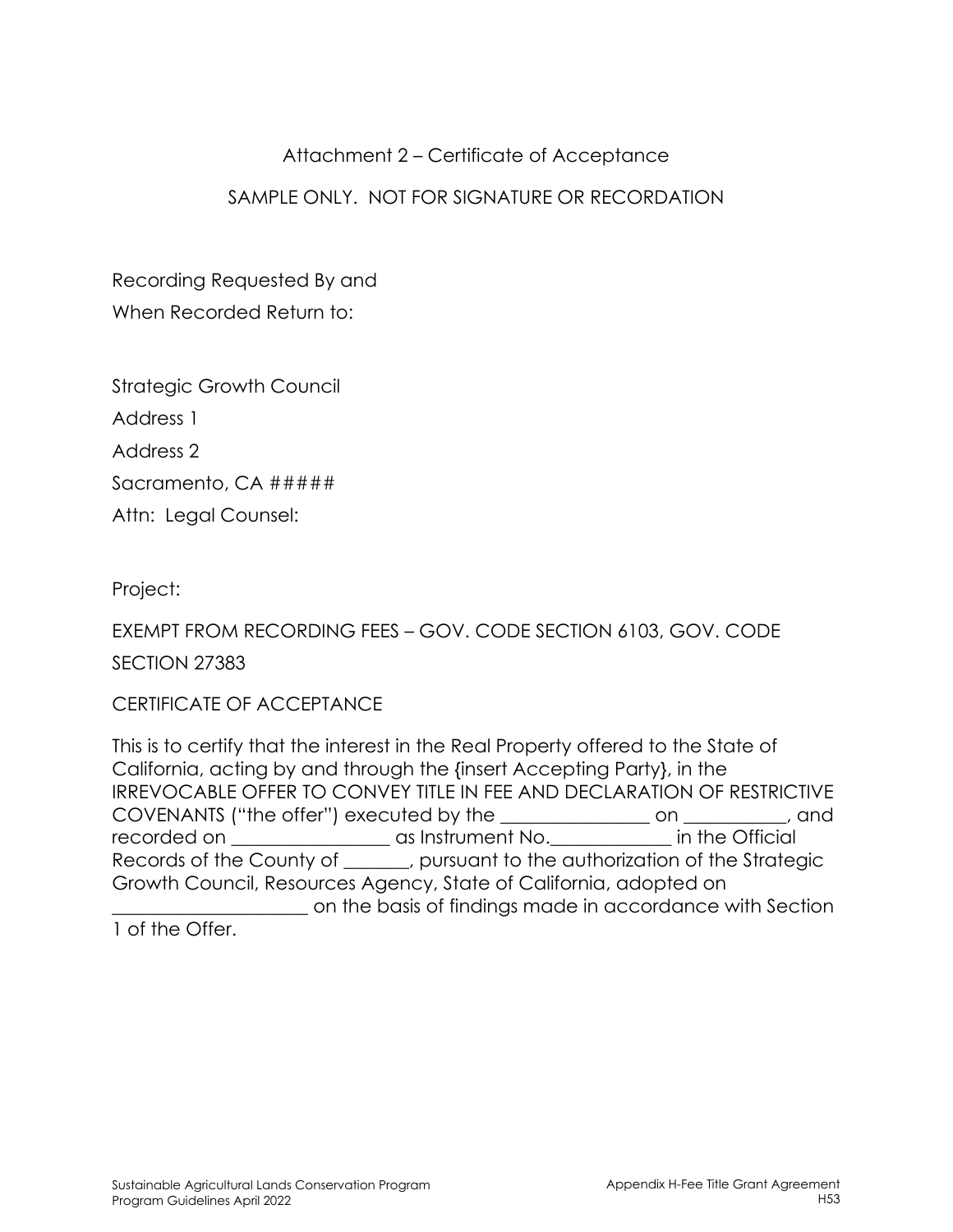#### STATE OF CALIFORNIA

RESOURCES AGENCY

# STRATEGIC GROWTH COUNCIL

| By:         |  |  |
|-------------|--|--|
| Print Name: |  |  |
| Title:      |  |  |
| Date:       |  |  |
|             |  |  |

#### STATE OF CALIFORNIA

{Accepting Party}

| By:         |  |  |
|-------------|--|--|
| Print Name: |  |  |
| Title:      |  |  |
| Date:       |  |  |